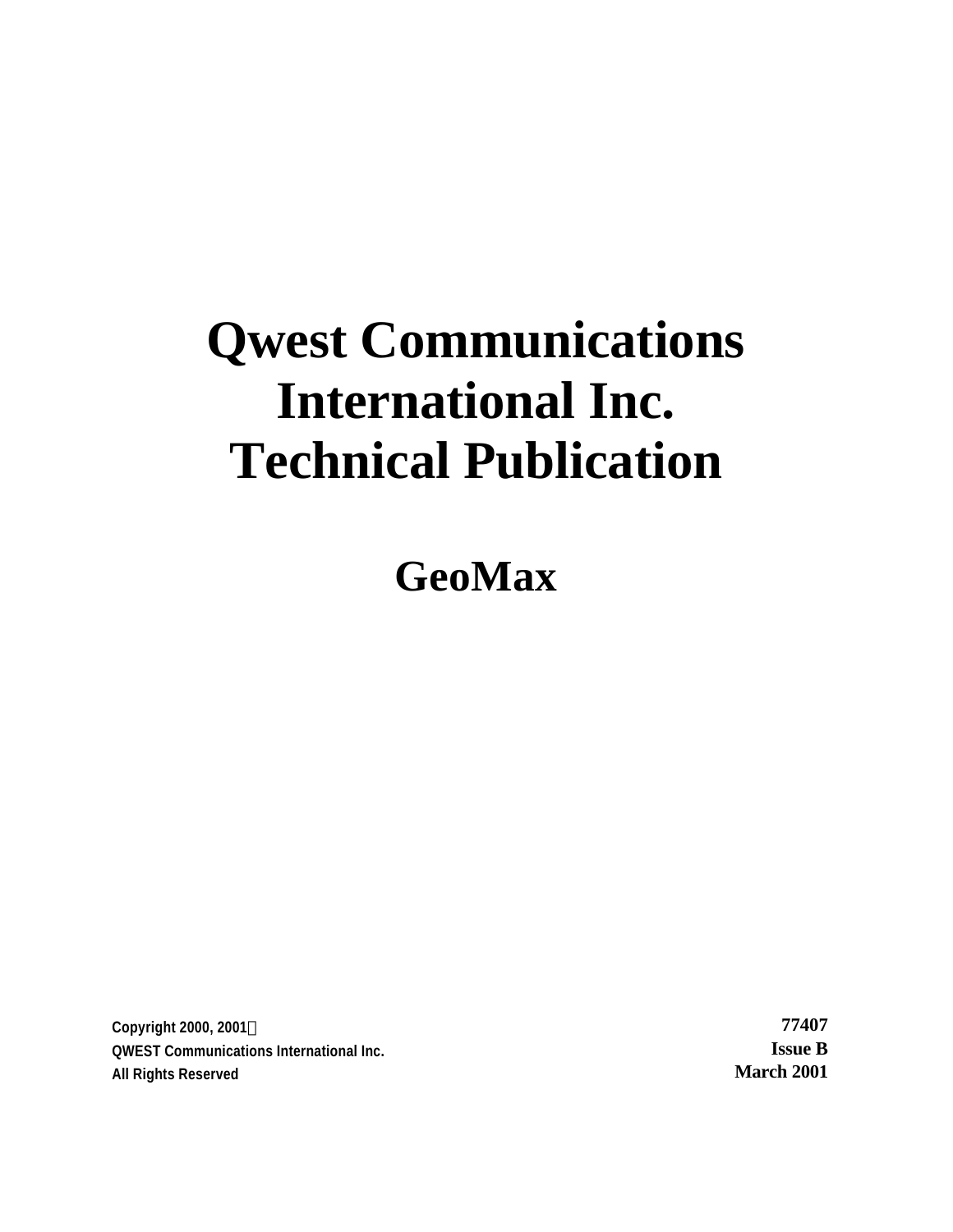# NOTICE

The purpose of this document is to describe Qwest GeoMax service. Sufficient technical detail is furnished to enable a customer to select options and channel interfaces suitable for their application needs. This document describes the technical features of the offering. It's not the intent of this document to provide ordering information beyond specific, available Network Channel and Network Channel Interface Codes.

Qwest reserves the right to revise this document for any reason, including but not limited to, conformity with standards promulgated by various governmental or regulatory agencies; utilization of advances in the state of the technical arts; or to reflect changes in the design of equipment, techniques, or procedures described or referred to herein.

Liability to anyone arising out of use or reliance upon any information set forth herein is expressly disclaimed, and no representation or warranties, expressed or implied, are made with respect to the accuracy or utility of any information set forth herein.

This document is not to be construed as a suggestion to any manufacturer to modify or change any of its products, nor does this publication represent any commitment by Qwest to purchase any specific products. Further, conformance to this publication does not constitute a guarantee of a given supplier's equipment and/or its associated documentation.

Ordering information for Qwest Publications can be obtained from the Reference Section of this document.

If further information is required, please contact:

Qwest Communications International Inc. Manager - Writing Services 1101 W Mineral Ave., Room 9 Littleton, CO 80120 (303) 703-2079 E-Mail: dewrig1@qwest.com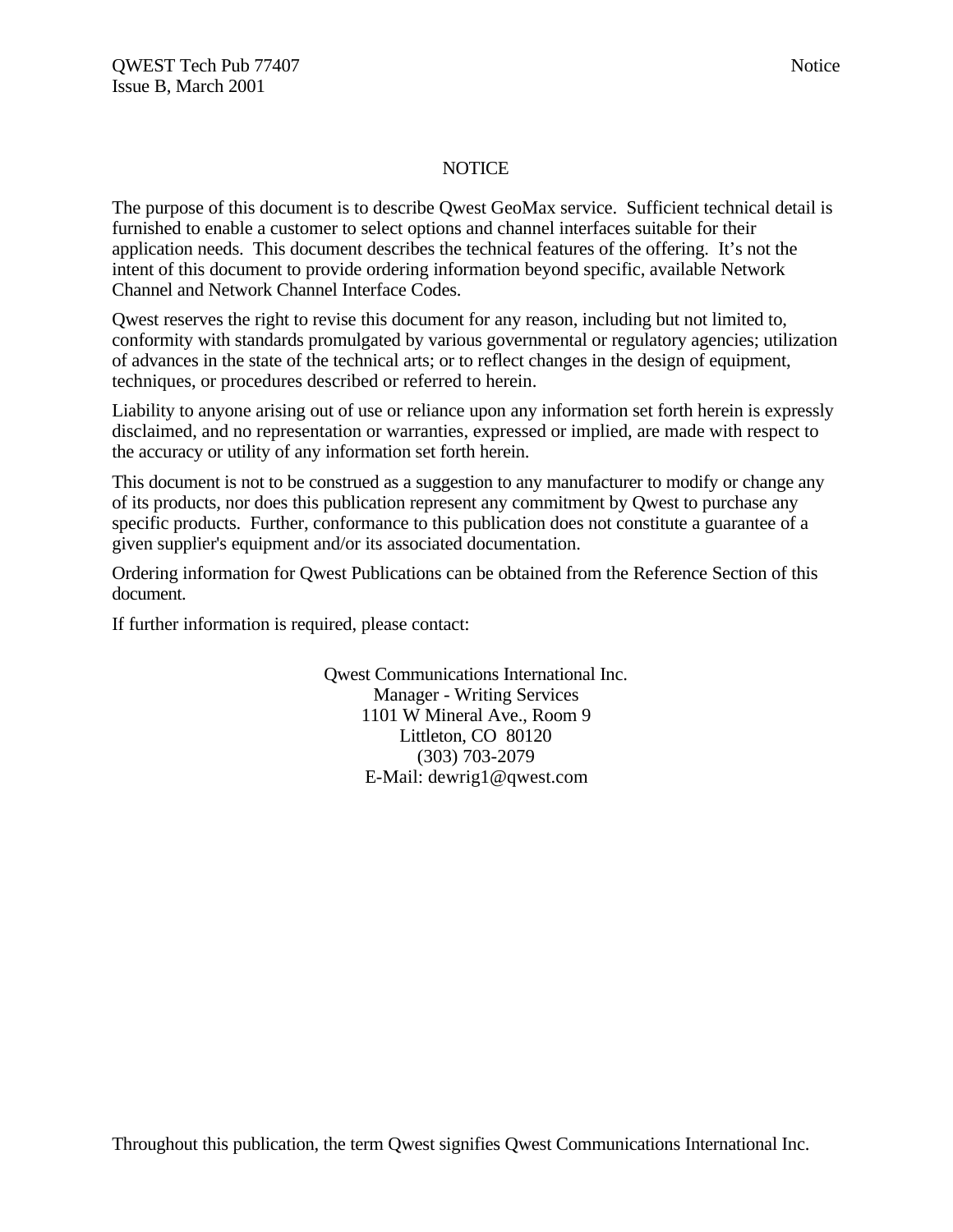# COMMENTS on PUB 77407

#### PLEASE TEAR OUT AND SEND YOUR COMMENTS/SUGGESTIONS TO:

Qwest Corporation Manager - Writing Services 1101 W Mineral Ave., Room 9 Littleton, CO 80120 (303) 703-2079 E-Mail: dewrig1@qwest.com

Information from you helps us to improve our Publications. Please take a few moments to answer the following questions and return to the above address.

| Was this Publication valuable to you in understanding  |      |     |
|--------------------------------------------------------|------|-----|
| the technical parameters of our service?               | YES. | NO. |
| Was the information accurate and up-to-date?           | YES  | NO. |
| Was the information easily understood?                 | YES. | NO. |
| Were the contents logically sequenced?                 | YES. | NO. |
| Were the tables and figures understandable and helpful | YES. | NO. |
| Were the pages legible?                                | YES. | NО  |

If you answered NO to any of the questions and/or if you have any other comments or suggestions, please explain:

\_\_\_\_\_\_\_\_\_\_\_\_\_\_\_\_\_\_\_\_\_\_\_\_\_\_\_\_\_\_\_\_\_\_\_\_\_\_\_\_\_\_\_\_\_\_\_\_\_\_\_\_\_\_\_\_\_\_\_\_\_\_\_\_\_\_\_\_\_\_\_\_\_\_\_\_\_

| (Attach additional sheet, if necessary) |  |
|-----------------------------------------|--|
| Date                                    |  |
|                                         |  |
|                                         |  |
|                                         |  |
|                                         |  |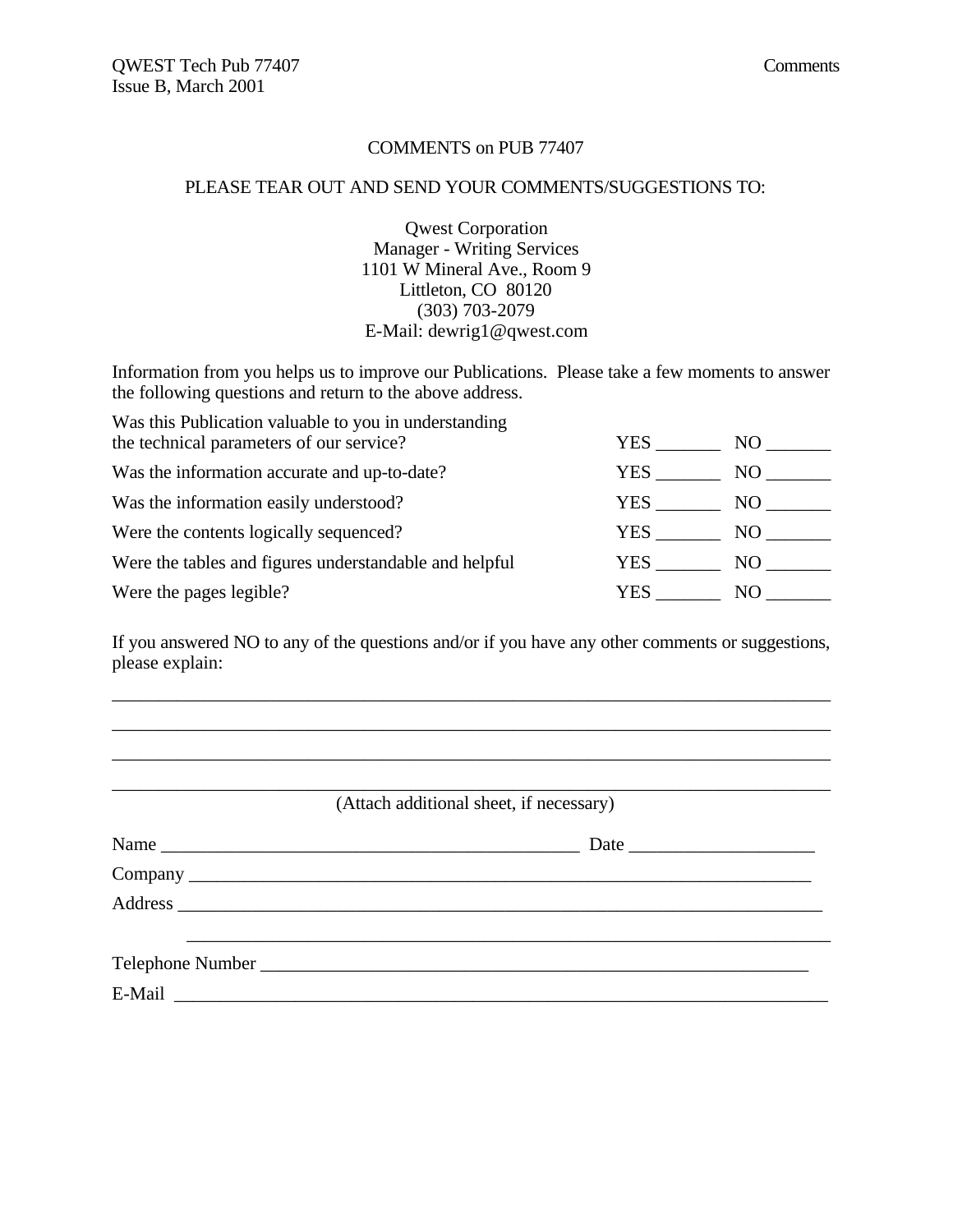# **CONTENTS**

# **Chapter and Section**

# Page

| 1.               |     |       | $1-1$    |
|------------------|-----|-------|----------|
|                  | 1.1 |       | $1 - 1$  |
|                  | 1.2 |       | $1 - 1$  |
|                  | 1.3 |       | $1-1$    |
|                  | 1.4 |       | $1 - 1$  |
| 2.               |     |       | $2 - 1$  |
|                  | 2.1 |       | $2 - 1$  |
|                  | 2.2 |       | $2 - 4$  |
|                  | 2.3 |       | $2 - 6$  |
|                  | 2.4 |       | $2 - 6$  |
|                  |     | 2.4.1 | $2 - 6$  |
|                  |     | 2.4.2 | $2 - 6$  |
|                  | 2.5 |       | $2 - 8$  |
| 3.               |     |       | $3-1$    |
|                  | 3.1 |       | $3 - 1$  |
|                  | 3.2 |       | $3 - 1$  |
|                  | 3.3 |       | $3 - 3$  |
|                  | 3.4 |       | $3 - 5$  |
|                  | 3.5 |       | $3-6$    |
|                  | 3.6 |       | $3 - 7$  |
|                  | 3.7 |       | $3 - 8$  |
|                  | 3.8 |       | $3-9$    |
|                  | 3.9 |       | $3 - 10$ |
| $\overline{4}$ . |     |       | $4 - 1$  |
|                  | 4.1 |       | $4 - 1$  |
|                  | 4.2 |       | $4 - 1$  |
|                  | 4.3 |       | $4 - 2$  |
|                  | 4.4 |       | $4 - 2$  |
|                  | 4.5 |       | $4 - 2$  |
|                  | 4.6 |       | $4 - 2$  |
|                  | 4.7 |       | $4 - 3$  |
|                  | 4.8 |       | $4 - 3$  |
| 5.               |     |       | $5 - 1$  |
|                  | 5.1 |       | $5 - 1$  |
|                  | 5.2 |       | $5 - 1$  |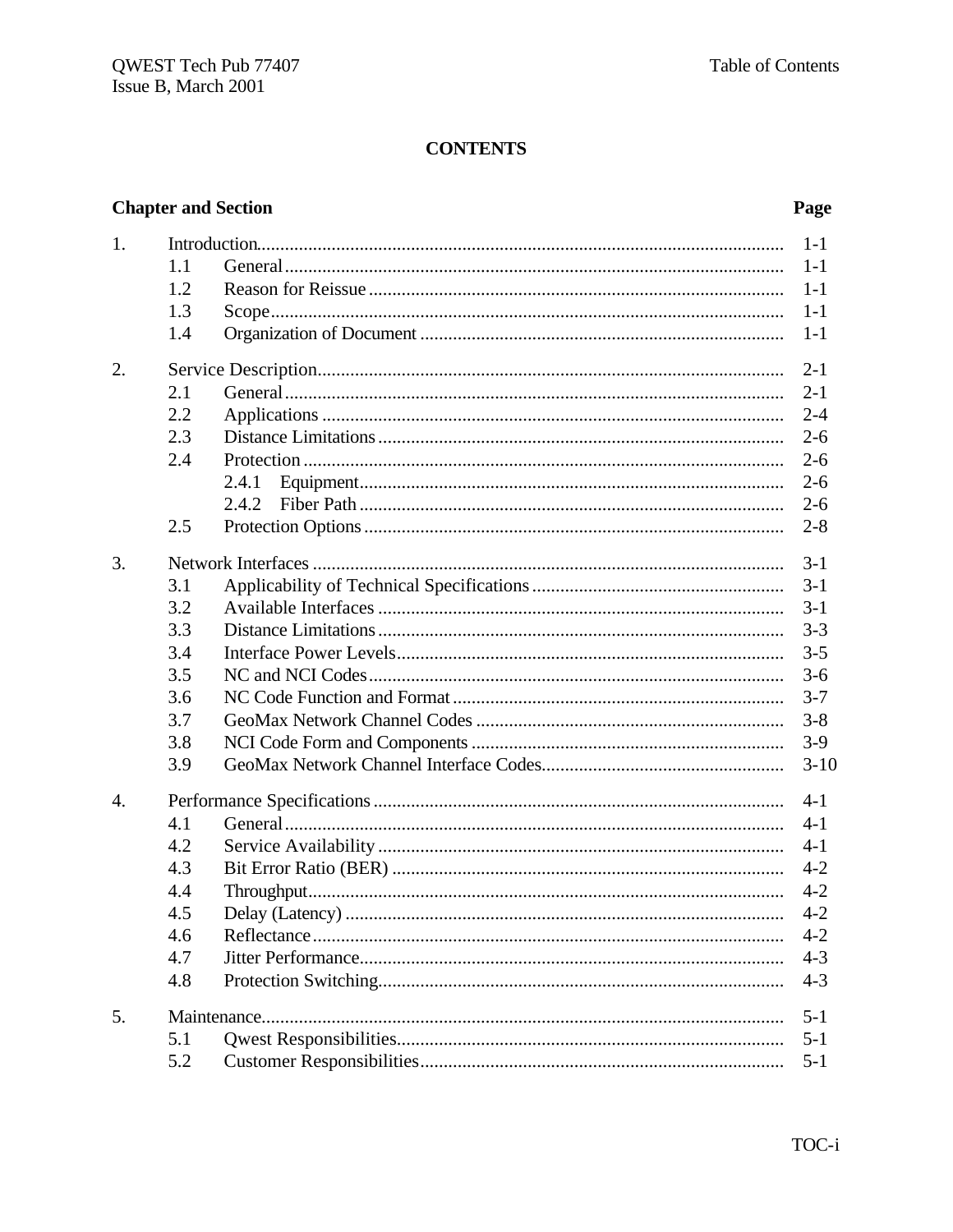# **CONTENTS (Continued)**

# **Chapter and Section**

# Page

| 6. |     | $6-1$   |
|----|-----|---------|
|    | 6.1 | $6-1$   |
|    | 6.2 | $6-2$   |
| 7. |     | $7 - 1$ |
|    | 7.1 | $7 - 1$ |
|    | 7.2 | $7 - 2$ |
| 8. |     | $8 - 1$ |
|    | 8.1 | $8 - 1$ |
|    | 8.2 | $8 - 1$ |
|    | 8.3 | $8 - 1$ |
|    | 8.4 | $8 - 1$ |
|    | 8.5 | $8 - 1$ |
|    | 8.6 | $8-2$   |

# **Figures**

# **Tables**

| $3-1$   |  |
|---------|--|
| $3 - 2$ |  |
| $3 - 3$ |  |
| $3 - 4$ |  |
| $3 - 5$ |  |
|         |  |
| $4 - 2$ |  |
|         |  |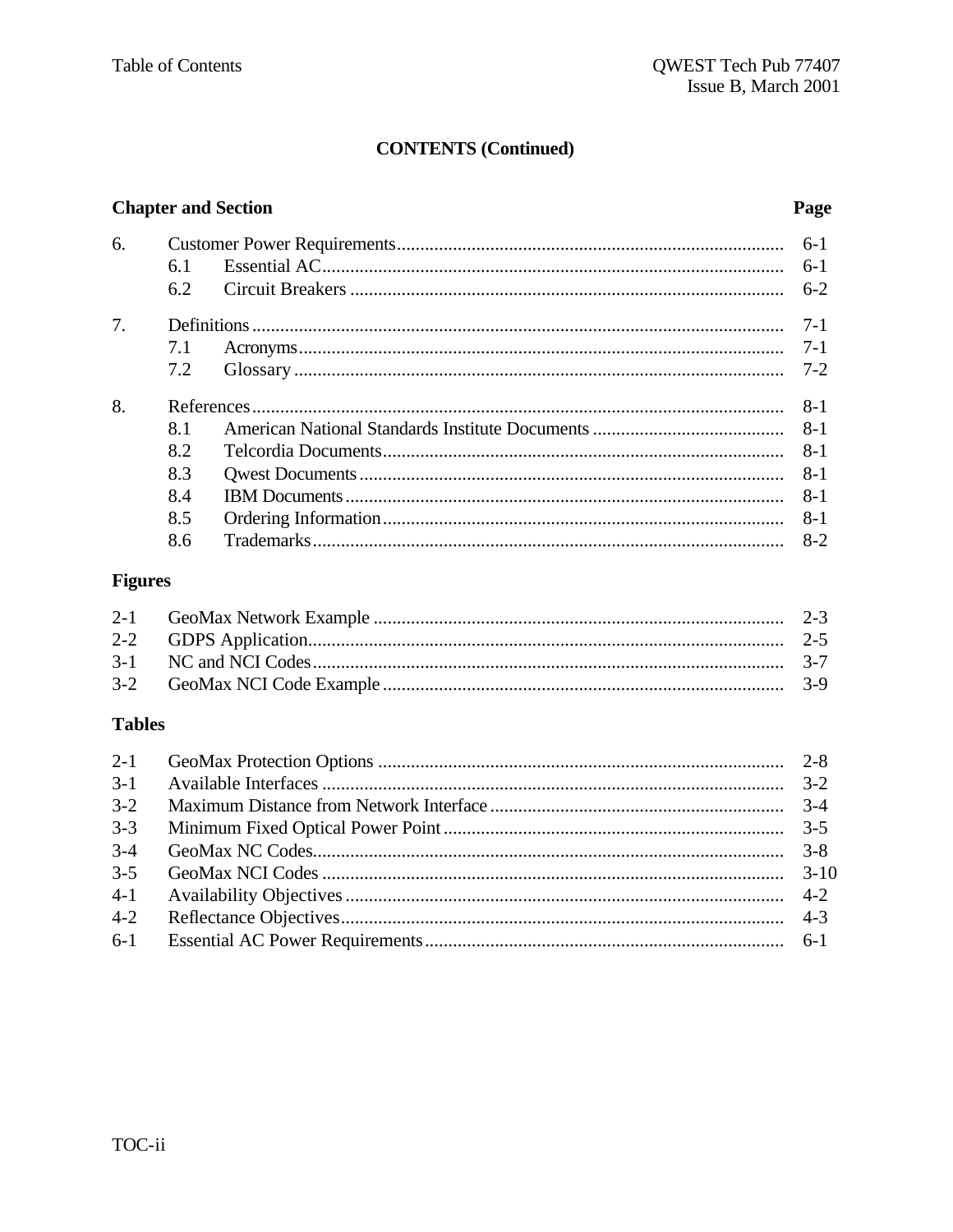# **CONTENTS**

# **Chapter and Section**

 $\overline{1}$ .

# Page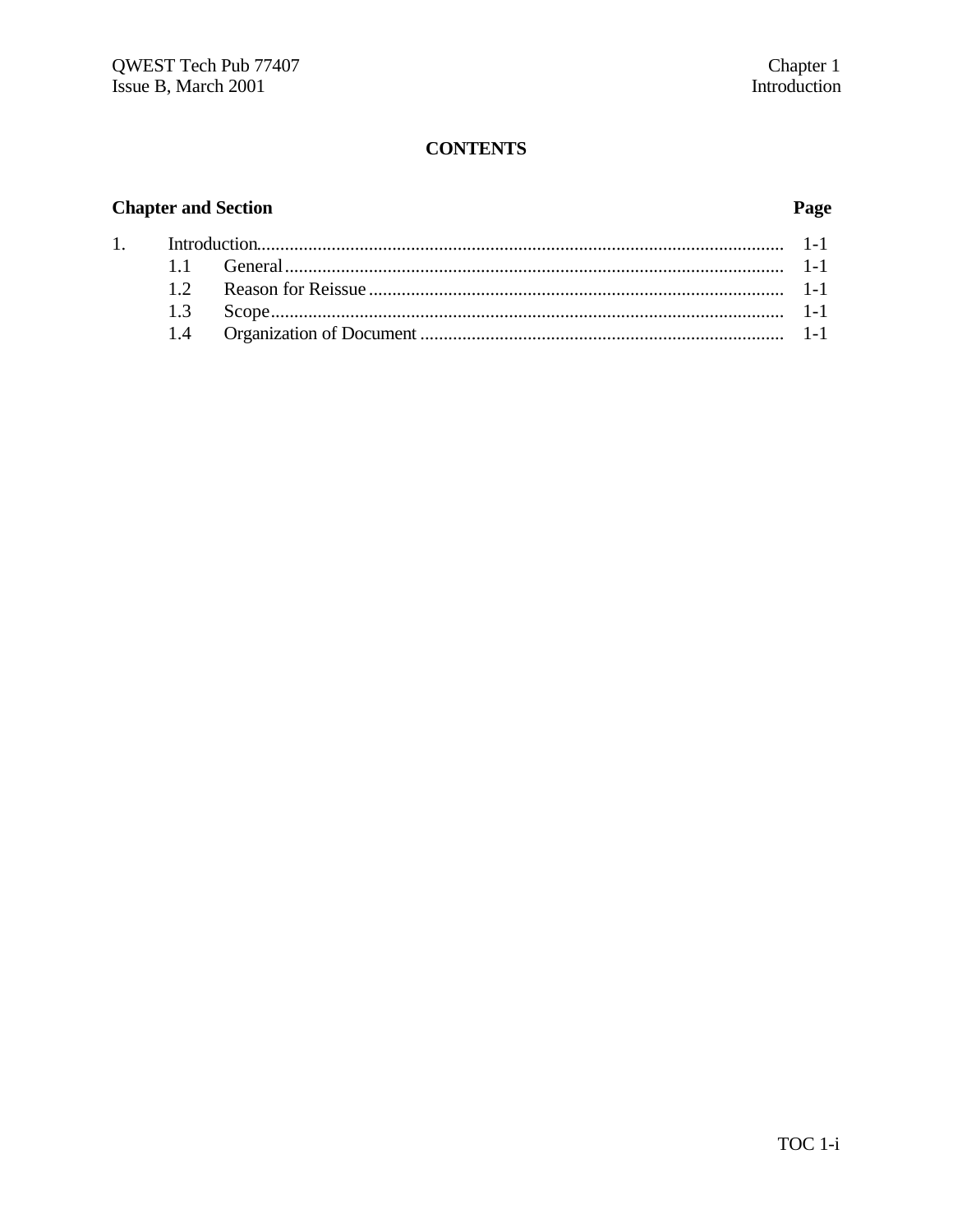# **1. Introduction**

# **1.1 General**

The purpose of this document is to describe Qwest GeoMax service. Sufficient technical detail is furnished to enable a customer to select options and channel interfaces suitable for their application needs. This document describes the technical features of the offering. It's not the intent of this document to provide ordering information beyond specific, available Network Channel and Network Channel Interface Codes.

# **1.2 Reason for Reissue**

This publication is being reissued in order to add the following:

- OADM rings
- FICON<sup>TM</sup>, SONET, Ethernet, FDDI, Fibre Channel and D1 Video interfaces

# **1.3 Scope**

This document describes GeoMax service as offered by Qwest to its customers. It covers distinguishing interface features, technical specifications, and defines valid interfaces.

# **1.4 Organization of Document**

| Chapter 1 | Introduction: Provides the purpose, scope and summary of the Publication and its<br>organization.                                                                                                                                                                                                   |
|-----------|-----------------------------------------------------------------------------------------------------------------------------------------------------------------------------------------------------------------------------------------------------------------------------------------------------|
| Chapter 2 | Service Description: Describes the features, functions and interface options of<br>GeoMax service.                                                                                                                                                                                                  |
| Chapter 3 | Network Interfaces: Details the physical interfaces offered by this service. Also<br>briefly addresses the form and function of Network Channel Codes and Network<br>Channel Interface Codes as they pertain to this service. Presents the interface<br>configurations available with this service. |
| Chapter 4 | Performance Specifications: Furnishes expectations for service availability,<br>throughput and protection switching.                                                                                                                                                                                |
| Chapter 5 | Maintenance: Provides the Qwest and corresponding customer maintenance<br>responsibilities of this service.                                                                                                                                                                                         |
| Chapter 6 | Customer Power Requirements: Identifies the unique power responsibilities of the<br>customer for GeoMax.                                                                                                                                                                                            |
| Chapter 7 | Definitions: Presents a listing of acronyms and a glossary of terms related to the<br>Publication.                                                                                                                                                                                                  |
| Chapter 8 | References: Provides titles and ordering information for documents referenced in<br>this Publication.                                                                                                                                                                                               |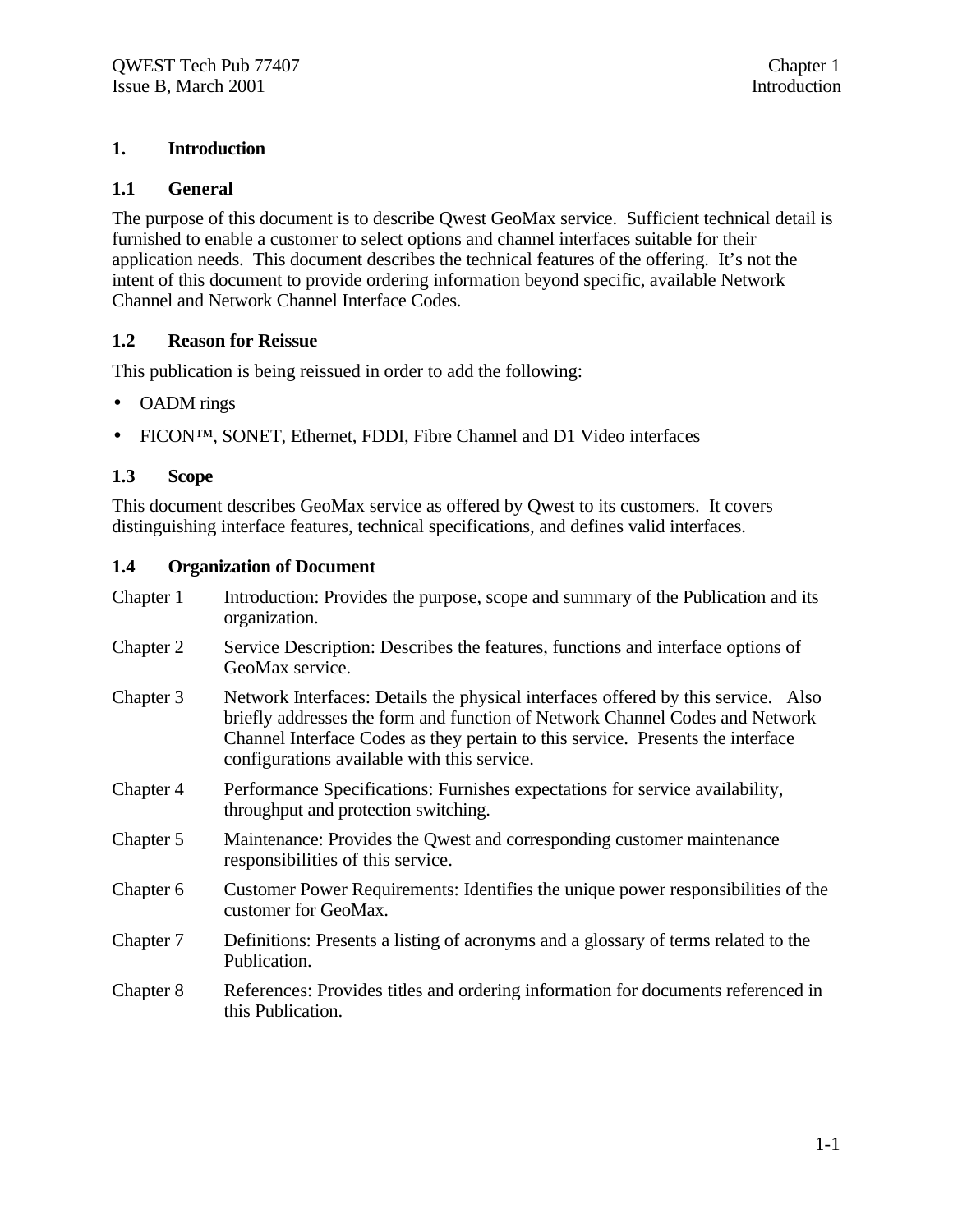# **CONTENTS**

# **Chapter and Section**

# Page

| 2.             |      |       | $2 - 1$ |
|----------------|------|-------|---------|
|                | 2.1  |       | $2 - 1$ |
|                | 2.2. |       | $2 - 4$ |
|                | 2.3  |       | $2 - 6$ |
|                | 2.4  |       | $2 - 6$ |
|                |      | 2.4.1 | $2 - 6$ |
|                |      | 2.4.2 | $2 - 6$ |
|                | 2.5  |       | $2 - 8$ |
| <b>Figures</b> |      |       |         |
| $2 - 1$        |      |       | $2 - 3$ |
| $2 - 2$        |      |       | $2 - 5$ |

# **Tables**

|  |  | $2 - 0$ |
|--|--|---------|
|--|--|---------|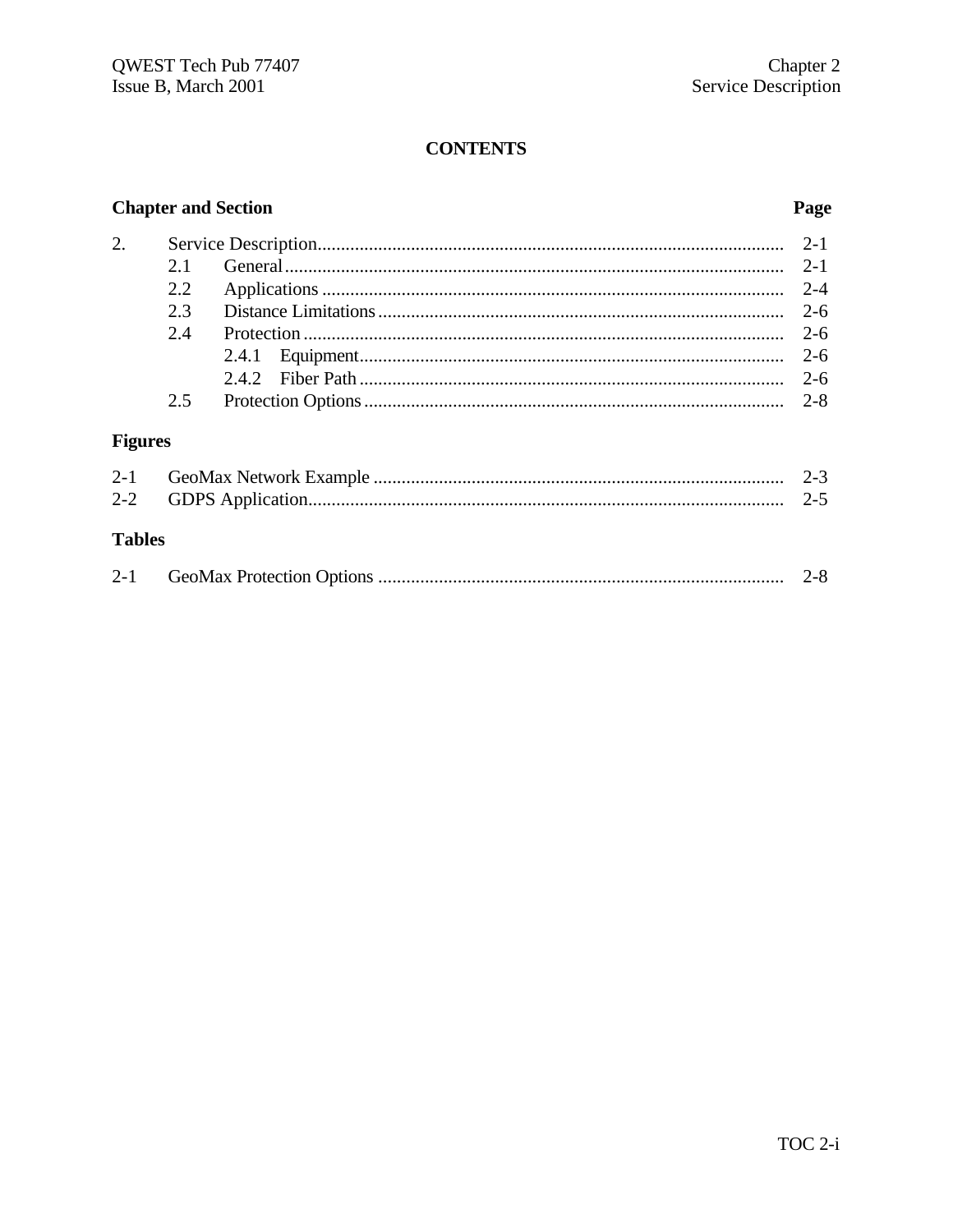# **2. Service Description**

# **2.1 General**

GeoMax is a high capacity, multiprotocol, fiber optic data transport service that provides full duplex connectivity between multiple customer designated premises and/or Qwest Wire Centers. This service uses Optical Add-Drop Multiplexer (OADM)/Dense Wavelength Division Multiplexing (DWDM) equipment and dedicated fiber optic facilities to transport the following optical interfaces:

# IBM™ Mainframe Protocols

- External Timing Reference (ETR)/Control Link Oscillator (CLO), or Sysplex Timer™ links 16 Mbit/s signals for distributing the Time-Of-Day (TOD) information to all Central Processing Units (CPUs) in the sysplex and to keep the Sysplex Timer<sup>™</sup> Units synchronized with each other
- Enterprise Systems Connection (ESCON<sup>TM</sup>) channel a 200 Mbit/s signal for sending user data and control information between:
	- 1. S/390™ CPUs
	- 2. A CPU and a Control Unit or Direct Access Storage Device (DASD)
	- 3. DASDs as a Peer-to-Peer Remote Copy (PPRC) ESCON™ channel
- InterSystem Channel (ISC), or Coupling Facility link a 1.06 Gbit/s signal that provides data caching, locking, and queuing services between a Coupling Facility and a CPU
- Fiber Connection (FICON<sup>TM</sup>) channel a new 1.06 Gbit/s signal which provides for connectivity similar to  $ESCON^{TM}$  while enabling full duplex data transfer and multiple concurrent Input/Output (I/O) operations on a single channel

See IBM™ publications, such as *S/390 I/O Connectivity Handbook*, SG24-5444 for further information. See Chapter 8 for ordering information.

# SONET

- $\bullet$  OC-3 at 155.52 Mbit/s
- OC-12 at 622.08 Mbit/s
- $\bullet$  OC-48 at 2.488 Gbit/s

Concatenated SONET signals are fully supported.

# Ethernet

- Fast Ethernet at 125 Mbit/s
- Gigabit Ethernet at 1.25 Gbit/s

# Fiber Distributed Data Interface

• FDDI at 125 Mbit/s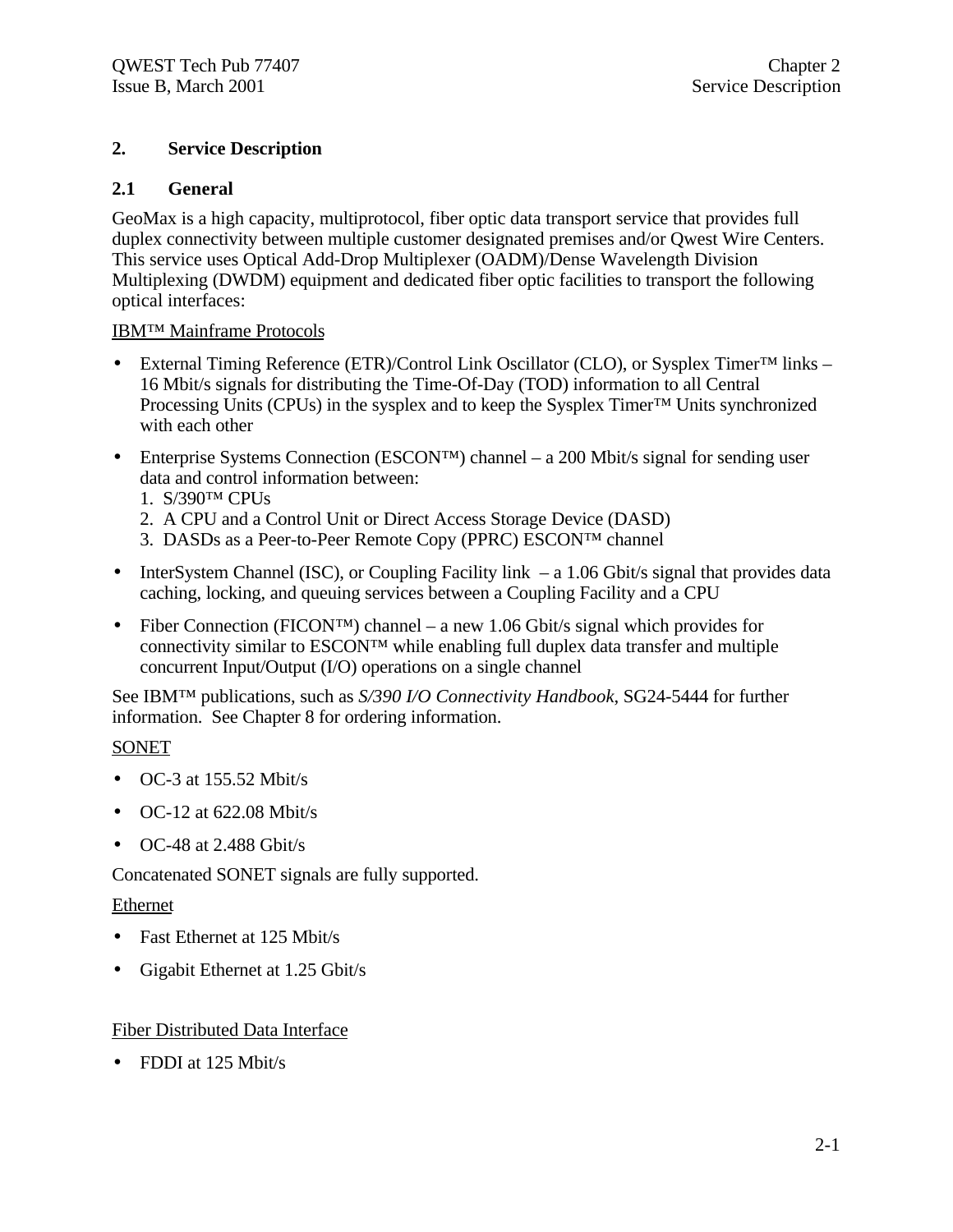# Fibre Channel

- $\bullet$  FC-12 at 133 Mbit/s
- FC-25 at 266 Mbit/s
- FC-50 at 531 Mbit/s
- FC-100 at  $1.062$  Gbit/s

# Video

• D1 Video at 270 Mbit/s

These interfaces will be delivered from Qwest owned OADM/DWDM equipment, may be 2 or 4 fiber and will conform to the following standards for rate and format specifications:

- IBM<sup>TM</sup> ETR/CLO, ESCON<sup>TM</sup>, ISC and FICON<sup>TM</sup>
- American National Standards Institute (ANSI) SONET, FDDI and Fibre Channel
- Institute of Electrical and Electronic Engineers (IEEE) Ethernet
- Society of Motion Picture and Television Engineers (SMPTE) and Comite' Consultatif International des Radiocommunications (CCIR) – D1 Video

The GeoMax network connects two or more customer specified add-drop traffic locations, referred to as nodes, and may be configured in a closed ring (see Figure 2-1) or point-to-point (see Figure 2-2) architecture. Depending upon the design of the system, local loop and/or interoffice facilities may be used. A Qwest Wire Center node is not required.

The GeoMax design provides for native protocol connectivity and complete data security as the OADM/DWDM equipment does not view or process the data being transported. In addition, the network continually monitors signal quality such that service will be automatically rerouted around a point of failure using redundant equipment components and/or an alternate fiber path (optional).

GeoMax is a fully finished service with 24 X 7 monitoring provided by the !nterprise Prototype Network Operations Center (PNOC). GeoMax is managed by Qwest, with support from IBM™ (when IBM™ mainframe interfaces are involved).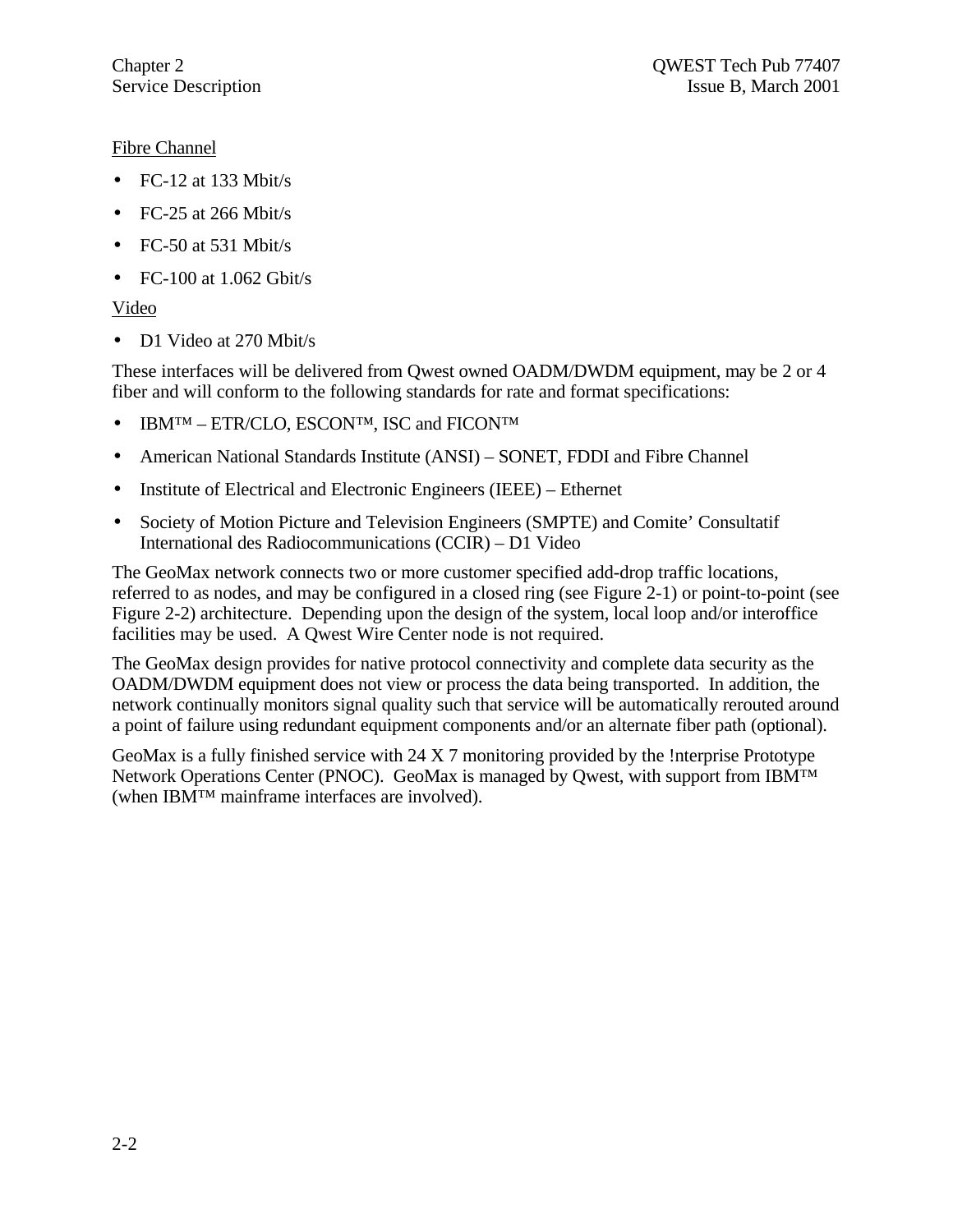



#### = Fiber Facilities OADM = Optical Add-Drop Multiplexer NI = Network Interface CRE = Customer Provided Equipment

LEGEND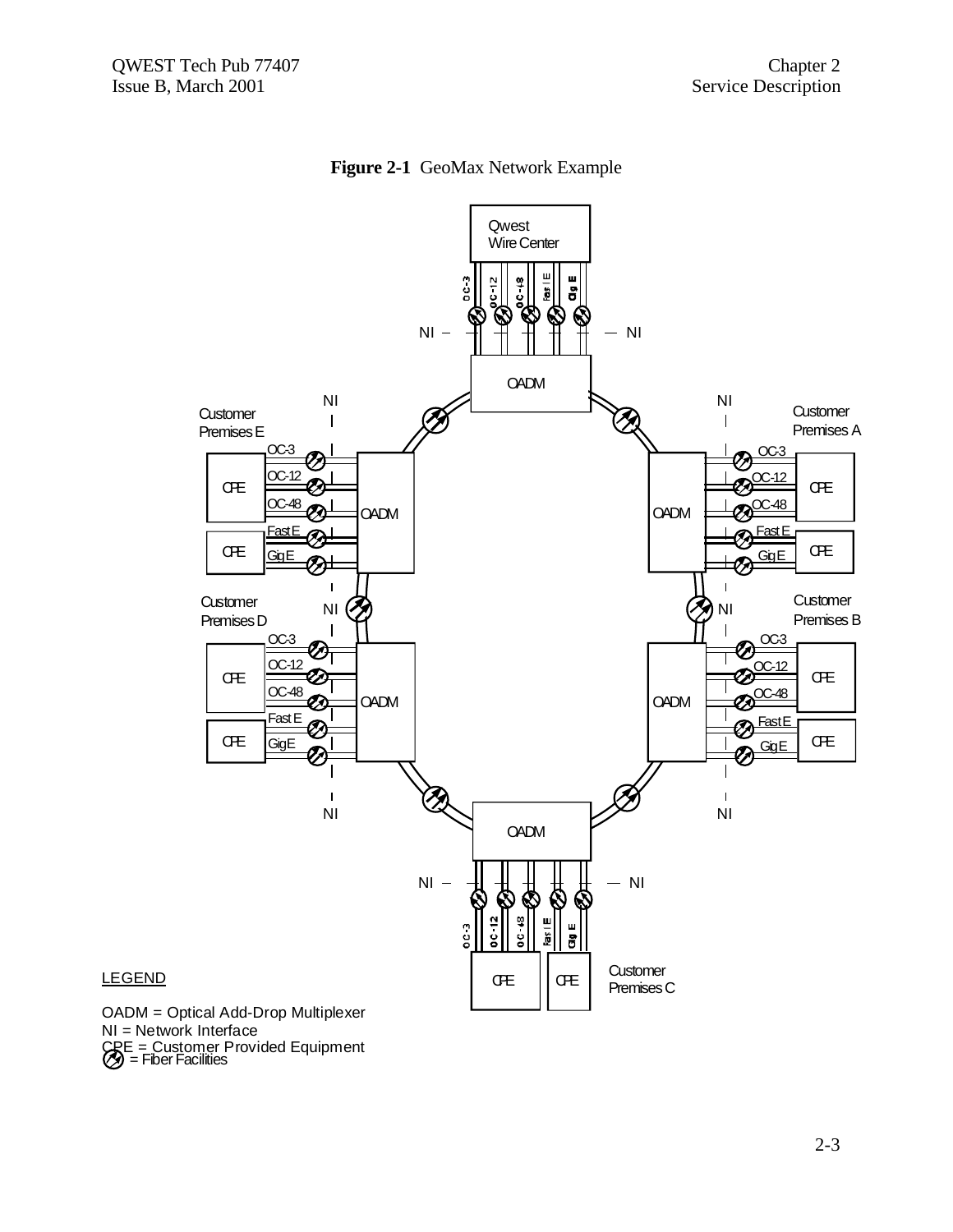# **2.2 Applications**

GeoMax can provide Metropolitan Area Network (MAN) data transport solutions for applications such as:

- High speed connectivity
- STS-3c, STS-12c and STS-48c broadband delivery
- LAN transmission
- Mainframe and peripheral linkages
- Video

IBM™ System 390™ applications include:

- Channel extension
- Direct Access Storage Device (DASD), or disk mirroring: Peer-to-Peer Remote Copy (PPRC)
- Tape archiving
- Geographically Dispersed Parallel Sysplex™ (GDPS)
- Data center backup and disaster recovery

GeoMax offers transport of ETR/CLO, ESCON™, ISC and FICON™ optical interfaces thus providing connections to any CPU or Input/Output (I/O) device that supports these protocols. This service enables the use of a GDPS for remote data backup for business continuity/disaster avoidance and real-time recovery. GeoMax supports FICON™ Bridge (FCV mode) and the future IBM™ implementation of native FICON™ Direct Attachment (FC mode). Figure 2-2 shows a possible GeoMax GDPS application. All equipment and connections on the side of the NI away from the GeoMax Network are the responsibility of the customer. GeoMax is an IBM™ supported solution for the transport of these mainframe protocols.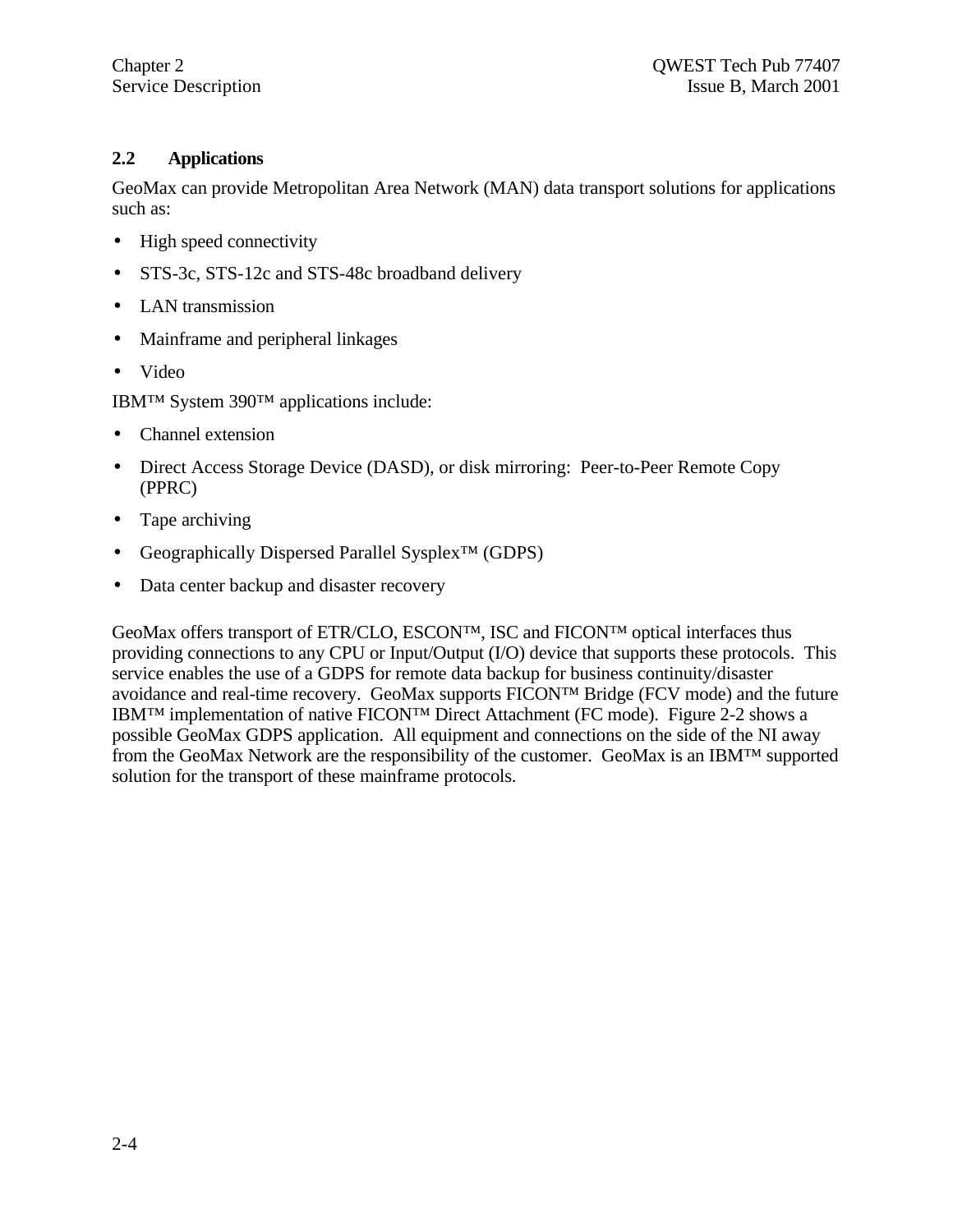



**Note: Each connection line represents a fiber pair. LEGEND**

**AWC = Alternate Wire Center CF = Coupling Facility CPU = Central Processing Unit CTC = Channel-to-Channel DASD = Direct Access Storage Device DWDM = Dense Wavelength Division Multiplex ESCON™ = Enterprise Systems Connection ETR = External Timing Reference FDP = Fiber Distribution Panel ISC = InterSystem Channel NI = Network Interface PPRC = Peer-to-Peer Remote Copy ST = Sysplex Timer™ SWC = Serving Wire Center WC = Wire Center**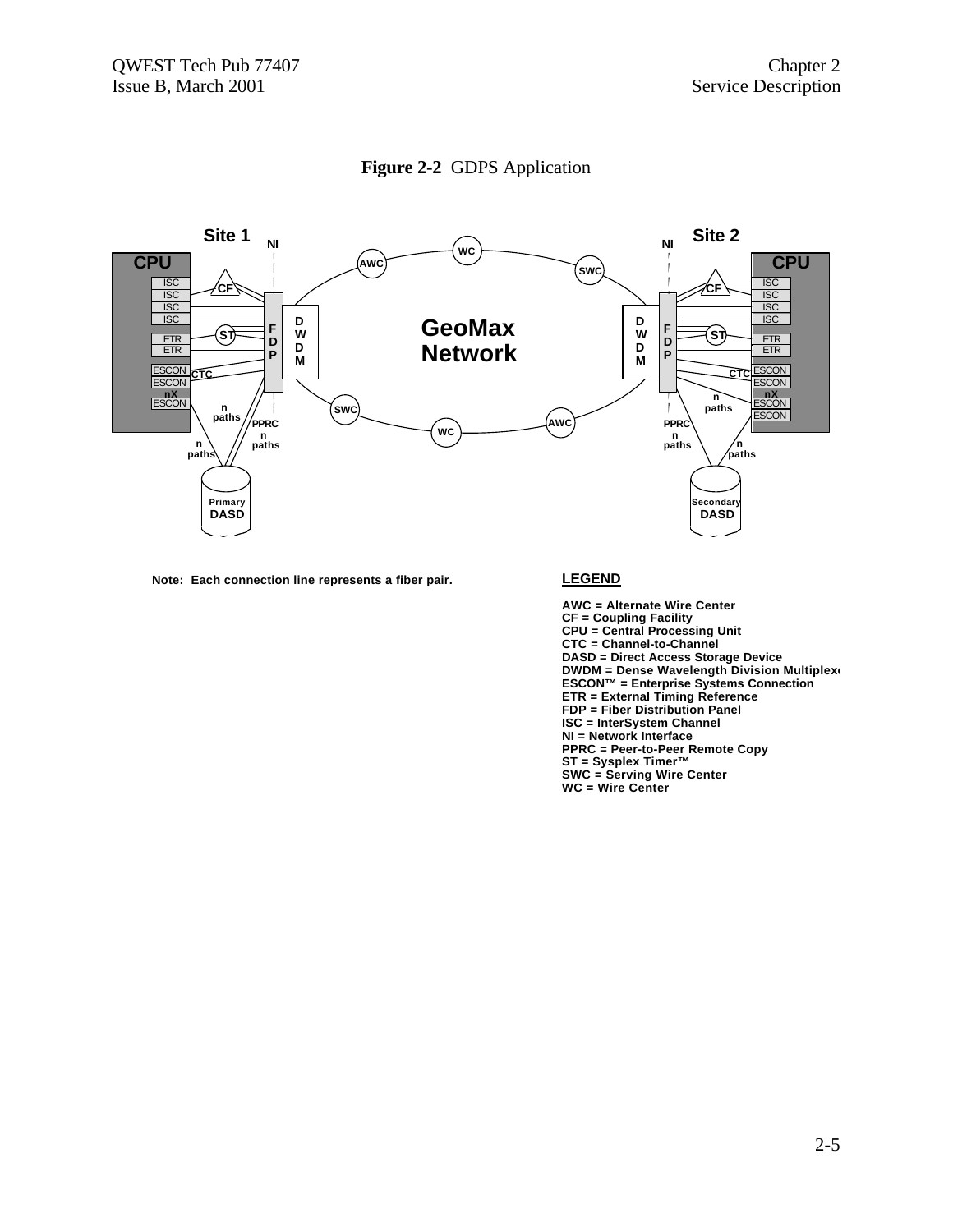# **2.3 Distance Limitations**

Currently, the maximum IBM™ supported end-to-end fiber route distance (including customer cables) is 40 km (24.8 mi.) for ETR/CLO links and 50 km (31.0 mi.) for ESCON™, ISC and FICON™ channels. ESCON™ and FICON™ channel distances may be further limited by specific characteristics of the Control Units and I/O devices. In a GDPS implementation the ETR/CLO links will limit the distance to 40 km maximum between the data centers. These distance limitations also apply to the protect fiber path for protected channels.

Optical Fiber Amplifiers (OFAs) are used as necessary to meet customer requirements. In general, designs with channel distances greater than 50 km or more than 9 nodes will require the use of OFAs in the GeoMax network. Regeneration also allows SONET, Ethernet, FDDI, Fibre Channel and D1 Video channel distances in excess of 100 km (62.1 mi.) by compensating for dispersion.

# **2.4 Protection**

The GeoMax network ensures data survivability regardless of the protocol of the traffic being carried. Automatic Equipment and Path Protection Switching, coupled with protect path diversity provides end-to-end signal protection against equipment failures and fiber path cuts and improves the reliability of GeoMax service.

# **2.4.1 Equipment**

In the GeoMax network, high availability of the equipment is accomplished by having backup equipment to which traffic is sent if an equipment failure occurs. Equipment switching protects OADM/DWDM equipment that is not protected by path switching and ensures that a failure in one circuit card does not cause a traffic outage in the network.

Equipment protection will be provided with a redundancy of components and 1:1 protection of service affecting plug-in units. A 1:1 protection scheme is an architecture in which a working unit can be bridged to a dedicated protect unit.

# **2.4.2 Fiber Path**

GeoMax provides options for fiber path protection on a per customer channel interface basis as listed in Table 2-1.

Path switching protects the signal carried between the customer channel interface cards on the GeoMax network. This redundant path protection is provided on a  $1+1$ , non-revertive basis. The 1+1 protection is defined as: An architecture in which the head-end signal is permanently bridged to the working and protection channels (dedicated equipment and fiber facilities) to enable the same payload to be redundantly transmitted to the tail-end. At the tail or receive end, the working and protect optical signals are monitored independently and identically for failures. The receiving equipment selects either the working or the protect signal as the one that carries the traffic, based on the quality of the two signals received. When a protection switch is initiated, it's performed only on the affected direction of traffic (i.e., unidirectional switching) and is non-revertive, or does not switch back to the original traffic carrying channel after the failure has been repaired.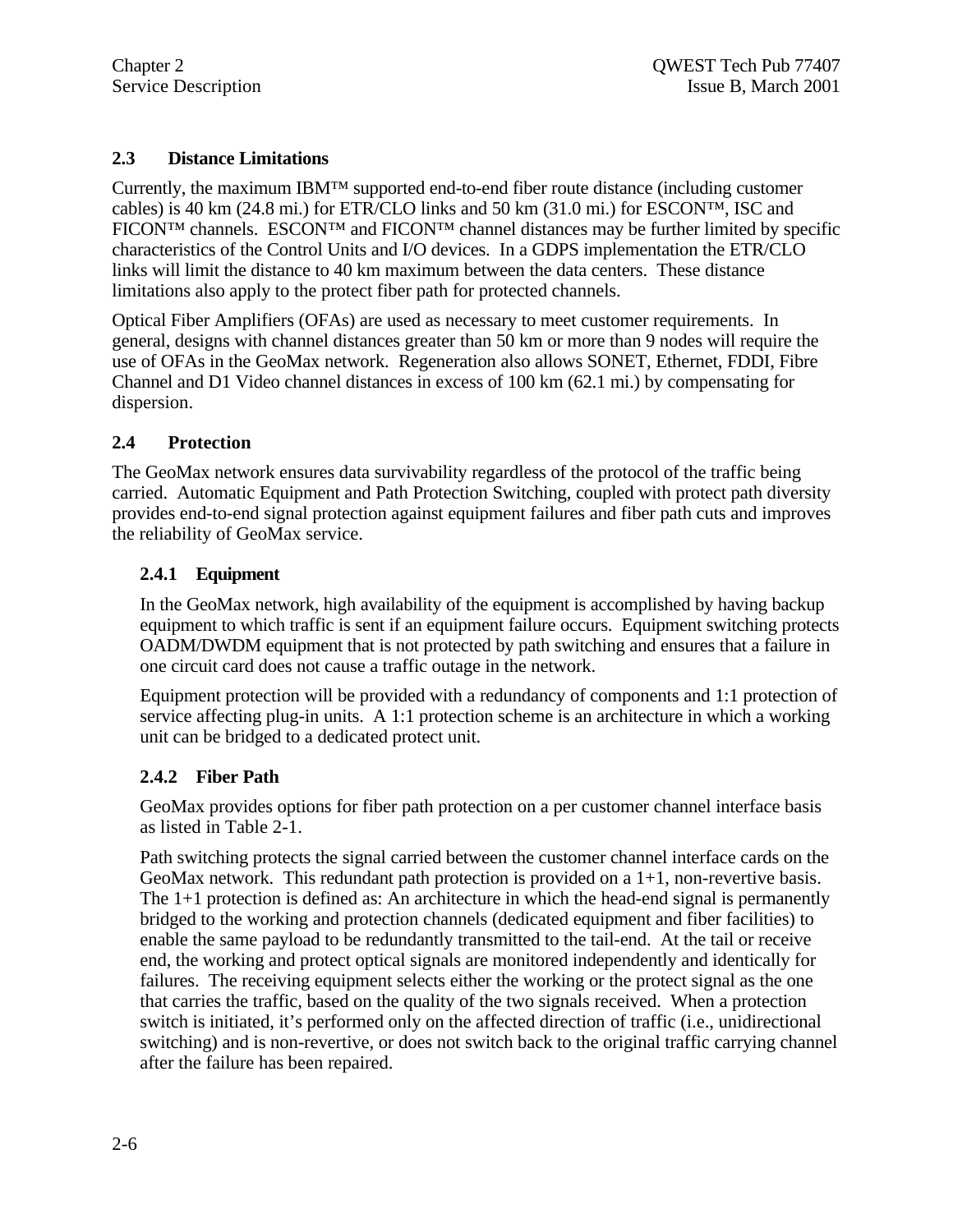GeoMax fiber path switching is not an option for ETR links as unidirectional path switching can cause the Sysplex Timer™ to incorrectly compensate for fiber propagation delay resulting in out of sync conditions with subsequent data integrity concerns. Furthermore, a multi-site Parallel Sysplex<sup>™</sup> or Geographically Dispersed Parallel Sysplex<sup>™</sup> (GDPS) could be forced into a split sysplex condition after a GeoMax path switch requiring customer intervention to resolve. Fault tolerance against single points of failure is best achieved by configuring multiple ETR and CLO links over physically separate fiber paths through the GeoMax network (using multiple non-protected channels in Table 2-1). See Sysplex Timer™ planning materials, such as *IBM Redbook OS/390 MVS Parallel Sysplex Configuration*, SG24-2076 or the *9037 Model 2 Sysplex Timer Planning Guide*, SA22-7233 for further information. See Chapter 8 for ordering information.

Protect path diversity is provided with GeoMax service. Protect path diversity provides for routing the alternate or protect fiber path between nodes over local loop and interoffice facilities physically separated from the working path by a minimum of 25 feet, from the first terminal/utility vault outside the customer premises/Qwest Wire Center to the last terminal/utility vault before the customer premises/Qwest Wire Center. The protect path is normally routed through Qwest designated Alternate Wire Centers (AWCs).

If special construction charges are required to build an alternate facility route, Qwest will present the customer with the option of having GeoMax service without diversity.

Equipment located on the customer's premises will have a single cable entrance unless the building owner elects to provide two physically separated cable entrances into the building.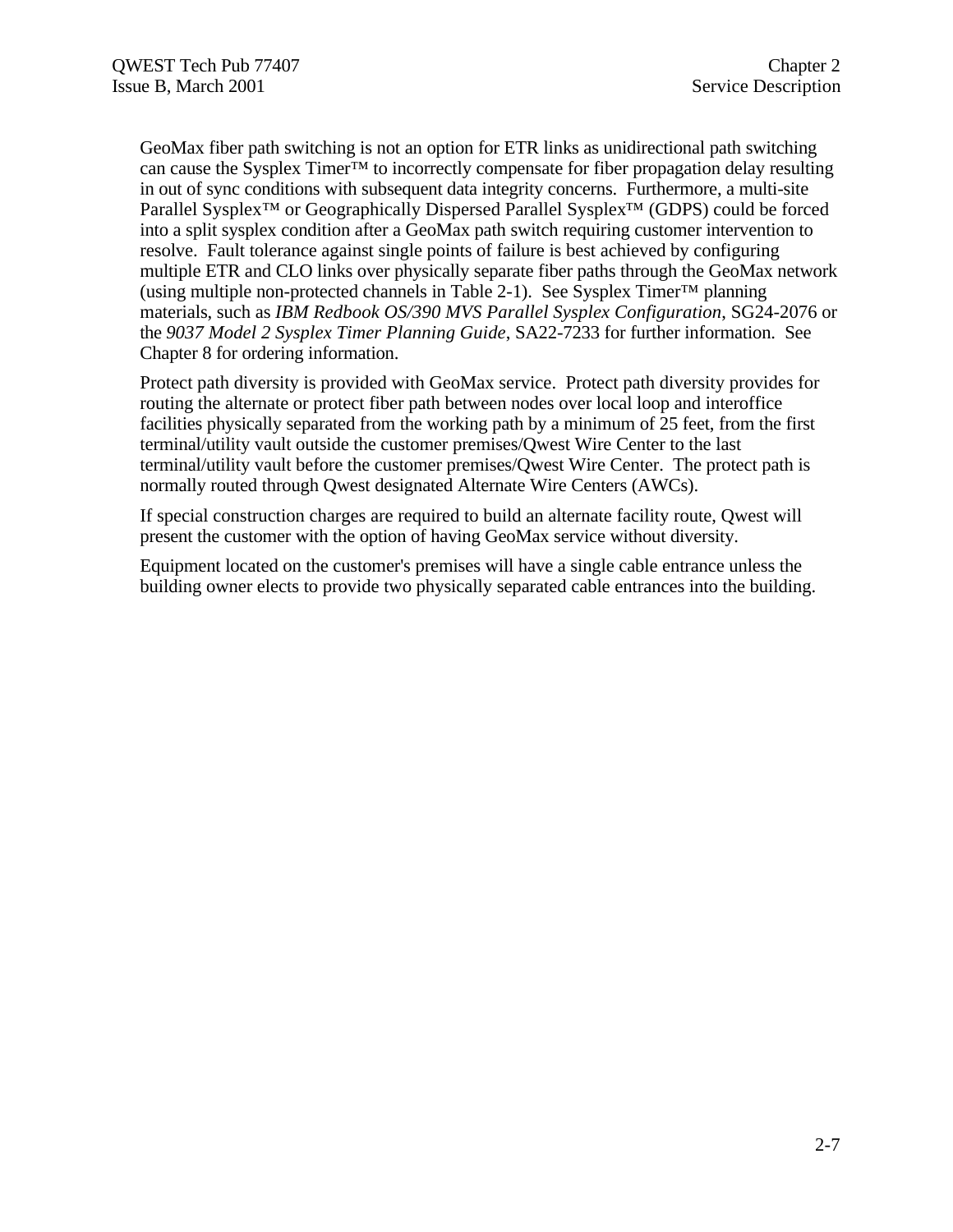#### **2.5 Protection Options**

Table 2-1 lists the channel protection options available with Qwest GeoMax service:

| <b>Channel Option</b> | <b>Description</b>                                                                                                                                                                                                                                                                                                                                                              | N1 <sup>1</sup> | Protection <sup>2</sup> |                   | <b>Single Point of</b>                                                                                               | Supported                   |
|-----------------------|---------------------------------------------------------------------------------------------------------------------------------------------------------------------------------------------------------------------------------------------------------------------------------------------------------------------------------------------------------------------------------|-----------------|-------------------------|-------------------|----------------------------------------------------------------------------------------------------------------------|-----------------------------|
|                       |                                                                                                                                                                                                                                                                                                                                                                                 |                 | Equipment               | <b>Fiber Path</b> | Failure                                                                                                              | <b>Protocols</b>            |
| Non-protected         |                                                                                                                                                                                                                                                                                                                                                                                 |                 |                         |                   |                                                                                                                      |                             |
| Option 1              | Minimum protection                                                                                                                                                                                                                                                                                                                                                              | 2F              |                         |                   | Yes in some equipment<br>cards, and there is no<br>redundant fiber path                                              | All                         |
| Option 2              | This option accepts two sources, or channel paths for the<br>same signal from the customer. The two signals are then<br>sent over separate fiber routes. <sup>3</sup> This option can be seen<br>as "non-protected" from the individual signal, or channel<br>path basis. End-to-end protection is provided by the<br>Customer Provided Equipment (CPE)/protocol <sup>4</sup> . | 4F              |                         | $\sqrt{5}$        | No, if a failure occurs<br>on the working path<br>within the GeoMax<br>network, the CPE will<br>use the protect path | All                         |
| Protected             | This option accepts only a single source, or channel path<br>from the customer but duplicates the signal and sends it<br>over separate fiber routes.                                                                                                                                                                                                                            | 2F              |                         |                   | Only at the customer<br><b>Optical Channel</b><br>Interface card level                                               | All except ETR <sup>6</sup> |

# **Table 2-1:** GeoMax Protection Options

**Notes:**

1. Network Interface: 2 or 4 fiber.

- 2. As defined in Section 2.4.
- 3. Wherever possible, these signals are also routed via different OADM/DWDM equipment shelves.
- 4. For example, by S/390™ multiple channel path support in the OS/390™ channel path group, or SONET Automatic Protection Switching.
- 5. Path protection for this option is limited to protect path diversity.
- 6. Sysplex Timer™ or ETR link connections are supported as non-protected only.
- 7. Protected channels are recommended for device subsystems where high performance, throughput and availability are critical.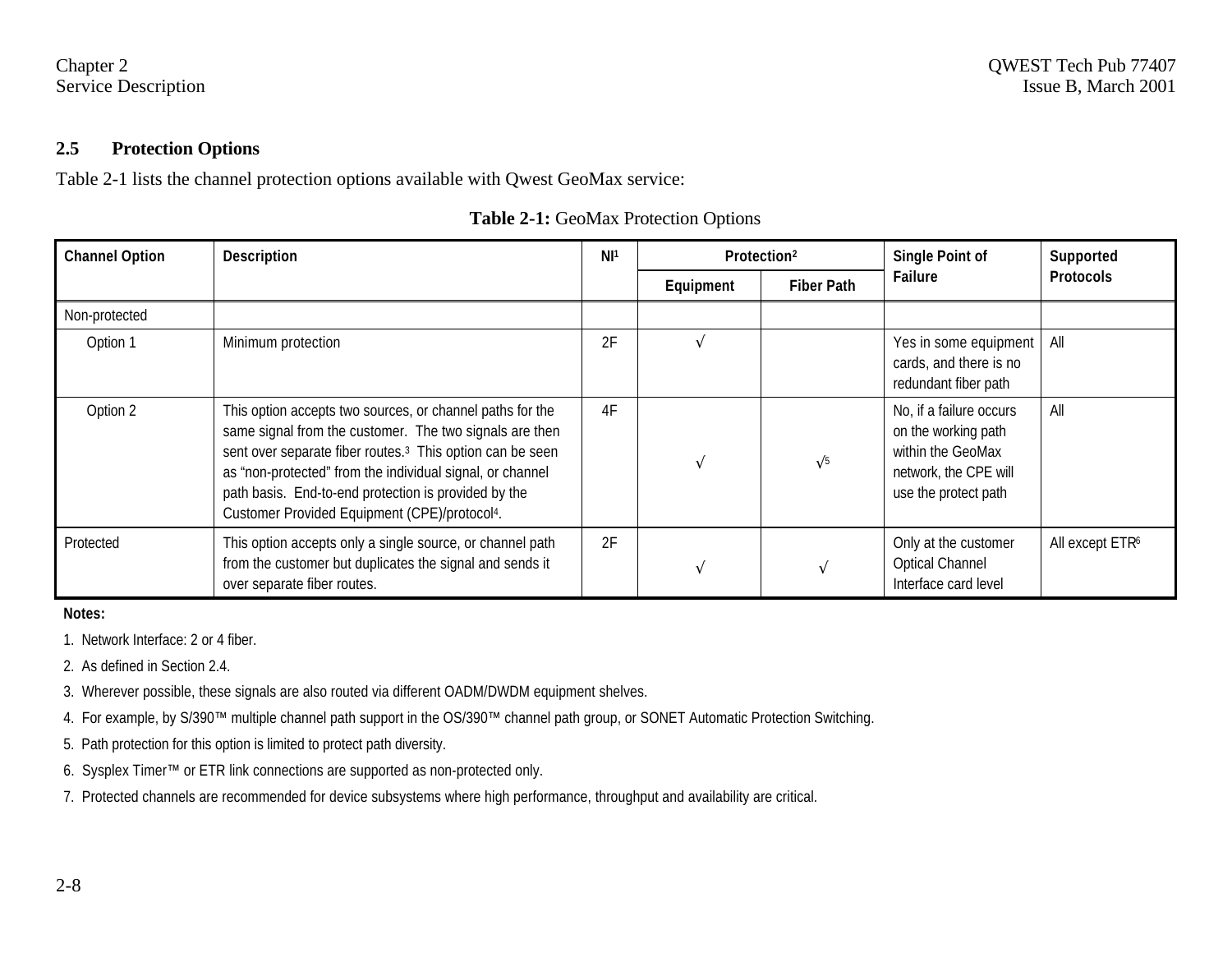# **CONTENTS**

# **Chapter and Section**

# Page

| 3.1 |         |
|-----|---------|
| 32  | $-3-1$  |
| 3.3 |         |
| 3.4 | $-3-5$  |
| 3.5 | $3 - 6$ |
| 3.6 |         |
| 37  |         |
| 3.8 |         |
| 3.9 |         |

# **Figures**

 $\overline{3}$ .

| $3 - 2$ |  |
|---------|--|

# **Tables**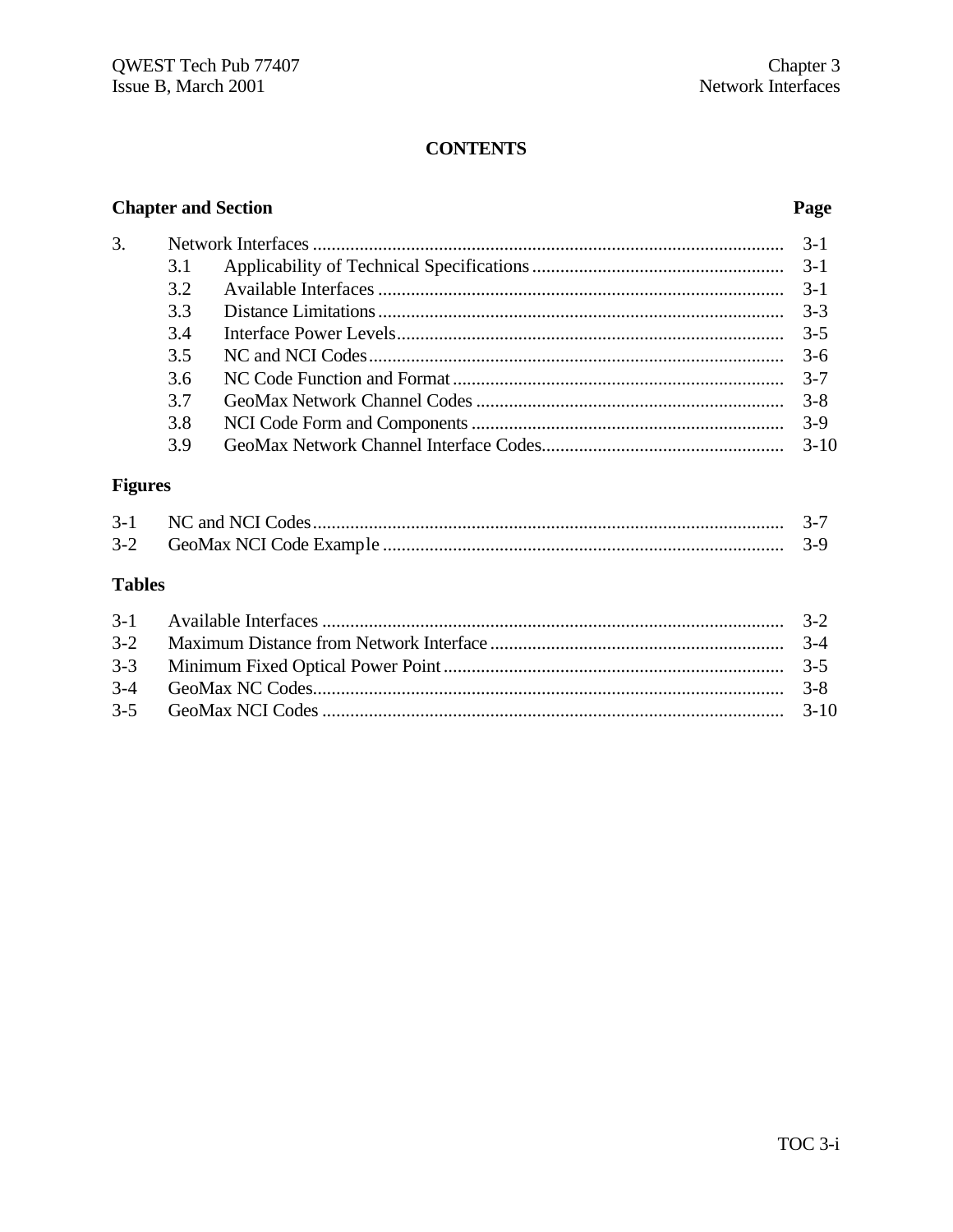# **3. Network Interfaces**

# **3.1 Applicability of Technical Specifications**

Technical specifications presented in this document are applicable to Qwest GeoMax service only. This document does not attempt to describe the equipment used to provide this interface.

# **3.2 Available Interfaces**

GeoMax will be provisioned on Optical Add-Drop Multiplexer (OADM)/Dense Wavelength Division Multiplexing (DWDM) based fiber optic systems. This technology allows Qwest to transport and deliver the optical interfaces shown in Table 3-1. Details of the IBM™ data service protocols – ETR/CLO, ESCON™, ISC and FICON™ can be found on IBM's Redbook web site at http://www.redbooks.ibm.com.

Table 3-1 lists the available interfaces on Qwest GeoMax service. These interfaces may be 2 or 4 fiber and will be delivered to the Network Interface (NI), which will be at a Qwest provided Fiber Distribution Panel. Interfaces shall be equipped to terminate the types of connectors as listed in Table 3-1.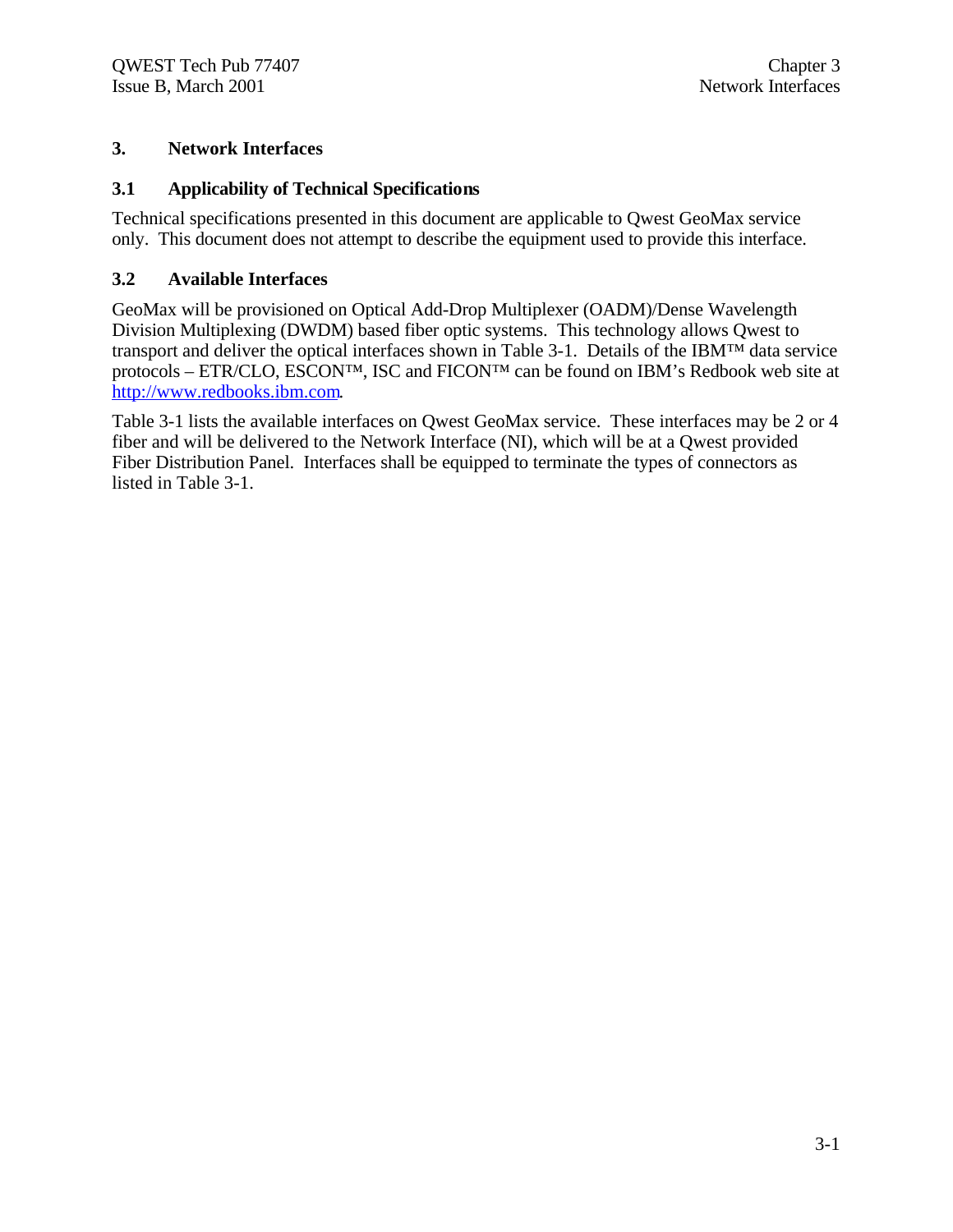| <b>Channel Type</b>      | <b>Fiber</b> | Connector                  | <b>Bit Rate</b> |
|--------------------------|--------------|----------------------------|-----------------|
| ETR/CLO (Sysplex Timer™) | Multimode    | ESCON™ duplex<br>16 Mbit/s |                 |
| ESCON™                   | Singlemode   | SC duplex                  | 200 Mbit/s      |
|                          | Multimode    | ESCON™ duplex              |                 |
| ISC (Coupling Link)      | Singlemode   | SC duplex                  | 1.06 Gbit/s     |
| FICON™                   | Singlemode   | SC duplex                  | 1.06 Gbit/s     |
| $OC-3$                   | Singlemode   | SC duplex                  | 155.52 Mbit/s   |
| $OC-12$                  | Singlemode   | SC duplex                  | 622.08 Mbit/s   |
| <b>OC-48</b>             | Singlemode   | SC duplex                  | 2.488 Gbit/s    |
| <b>Fast Ethernet</b>     | Singlemode   | SC duplex                  | 125 Mbit/s      |
|                          | Multimode    |                            |                 |
| <b>Gigabit Ethernet</b>  | Singlemode   | SC duplex                  | 1.25 Gbit/s     |
|                          | Multimode    |                            |                 |
| <b>FDDI</b>              | Singlemode   | SC duplex                  | 125 Mbit/s      |
|                          | Multimode    |                            |                 |
| <b>Fibre Channel</b>     | Multimode    | SC duplex                  | 133 Mbit/s      |
|                          | Singlemode   | SC duplex                  | 266 Mbit/s      |
|                          | Multimode    |                            |                 |
|                          | Singlemode   | SC duplex                  | 531 Mbit/s      |
|                          | Singlemode   | SC duplex                  | 1.062 Gbit/s    |
| D1 Video                 | Singlemode   | SC duplex                  | 270 Mbit/s      |

**Table 3-1** Available Interfaces

#### **Notes:**

- 1. SC = Subscriber Connector, a push-pull type of fiber optic connector with a square barrel that conforms to ANSI X3.230-1994: *Information Technology - Fibre Channel - Physical and Signaling Interface (FC-PH)*
- 2. ESCON™ duplex cable information can be found in the *IBM Input/Output Equipment Installation Manual-Physical Planning*, GC22-7064. See Chapter 8 for ordering information.
- 3. Bit rates listed may not correspond to effective channel data rate in a given application due to protocol overheads and other factors.
- 4. All interfaces will be delivered from Qwest owned OADM/DWDM equipment and have a central wavelength of 1310 nm.
- 5. Singlemode fiber is 9/125 micron.
- 6. Multimode fiber is either 62.5/125 or 50/125 micron.
- 7. GeoMax does not support the older ISC 850 nm multimode interface. Customers will need to upgrade to the 1310 nm singlemode interface.
- 8. The Open Fiber Control (OFC) safety feature of the ISC protocol is fully supported. Details of the timing and specifications for OFC are given in ANSI X3.230-1994.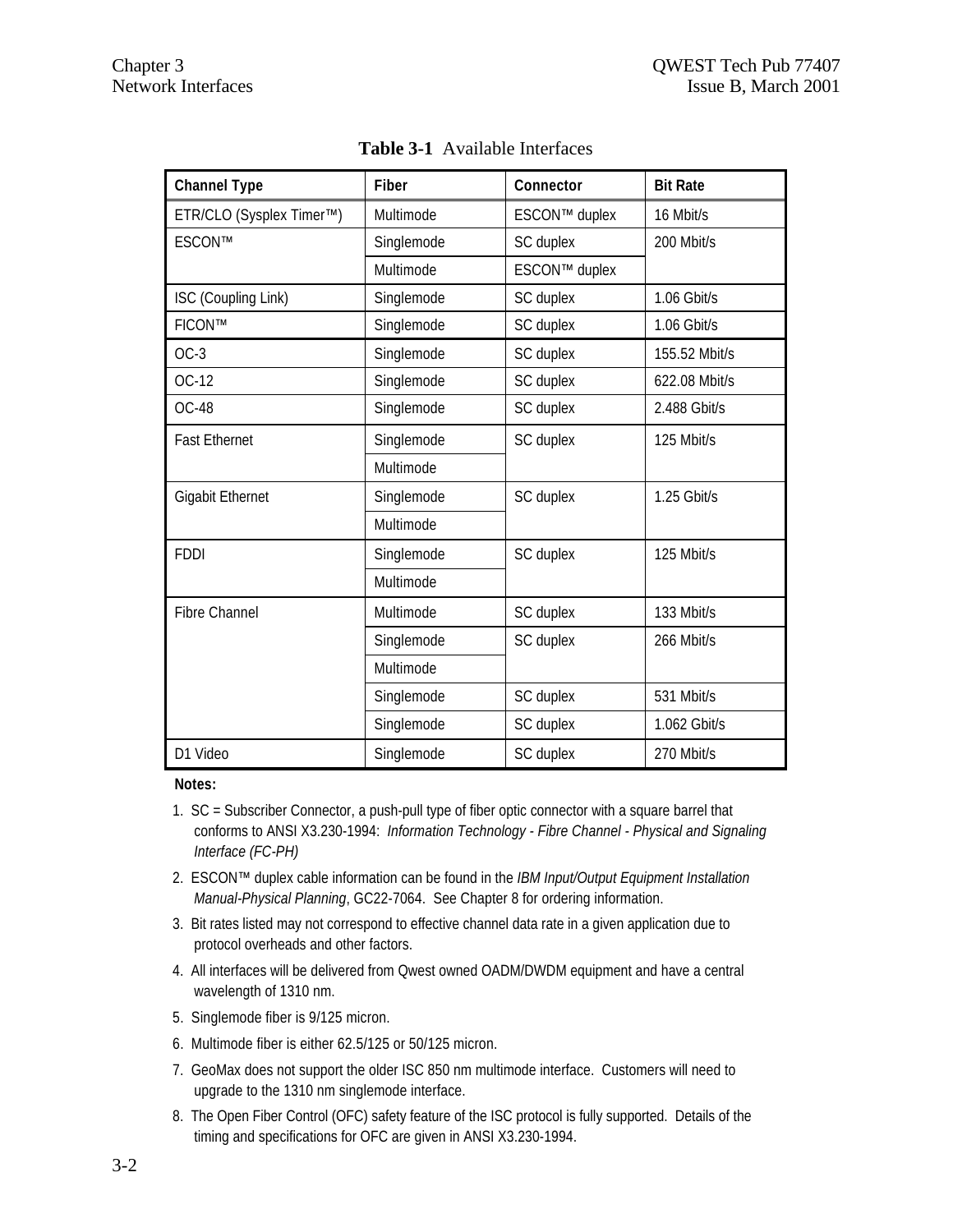# **3.3 Distance Limitations**

Fiber optic patchcords or duplex jumper cables to connect the Customer Provided Equipment (CPE) to the GeoMax Fiber Distribution Panel must be provided by the customer. These cables should be at least 3 meters long to facilitate attachment within the OADM/DWDM equipment frame.

The maximum supported cable distance from the GeoMax Network Interface to the customer's equipment shall be as listed in Table 3-2. Transmit (Tx) and Receive (Rx) optical attenuators are used where required by Qwest to properly adjust Network Channel Interface signal power levels. It's assumed that in most cases the subtended equipment will be co-located with the GeoMax OADM/DWDM shelves at a customer site.

Each individual ETR and CLO 2 fiber interface link must have end-to-end Tx and Rx fiber paths whose lengths are within 10 meters (6.2 feet) maximum of each other for accurate processor Time-Of-Day (TOD) clock synchronization. Since this includes the GeoMax network, these customer fiber cables should be the same length.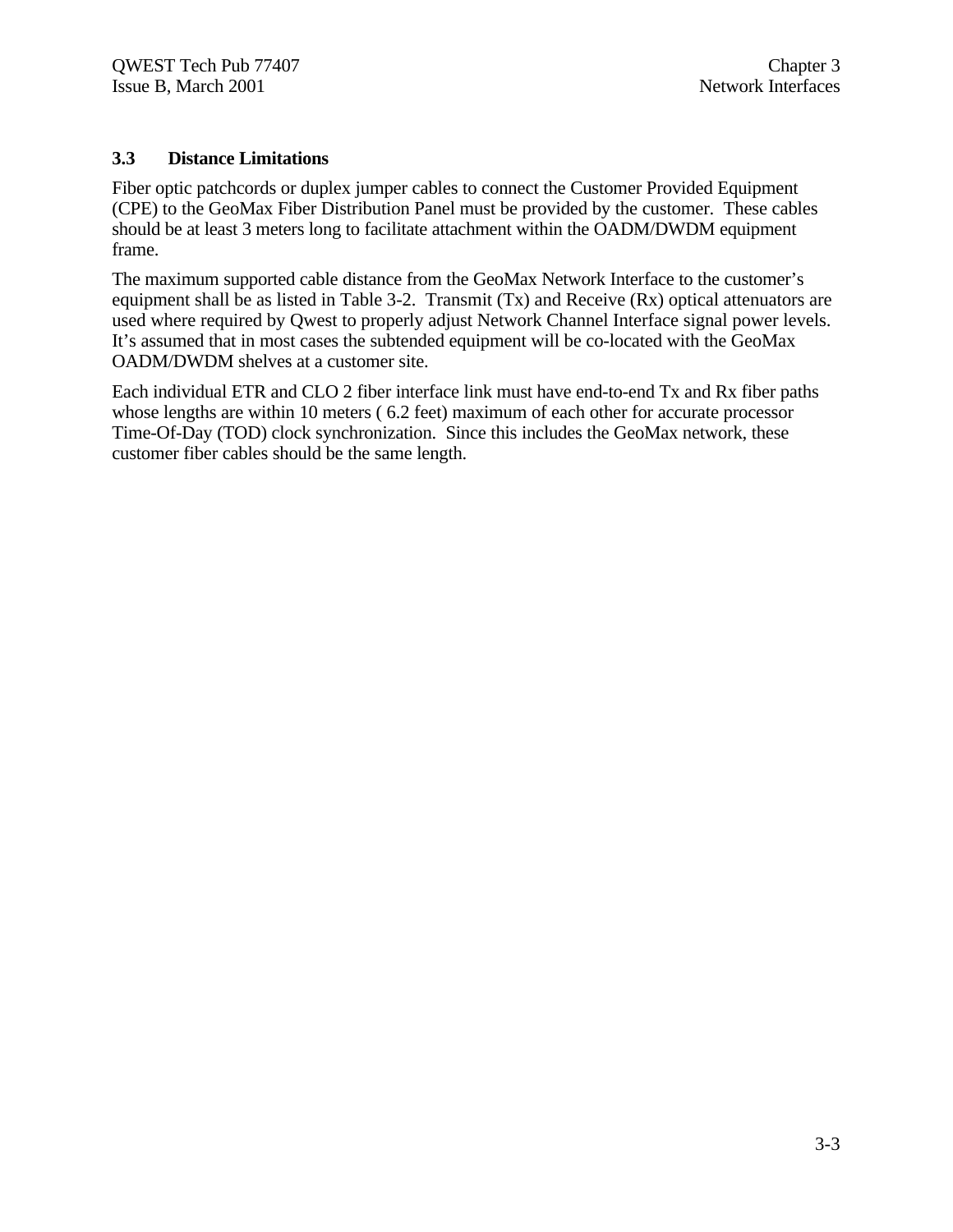| <b>Channel Type</b>                                   | <b>Fiber</b> | <b>Maximum Distance/dB Loss</b>            |  |  |
|-------------------------------------------------------|--------------|--------------------------------------------|--|--|
| Multimode<br>ETR/CLO<br>(Sysplex Timer <sup>™</sup> ) |              | 500 meters (1,640 feet)/1.0 dB             |  |  |
| ESCON™                                                | Singlemode   | 500 meters (1,640 feet)/1.0 dB             |  |  |
|                                                       | Multimode    |                                            |  |  |
| <b>ISC</b><br>(Coupling Link)                         | Singlemode   | 500 meters (1,640 feet)/1.0 dB             |  |  |
| FICON™                                                | Singlemode   | 500 meters (1,640 feet)/1.0 dB             |  |  |
| $OC-3$                                                | Singlemode   | 15 km (9.32 mi.)/11 dB                     |  |  |
| OC-12                                                 | Singlemode   | 15 km (9.32 mi.)/11 dB                     |  |  |
| <b>OC-48</b>                                          | Singlemode   | 15 km (9.32 mi.)/14 dB                     |  |  |
| <b>Fast Ethernet</b>                                  | Singlemode   | 15 km (9.32 mi.)/6 dB                      |  |  |
|                                                       | Multimode    | 550 meters (1,804 feet)/2 dB               |  |  |
| <b>Gigabit Ethernet</b><br>Singlemode                 |              | 3 km (1.86 mi.)/6.5 dB                     |  |  |
|                                                       | Multimode    | 550 meters (1,804 feet)/8.5 dB             |  |  |
| <b>FDDI</b>                                           | Singlemode   | 15 km (9.32 mi.)/6 dB                      |  |  |
|                                                       | Multimode    | 550 meters (1,804 feet)/2 dB               |  |  |
| Fibre Channel                                         | Singlemode   | 3 km (1.86 mi.)/8.5 dB at 266 Mbit/s       |  |  |
|                                                       |              | 10 km (6.21 mi.)/10 dB at 531 Mbit/s       |  |  |
|                                                       |              | 10 km (6.21 mi.)/10 dB at 1.062 Gbit/s     |  |  |
|                                                       | Multimode    | 550 meters (1,804 feet)/1 dB at 133 Mbit/s |  |  |
|                                                       |              | 550 meters (1,804 feet)/2 dB at 266 Mbit/s |  |  |
| D1 Video                                              | Singlemode   | NA/5 dB                                    |  |  |

**Table 3-2** Maximum Distance from Network Interface

**Notes:**

- 1. Maximum distance is limited by fiber effects such as dispersion
- 2. Maximum link loss is at 1310 nm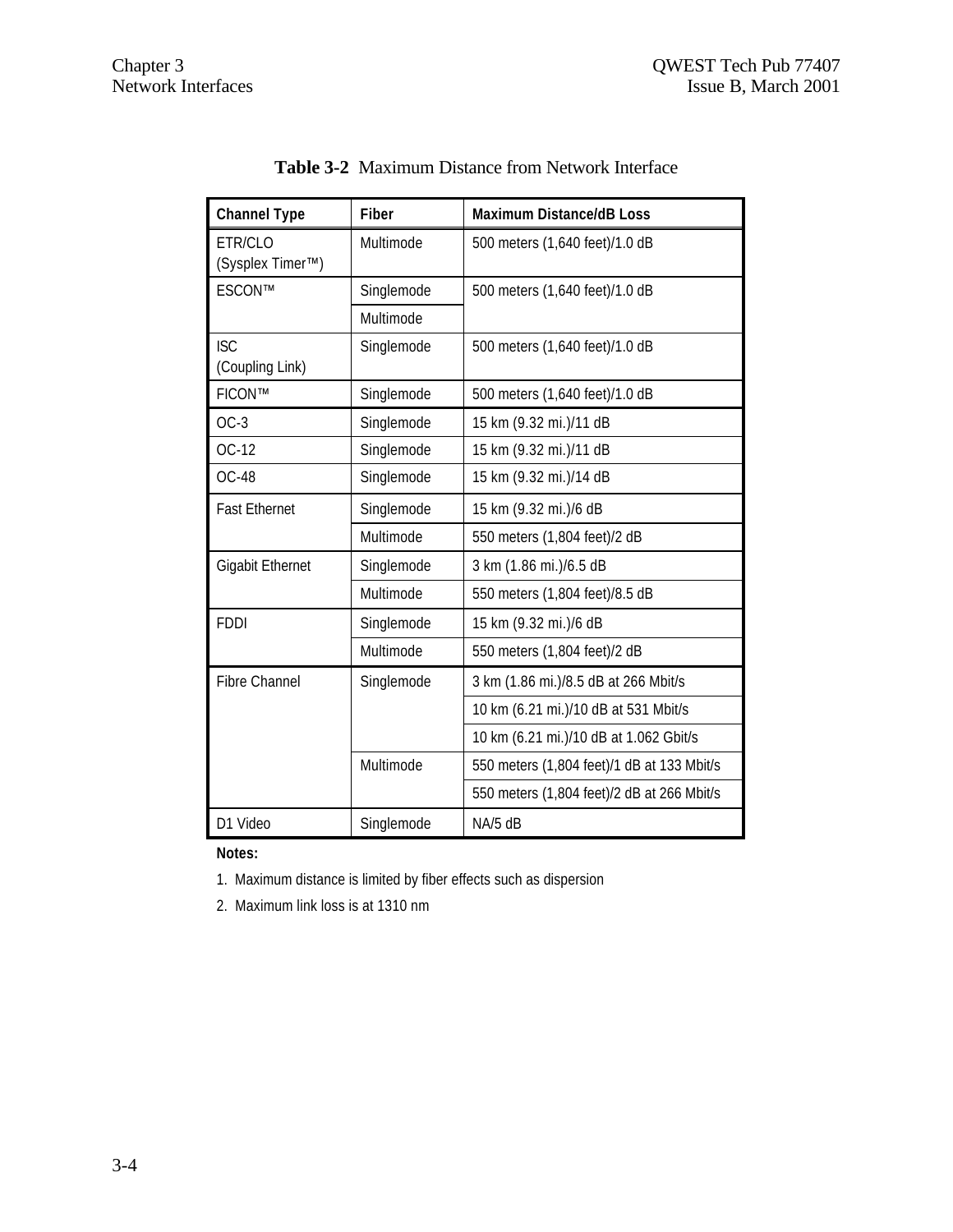# **3.4 Interface Power Levels**

It's the transmitting party's responsibility to achieve the minimum interface power. The optical power level at the Network Interface shall meet the minimum fixed power point levels listed in Table 3-3.

| Interface                                     | Rate                     | <b>Minimum Fixed Power Point</b> |  |  |  |
|-----------------------------------------------|--------------------------|----------------------------------|--|--|--|
| Very Short Reach - Single Longitudinal Mode   |                          |                                  |  |  |  |
| ESCON™                                        | 200 Mbit/s<br>$-9.0$ dBm |                                  |  |  |  |
| <b>ISC</b>                                    | 1.06 Gbit/s              | $-12$ dBm                        |  |  |  |
| FICON™                                        | 1.06 Gbit/s              | $-9.0$ dBm                       |  |  |  |
| Very Short Reach - Multi Longitudinal Mode    |                          |                                  |  |  |  |
| <b>ETR</b>                                    | 16 Mbit/s                | 7.0 dBm                          |  |  |  |
| ESCON™                                        | 200 Mbit/s               | $-21.5$ dBm                      |  |  |  |
| Short Reach - Single Longitudinal Mode        |                          |                                  |  |  |  |
| $OC-3$                                        | 155.52 Mbit/s            | - 28 dBm                         |  |  |  |
| $OC-12$                                       | 622.08 Mbit/s            | - 28 dBm                         |  |  |  |
| <b>OC-48</b>                                  | 2.488 Gbit/s             | $-19$ dBm                        |  |  |  |
| D1 Video                                      | 270 Mbit/s               | - 28 dBm                         |  |  |  |
| Intermediate Reach - Single Longitudinal Mode |                          |                                  |  |  |  |
| $OC-3$                                        | 155.52 Mbit/s            | - 28 dBm                         |  |  |  |
| OC-12                                         | 622.08 Mbit/s            | - 28 dBm                         |  |  |  |
| <b>OC-48</b>                                  | 2.488 Gbit/s             | - 19 dBm                         |  |  |  |
| <b>Gigabit Ethernet</b>                       | 1.25 Gbit/s              | $-20$ dBm                        |  |  |  |
| <b>Fibre Channel</b>                          | 266 Mbit/s               | $-20$ dBm                        |  |  |  |
|                                               | 1.062 Gbit/s             | $-20$ dBm                        |  |  |  |
| Intermediate Reach - Multi Longitudinal Mode  |                          |                                  |  |  |  |
| <b>Fast Ethernet</b>                          | 125 Mbit/s               | $-20$ dBm                        |  |  |  |
| <b>Gigabit Ethernet</b>                       | 1.25 Gbit/s              | $-20$ dBm                        |  |  |  |
| <b>FDDI</b>                                   | 125 Mbit/s               | $-20$ dBm                        |  |  |  |
| Fibre Channel                                 | 133 Mbit/s               | $-20$ dBm                        |  |  |  |
|                                               | 266 Mbit/s               | $-20$ dBm                        |  |  |  |

**Table 3-3** Minimum Fixed Optical Power Point\*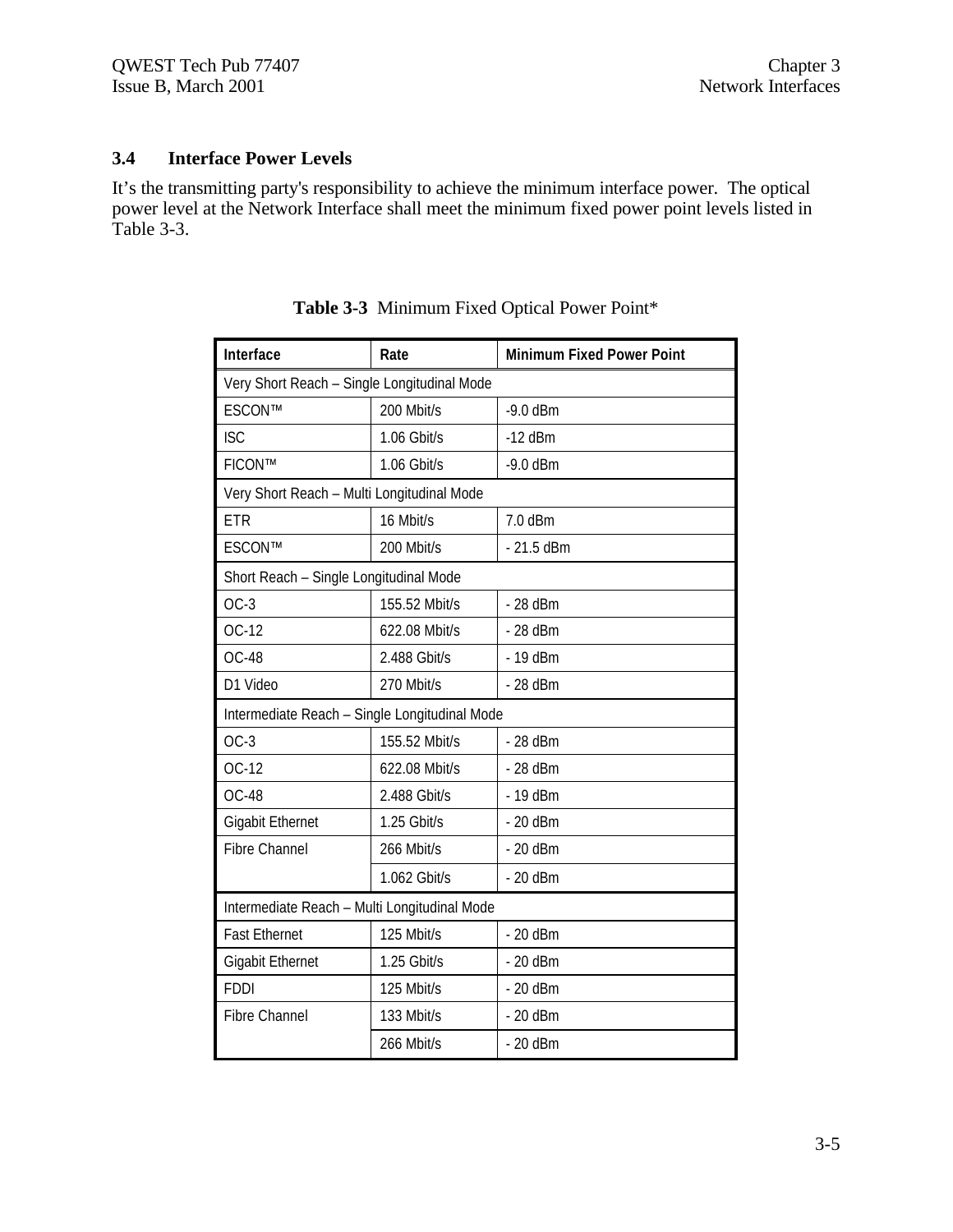| Interface<br>Rate                     |                | <b>Minimum Fixed Power Point</b> |  |  |
|---------------------------------------|----------------|----------------------------------|--|--|
| Long Reach - Single Longitudinal Mode |                |                                  |  |  |
| <b>Fast Ethernet</b>                  | 125 Mbit/s     | $-28$ dBm                        |  |  |
| <b>FDDI</b>                           | 125 Mbit/s     | $-28$ dBm                        |  |  |
| Fibre Channel                         | 531 Mbit/s     | $-28$ dBm                        |  |  |
|                                       | $1.062$ Gbit/s | $-19.5$ dBm                      |  |  |

# **Table 3-3** Minimum Fixed Optical Power Point\* (Continued)

**\*** Based on any valid 8-bit/10-bit code pattern

# **3.5 NC and NCI Codes**

Network Channel (NC) and Network Channel Interface (NCI) Codes convey service and technical parameters. The following sections explain the codes in a general manner and also provide specific codes to aid in ordering the Qwest Network Interface (NI) for GeoMax service. The NC and NCI Codes are provided by the customer to the Qwest Service Representative at the time a request for service is initiated. Figure 3-1 shows where the codes apply.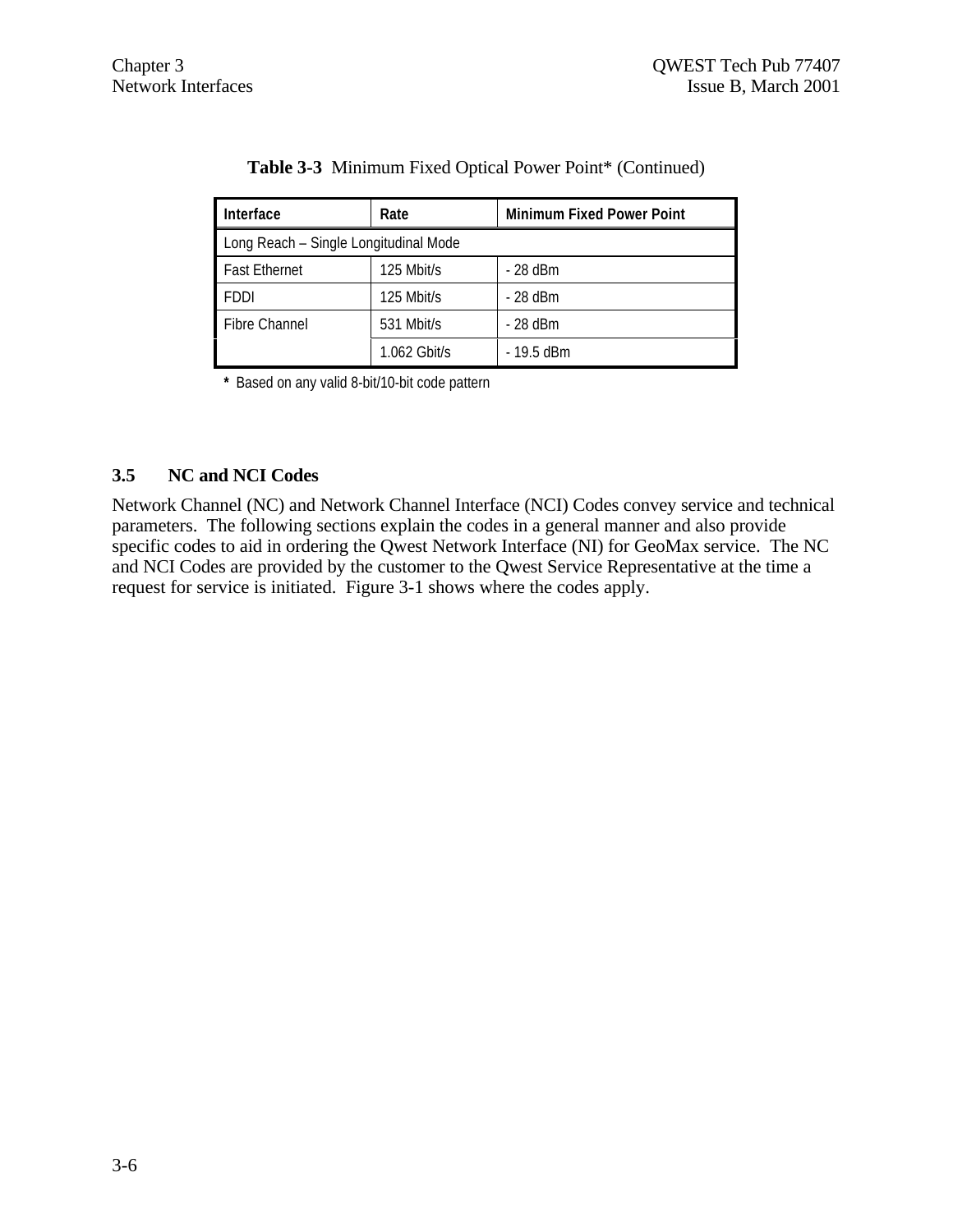# **Figure 3-1** NC and NCI Codes



Additional information concerning NC/NCI Codes is available in ANSI T1.223-1997, *Information Interchange - Structure and Representation of Network Channel (NC) and Network Channel Interface (NCI) Codes for North American Telecommunications System*. See Chapter 8 for ordering information.

In some instances Qwest offerings differ from those described by Telcordia Technologies in their published Industry Support Interface: ISI-SR-STS 000307, *NC/NCI Code Dictionary*. Furthermore, definitions of NC and NCIs evolve. Therefore, it's important to request Qwest GeoMax service as defined in this Publication.

# **3.6 NC Code Function and Format**

Primarily, service considerations are encoded into Network Channel (NC) Codes. Included in this code set are customer options associated with the individual channel services. The NC Code is specified by the customer to advise Qwest of the required service connection of the channel.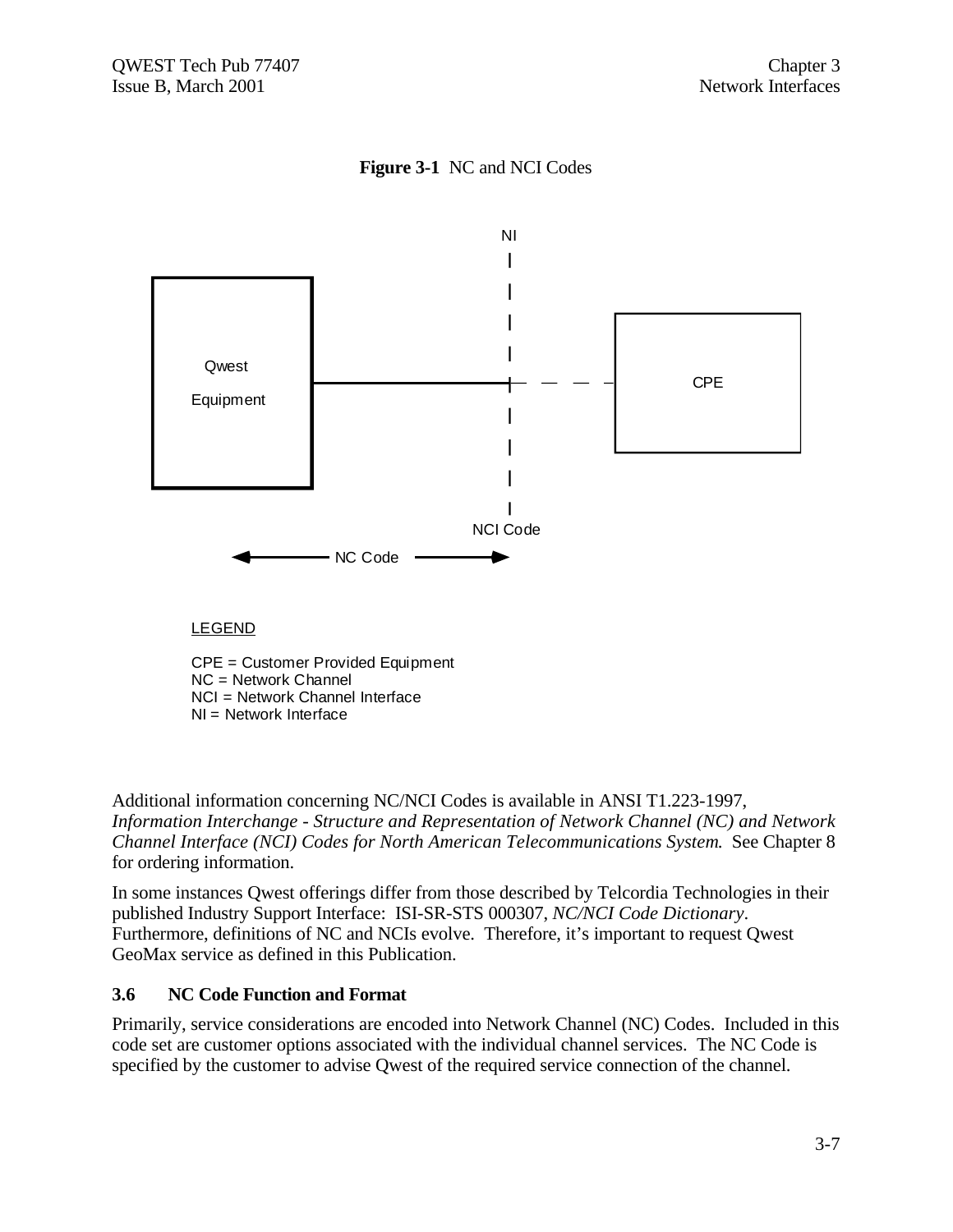An NC Code consists of four alpha/numeric characters, which may include a dash (-). There are neither spaces nor delimiters between the characters. The NC Code consists of two data elements:

- The first two characters are the Channel Code which describes the channel service in an abbreviated form.
- The last two characters are the Optional Feature Code which represents the option codes available for each Channel Code. Varying combinations of this code allow for further identification of the type of service.

The customer must specify NC Codes for the desired service when ordering GeoMax.

# **3.7 GeoMax Network Channel Codes**

Table 3-4 lists the Network Channel (NC) Codes available with Qwest GeoMax service.

| <b>NC Code</b>                                       | <b>Description</b>                                    |  |
|------------------------------------------------------|-------------------------------------------------------|--|
| OPA-                                                 | Optical Data Transport, Point-to-Point, ETR           |  |
| OPB-                                                 | Optical Data Transport, Point-to-Point, ESCON™        |  |
| OPC-                                                 | Optical Data Transport, Point-to-Point, ISC           |  |
| OPD-                                                 | Optical Data Transport, Point-to-Point, FICON™        |  |
| $OB -$                                               | OC-3 SONET Point-to-Point                             |  |
| $OD-$                                                | OC-12 SONET Point-to-Point                            |  |
| $OF -$                                               | OC-48 SONET Point-to-Point                            |  |
| $HM-$                                                | Data Link Connectivity - Fast Ethernet                |  |
|                                                      | Data Link Connectivity - Gigabit Ethernet             |  |
| OPE-<br>Optical Data Transport, Point-to-Point, FDDI |                                                       |  |
| OPF-                                                 | Optical Data Transport, Point-to-Point, Fibre Channel |  |
| OPG-                                                 | Optical Data Transport, Point-to-Point, D1 Video      |  |

#### **Table 3-4** GeoMax NC Codes

**Notes:**

- 1. ETR = External Timing Reference, also supports Control Link Oscillator (CLO) links
- 2. ESCON™ = Enterprise Systems Connection
- 3. ISC = InterSystem Channel
- 4. FICON™ = Fiber Connection
- 5. FDDI = Fiber Distributed Data Interface
- 6. Channel protection options listed in Table 2-1 are not differentiated by NC Codes and must be specified for each channel ordered at the time the request for service is initiated.
- 7. Each GeoMax NC Code requires a valid NCI Code from Table 3-5 at both ends of the channel, or service.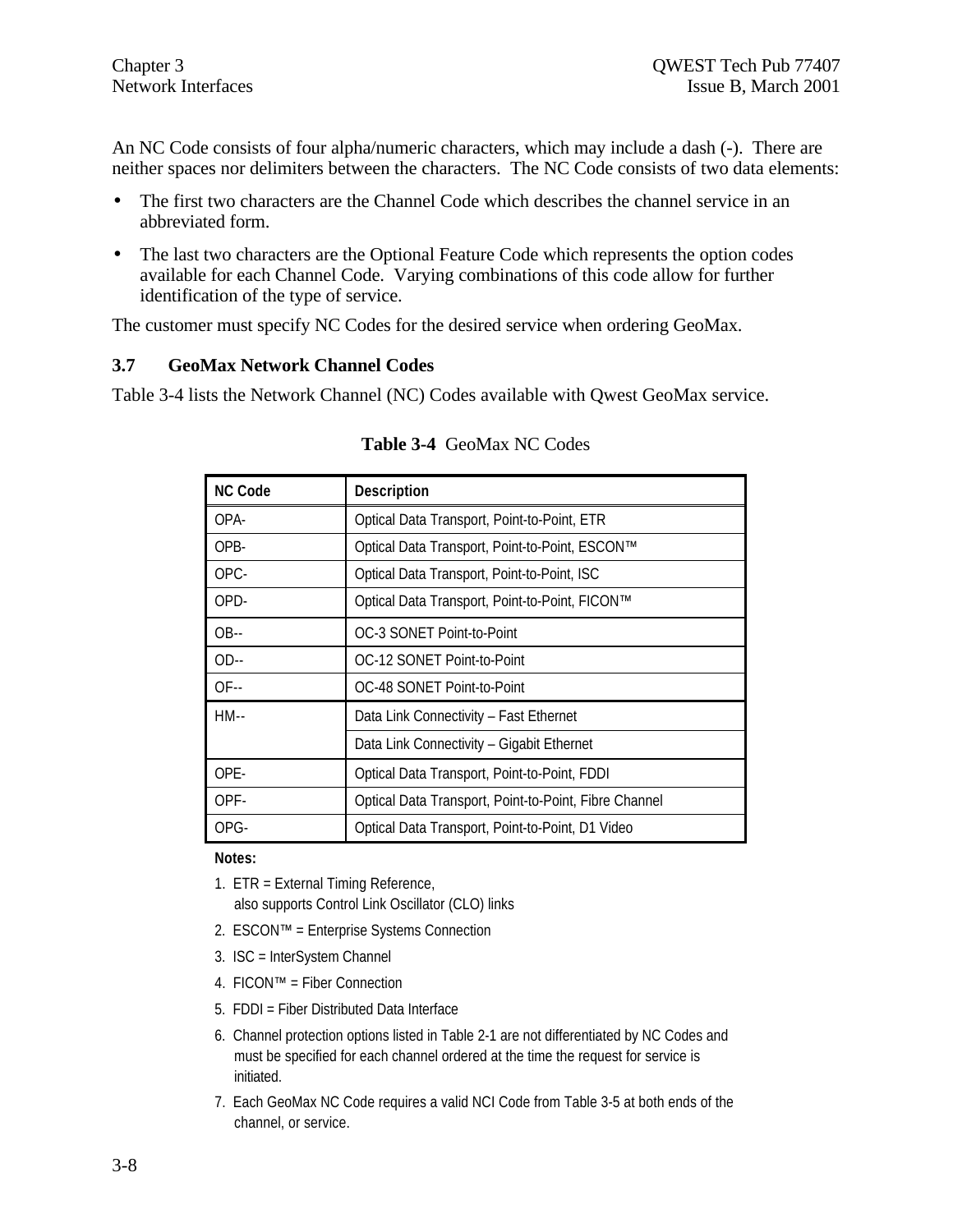# **3.8 NCI Code Form and Components**

The Network Channel Interface (NCI) Code provides the means to define the Network Interface physical and optical characteristics for the service order, design and circuit provisioning processes. The full NCI Code format has fields not used for optical services. Only those fields relevant to GeoMax interfaces are discussed here.

An NCI Code has the form 02FCF.GTM. The period between the characters is a delimiter, which is used for improved clarity. It causes the subsequent Protocol Option Codes to stand out. An NCI Code has no dashes (-).

Figure 3-2 illustrates the components of the GeoMax Network Channel Interface Codes.

**Figure 3-2** GeoMax NCI Code Example

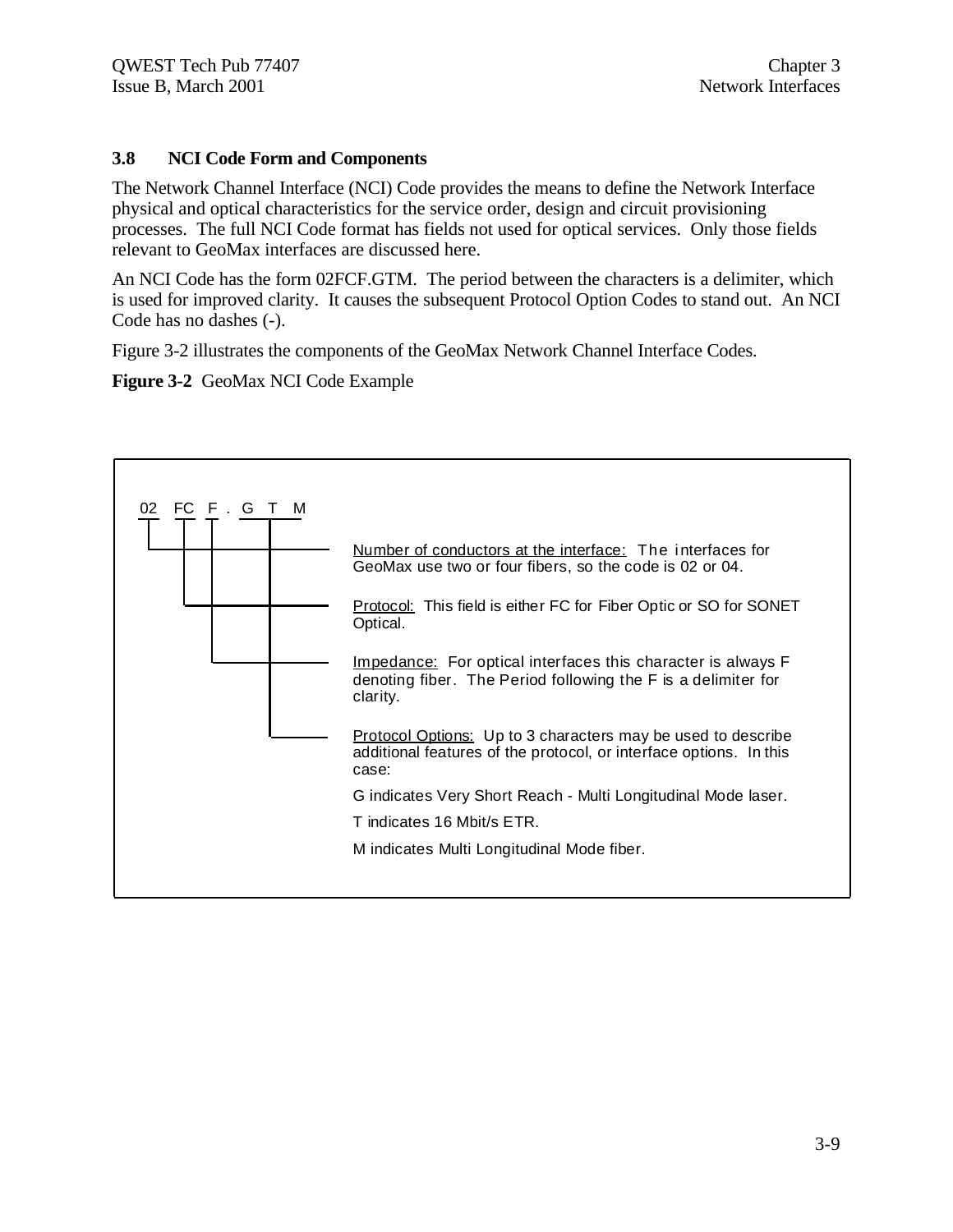# **3.9 GeoMax Network Channel Interface Codes**

Table 3-5 lists the optical NCI Codes available with Qwest GeoMax service.

| <b>NCI Code</b> | Nominal<br><b>Bit Rate</b> | Central<br>Wavelength | Reach        | Laser<br>Type | Fiber<br>Type | Interface<br>(DC Balanced) |
|-----------------|----------------------------|-----------------------|--------------|---------------|---------------|----------------------------|
| 02FCF.GTM       | 16 Mbit/s                  | 1310 nm               | Very Short   | <b>MLM</b>    | <b>MLM</b>    | ETR-NRZ                    |
| 04FCF.GTM       |                            |                       |              |               |               |                            |
| 02FCF.GCS       | 200 Mbit/s                 | 1310 nm               | Very Short   | <b>SLM</b>    | <b>SLM</b>    | ESCON™-NRZ                 |
| 04FCF.GCS       |                            |                       |              |               |               |                            |
| 02FCF.GCM       | 200 Mbit/s                 | 1310 nm               | Very Short   | <b>MLM</b>    | <b>MLM</b>    | ESCON™-NRZ                 |
| 04FCF.GCM       |                            |                       |              |               |               |                            |
| 02FCF.GIS       | 1.06 Gbit/s                | 1310 nm               | Very Short   | <b>SLM</b>    | <b>SLM</b>    | <b>ISC-NRZ</b>             |
| 04FCF.GIS       |                            |                       |              |               |               |                            |
| 02FCF.GFS       | 1.06 Gbit/s                | 1310 nm               | Very Short   | <b>MLM</b>    | <b>SLM</b>    | FICON™-NRZ                 |
| 04FCF.GFS       |                            |                       |              |               |               |                            |
| 02SOF.F         | 155.52 Mbit/s              | 1310 nm               | Short        | <b>SLM</b>    | <b>SLM</b>    | OC-3-NRZ                   |
| 04SOF.F         |                            |                       |              |               |               |                            |
| 02SOF.D         | 155.52 Mbit/s              | 1310 nm               | Intermediate | <b>SLM</b>    | <b>SLM</b>    | OC-3-NRZ                   |
| 04SOF.D         |                            |                       |              |               |               |                            |
| 02SOF.F         | 622.08 Mbit/s              | 1310 nm               | Short        | <b>SLM</b>    | <b>SLM</b>    | OC-12-NRZ                  |
| 04SOF.F         |                            |                       |              |               |               |                            |
| 02SOF.D         | 622.08 Mbit/s              | 1310 nm               | Intermediate | <b>SLM</b>    | <b>SLM</b>    | OC-12-NRZ                  |
| 04SOF.D         |                            |                       |              |               |               |                            |
| 02SOF.F         | 2.488 Gbit/s               | 1310 nm               | Short        | <b>SLM</b>    | <b>SLM</b>    | OC-48-NRZ                  |
| 04SOF.F         |                            |                       |              |               |               |                            |
| 02SOF.D         | 2.488 Gbit/s               | 1310 nm               | Intermediate | <b>SLM</b>    | <b>SLM</b>    | OC-48-NRZ                  |
| 04SOF.D         |                            |                       |              |               |               |                            |
| 02FCF.10C       | 125 Mbit/s                 | 1310 nm               | Long         | <b>SLM</b>    | <b>SLM</b>    | Fast E-NRZ                 |
| 04FCF.10C       |                            |                       |              |               |               |                            |
| 02FCF.10D       | 125 Mbit/s                 | 1310 nm               | Intermediate | <b>MLM</b>    | MLM           | Fast E-NRZ                 |
| 04FCF.10D       |                            |                       |              |               |               |                            |
| 02FCF.1GA       | 1.25 Gbit/s                | 1310 nm               | Intermediate | <b>MLM</b>    | <b>SLM</b>    | Gig E-NRZ                  |
| 04FCF.1GA       |                            |                       |              |               |               |                            |
| 02FCF.1GB       | 1.25 Gbit/s                | 1310 nm               | Intermediate | <b>MLM</b>    | MLM           | Gig E-NRZ                  |
| 04FCF.1GB       |                            |                       |              |               |               |                            |

# **Table 3-5:** GeoMax NCI Codes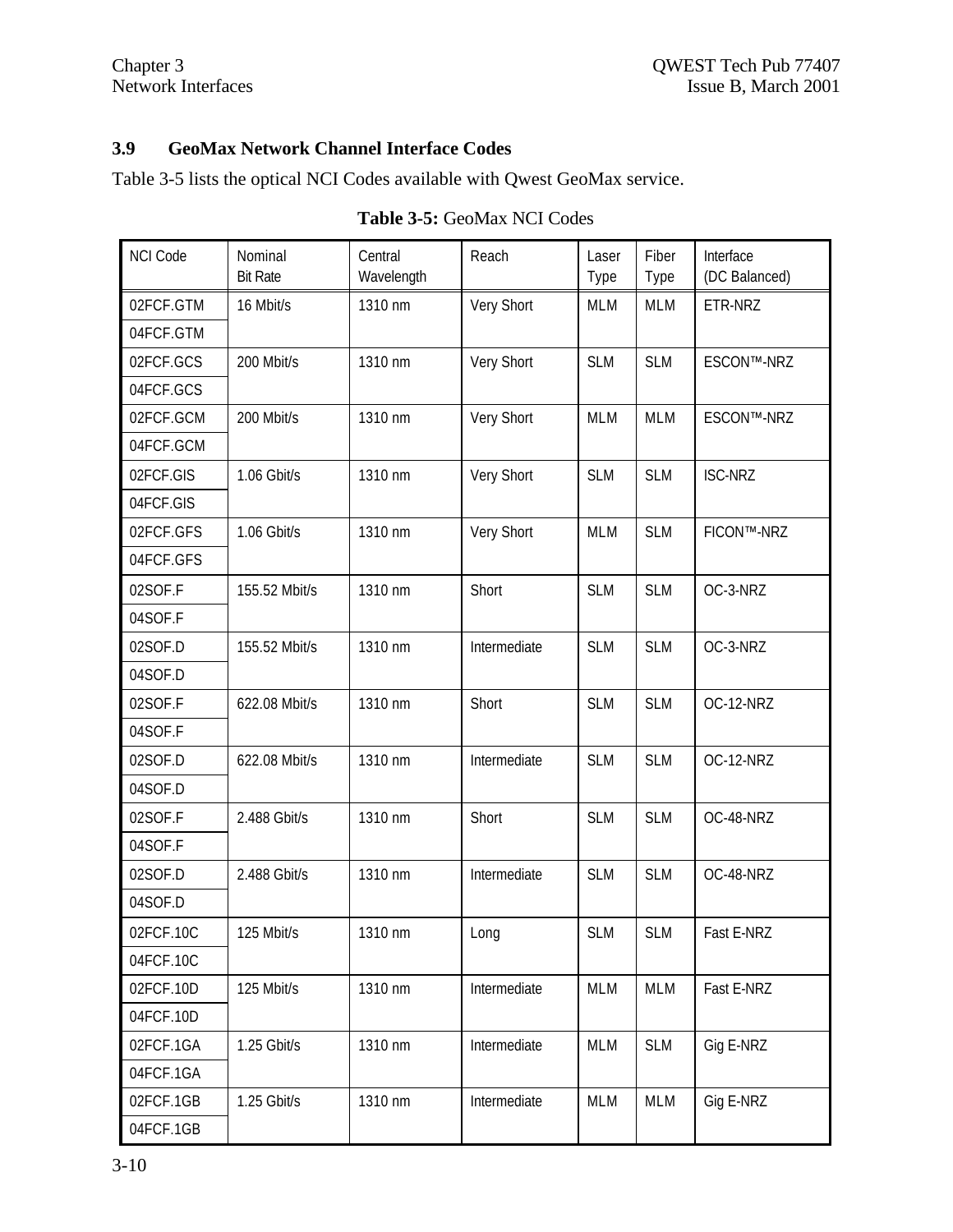$\mathbf{r}$ 

| <b>NCI Code</b> | Nominal<br><b>Bit Rate</b> | Central<br>Wavelength | Reach        | Laser<br>Type | Fiber<br>Type | Interface<br>(DC Balanced) |
|-----------------|----------------------------|-----------------------|--------------|---------------|---------------|----------------------------|
| 02FCF.12S       | 125 Mbit/s                 | 1310 nm               | Long         | <b>SLM</b>    | <b>SLM</b>    | FDDI-NRZ                   |
| 04FCF.12S       |                            |                       |              |               |               |                            |
| 02FCF.12M       | 125 Mbit/s                 | 1310 nm               | Intermediate | <b>MLM</b>    | <b>MLM</b>    | <b>FDDI-NRZ</b>            |
| 04FCF.12M       |                            |                       |              |               |               |                            |
| 02FCF.F1M       | 133 Mbit/s                 | 1310 nm               | Intermediate | <b>MLM</b>    | <b>MLM</b>    | Fibre Channel-NRZ          |
| 04FCF.F1M       |                            |                       |              |               |               |                            |
| 02FCF.F2S       | 266 Mbit/s                 | 1310 nm               | Intermediate | <b>MLM</b>    | <b>SLM</b>    | Fibre Channel-NRZ          |
| 04FCF.F2S       |                            |                       |              |               |               |                            |
| 02FCF.F2N       | 266 Mbit/s                 | 1310 nm               | Intermediate | <b>MLM</b>    | <b>MLM</b>    | Fibre Channel-NRZ          |
| 04FCF.F2N       |                            |                       |              |               |               |                            |
| 02FCF.F5A       | 531 Mbit/s                 | 1310 nm               | Long         | <b>SLM</b>    | <b>SLM</b>    | Fibre Channel-NRZ          |
| 04FCF.F5A       |                            |                       |              |               |               |                            |
| 02FCF.FGS       | 1.062 Gbit/s               | 1310 nm               | Intermediate | <b>MLM</b>    | <b>SLM</b>    | Fibre Channel-NRZ          |
| 04FCF.FGS       |                            |                       |              |               |               |                            |
| 02FCF.FGA       | 1.062 Gbit/s               | 1310 nm               | Long         | <b>SLM</b>    | <b>SLM</b>    | Fibre Channel-NRZ          |
| 04FCF.FGA       |                            |                       |              |               |               |                            |
| 02FCF.27V       | 270 Mbit/s                 | 1310 nm               | Short        | <b>SLM</b>    | <b>SLM</b>    | D1 Video-NRZ               |
| 04FCF.27V       |                            |                       |              |               |               |                            |

**Table 3-5** GeoMax NCI Codes (Continued)

#### **Notes:**

- 1. ETR, ESCON™, ISC and FICON™ interfaces present a symmetric, fiber optic signal at a nominal rate using an IBM™ open, optical interface. Full details of these IBM™ protocols and physical requirements are available from IBM™ in their Redbook series. IBM's Redbook web site is at http://www.redbooks.ibm.com/.
- 2. SONET Optical Carrier rates are specified by the corresponding NC Code from Table 3-4.
- 3. See Protection Options in Section 2.5 for a further description of the 02 and 04 Fiber Network Channel Interface possibilities.
- 4. Very Short Reach = the distance specification for optical systems that operate effectively up to 500 meters (1,640 feet)
- 5. Short Reach = the distance specification for optical systems that operate effectively up to 3 km (1.86 mi.)
- 6. Intermediate Reach = the distance specification for optical systems that operate effectively from 3 to 20 km (1.86 to 12.4 mi.)
- 7. Long Reach = the distance specification for optical systems that operate effectively from 20 to 100 km (12.4 to 62.1 mi.)
- 8. MLM = Multi Longitudinal Mode
- 9. SLM = Single Longitudinal Mode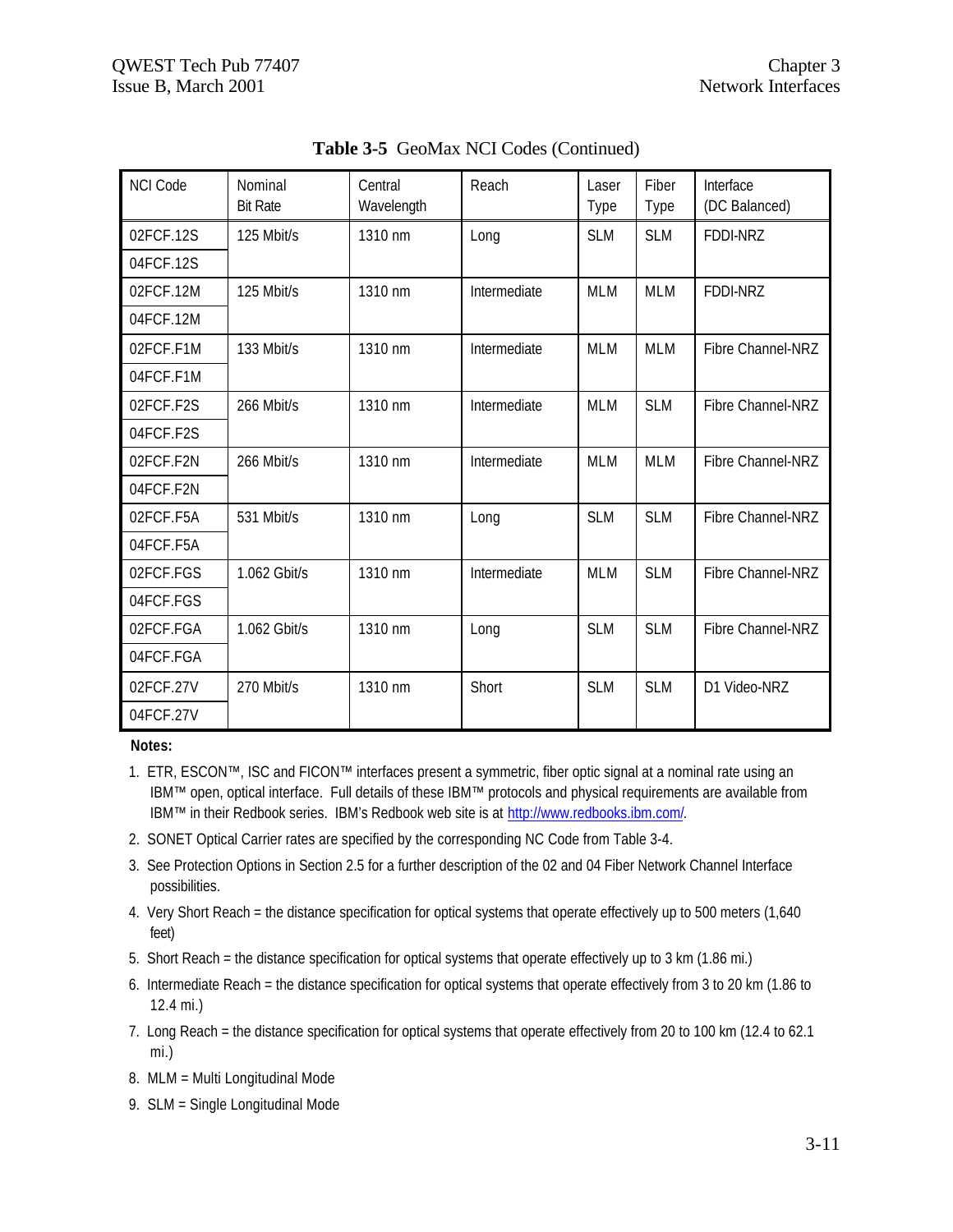### **Table 3-5 Notes (Continued):**

- 10. A DC balanced signals intent is the elimination of long strings of ones and zeros resulting in an equal number of each. It improves clock recovery effectiveness.
- 11. ETR = External Timing Reference, also supports Control Link Oscillator (CLO) links
- 12. ESCON™ = Enterprise Systems Connection
- 13. ISC = InterSystem Channel
- 14. FICON™ = Fiber Connection
- 15. Fast  $E =$  Fast Ethernet
- 16. Gig  $E =$  Gigabit Ethernet
- 17. FDDI = Fiber Distributed Data Interface
- 18. NRZ = Non-Return-to-Zero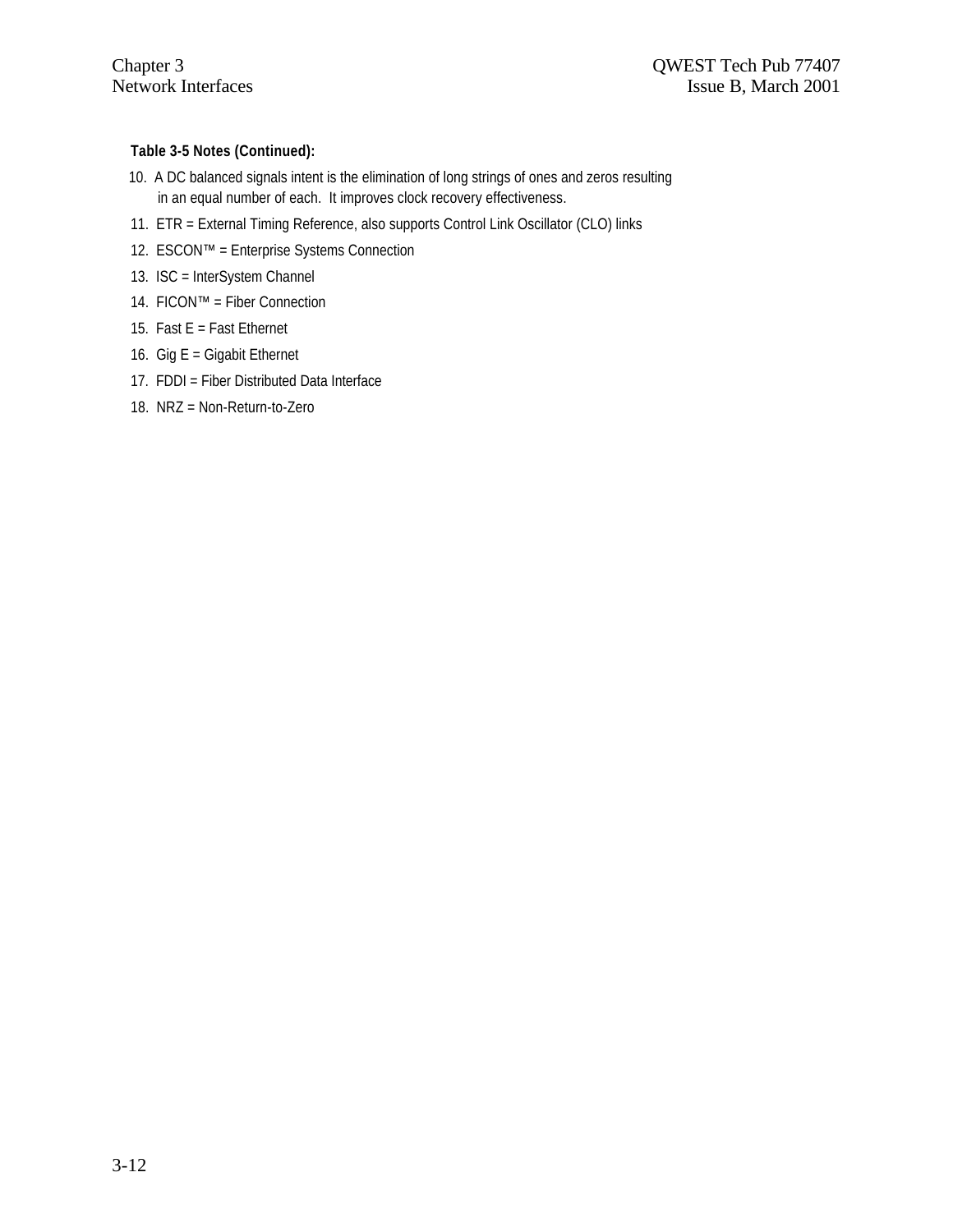# **CONTENTS**

# **Chapter and Section**

# Page

| $\overline{4}$ . |     |  |
|------------------|-----|--|
|                  | 4.1 |  |
|                  | 4.2 |  |
|                  | 4.3 |  |
|                  | 4.4 |  |
|                  | 4.5 |  |
|                  | 4.6 |  |
|                  | 4.7 |  |
|                  | 4.8 |  |
|                  |     |  |

# **Tables**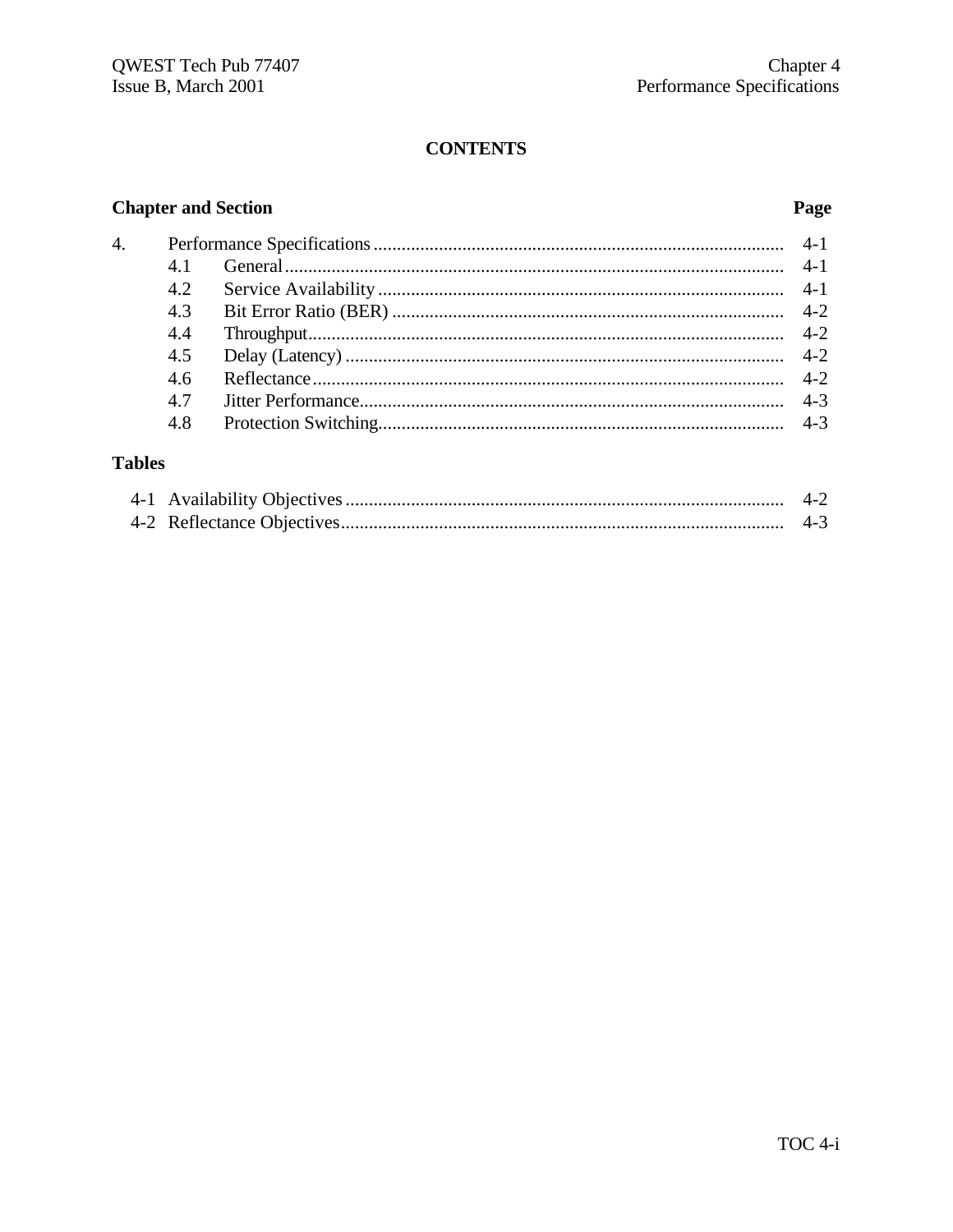# **4. Performance Specifications**

# **4.1 General**

The GeoMax network does not cause any performance impact itself. It's completely transparent to the subsystems that are using it, acting as a single fiber optic channel.

Objectives given in this section are for all one-way system options, designed consistent with standard Optical Transport Network architectures.

These performance objectives apply in a normal operating environment and only for the GeoMax provided portion of a service. For services where GeoMax provides only a segment of the entire path, performance of the service is dictated by the segment with the lowest objectives.

Loopback tests should be made using the one-way limits because one direction is likely to be controlling. If these tests fail, the failed direction should be sectionalized and appropriate oneway tests made.

# **4.2 Service Availability**

The service is available when it's in a state where it's fully useable. A service is assumed to be in the available state unless a transition to the unavailable state is observed without a subsequent transition to the available state.

Transitions between the available and unavailable states are:

- Transition to the Unavailable state occurs at the beginning of 10 consecutive signal degradation or Loss Of Signal (LOS) seconds.
- Transition to the Available state occurs at the beginning of 10 consecutive seconds none of which consists of a signal degradation or a LOS condition.

Signal degradation and LOS conditions will be as determined by the !nterprise Prototype Network Operations Center (PNOC) monitoring of the GeoMax network, including the evaluation of all alarms, Threshold Crossing Alerts (TCAs), and events generated and logged by the Qwest OADM/DWDM equipment.

Each direction of the service is assumed to be in the available state unless a transition to the unavailable state is observed without a subsequent transition to the available state.

Availability objectives are stated in terms of the channel protection option ordered as shown in Table 4-1. GeoMax protection configurations and channel protection options are detailed in Chapter 2.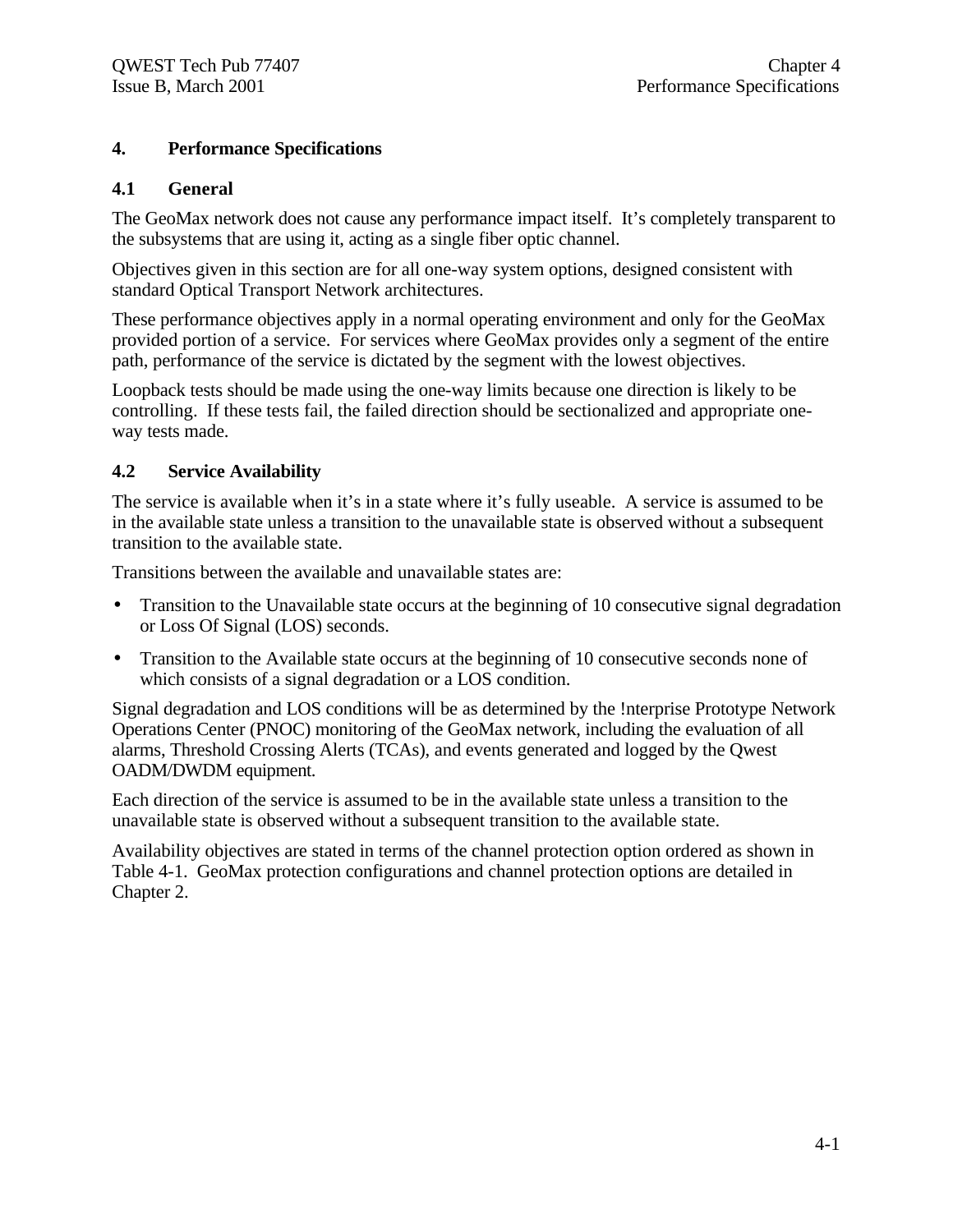| All channels/<br>bit rates | % Service Availability<br>(Annual) |
|----------------------------|------------------------------------|
| Non-protected              | 99 9                               |
| Protected                  | 99.999                             |

|  | Table 4-1 Availability Objectives* |  |
|--|------------------------------------|--|
|--|------------------------------------|--|

\* Excludes planned outages/maintenance windows, malfunction of Customer Provided Equipment and power at the customer premises. See Chapter 6 for customer power requirements.

# **4.3 Bit Error Ratio (BER)**

BER is defined as the ratio of the number of bit errors to the total number of bits transmitted in a given time interval.

The BER for GeoMax will be  $10^{-12}$  or better for all channels on the service.

# **4.4 Throughput**

Throughput is defined as the total capability of equipment to process or transmit data during a specified time period. The GeoMax network and each network component are designed and sized to deliver the full throughput that the native protocol can achieve. However, performance may be affected by the inherent delay caused by signals traveling over long distances , which is a characteristic of the protocol architecture, rather than a GeoMax side effect.

# **4.5 Delay (Latency)**

Delay is defined as the time interval between the transmission of a signal at one point and the reception or detection of the same signal at another point. The end-to-end one-way propagation delay across the GeoMax network, measured from Network Interface to Network Interface will be no more than 380 microseconds for channels with a fiber path length of up to 50 km and no more than 760 microseconds for channels with a fiber path length of up to 100 km. These distances also apply to the protect fiber path for protected channels.

# **4.6 Reflectance**

Reflectance is defined as the ratio in decibels (dB) of reflected power to incident power. If not controlled, reflections can degrade system performance. In general, reflection-induced degradation increases with system bit-rate, optical source coherence, and fiber dispersion. By enforcing reflectance requirements on individual components placed in the fiber optic transmission span, and by requiring system performance to have a tolerance to specified reflectance values from these components, the effects of fiber optic system reflection noise can be minimized.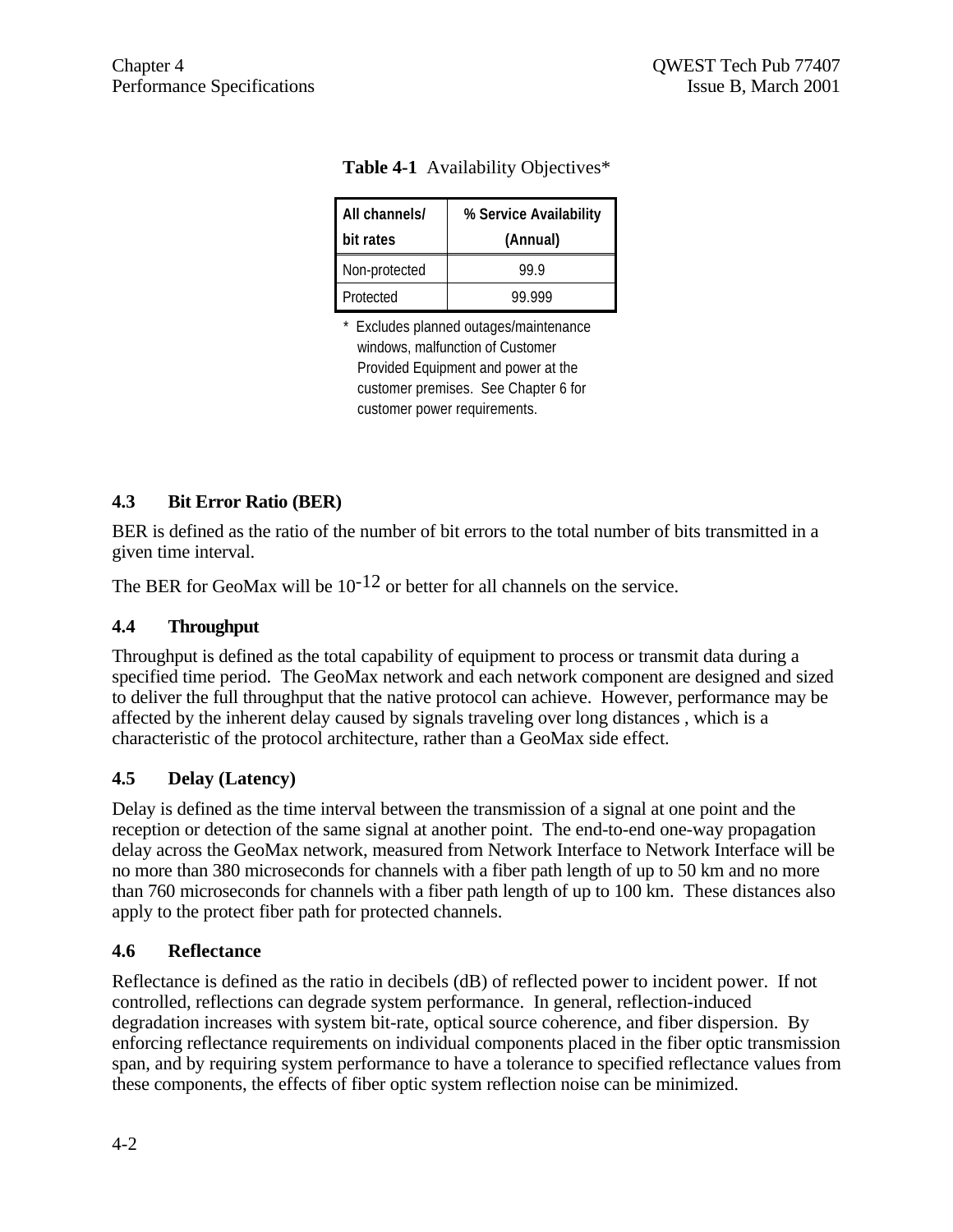Individual channel reflectance objectives are stated in terms of the two parameters listed in Table 4-2. Optical Return Loss (ORL) is defined as the ratio of the optical power arriving downstream at a system interface to the optical power reflected back upstream to the same interface. Receiver reflectance criteria is enforced in order to prevent multi-path interference between two or more reflections.

|  | <b>Table 4-2</b> Reflectance Objectives |  |
|--|-----------------------------------------|--|
|--|-----------------------------------------|--|

| <b>Parameter</b>     | All channels |
|----------------------|--------------|
| ORL (minimum)*       | 24 dB        |
| Receiver Reflectance | $-27$ dB     |
| (maximum)            |              |

\* Includes patchcords, attenuators, connectors, splices, fiber, Fiber Distribution Panels and OADM/DWDM equipment components

# **4.7 Jitter Performance**

Timing jitter is defined as the short term variations of the significant instances of a digital signal from their ideal positions in time, where short term implies phase oscillations of frequency greater than or equal to 10 Hertz.

Optical interface jitter performance will follow the standards as stated in GR-499-CORE, *Transport Systems Generic Requirements (TSGR): Common Requirements*.

# **4.8 Protection Switching**

Automatic Protection Switching improves the availability and reliability performance of Qwest GeoMax service by substituting backup equipment or an alternate fiber path (optional) when failure occurs.

The protection switch function will operate and switch the signal to the protection system when a Loss Of Signal (LOS) or circuit card failure is detected on the working channel.

Once a decision is made to switch to the protection system, the additional time required to complete the switch will not exceed 50 milliseconds.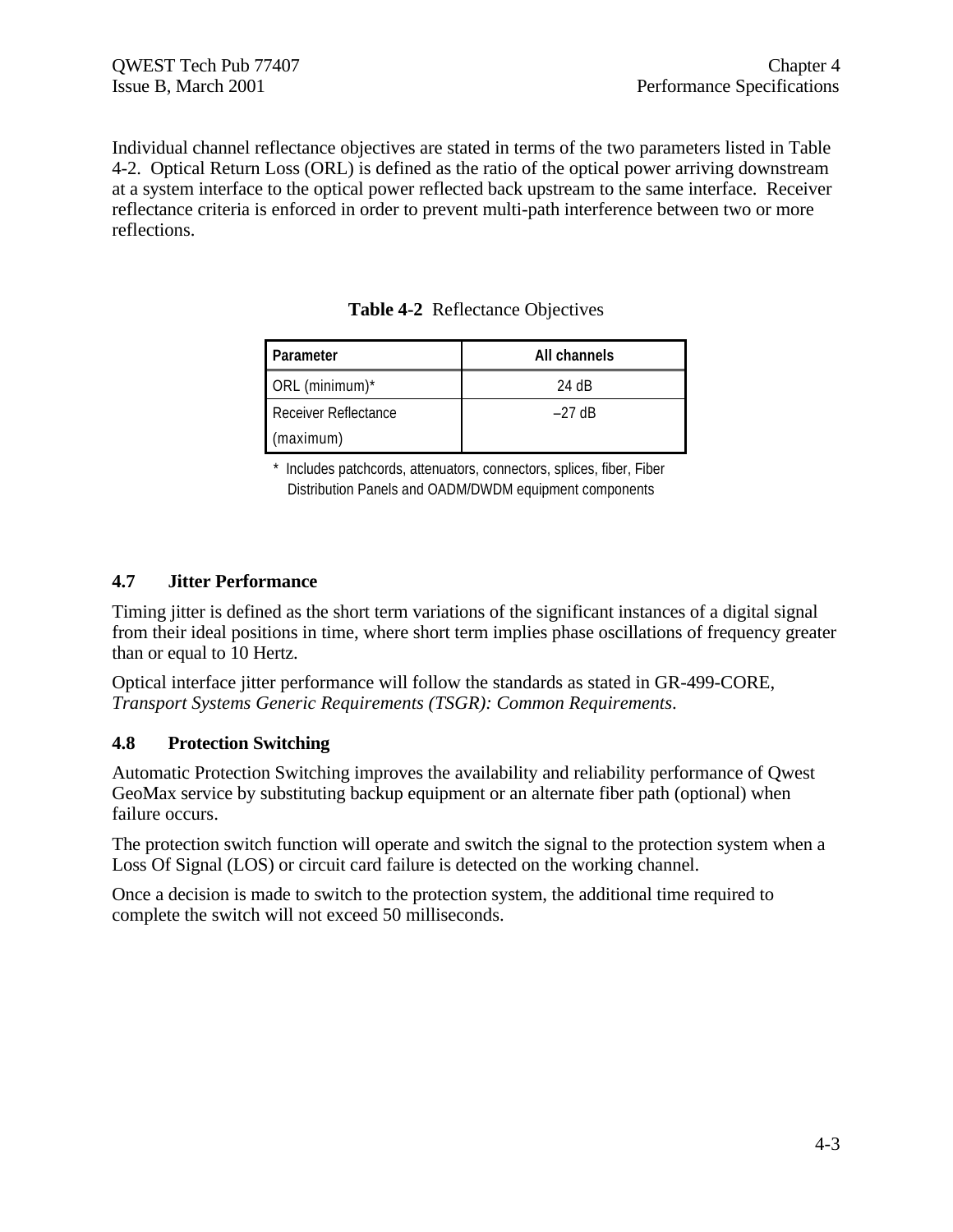# **CONTENTS**

# **Chapter and Section Page**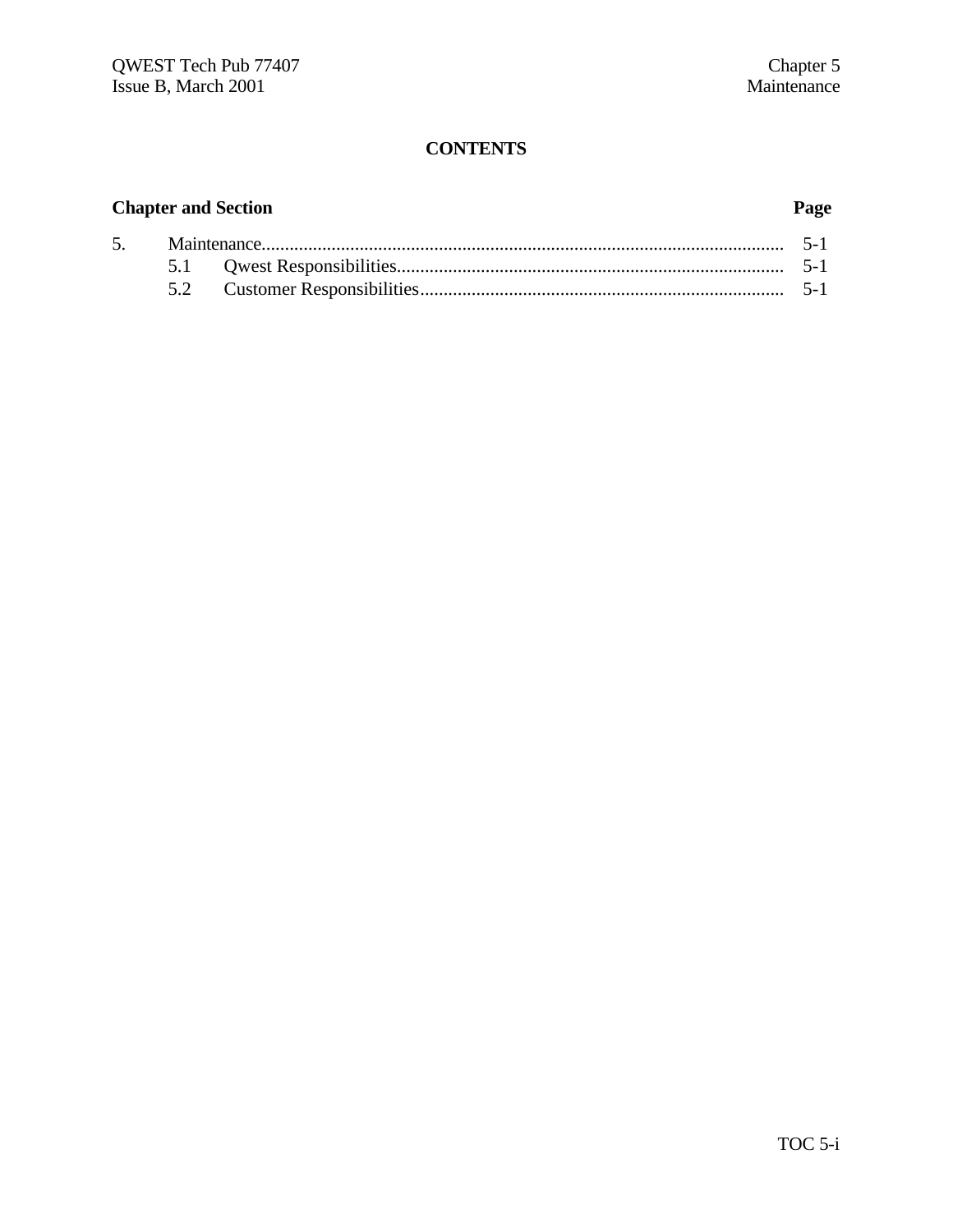# **5. Maintenance**

# **5.1 Qwest Responsibilities**

Qwest is responsible for all equipment and cable on their side of the Network Interface at the customer locations and for maintaining the transmission facility between customer locations**.**

Qwest will notify the customer within 20 minutes of a service affecting trouble alarm received via the Qwest !nterprise Prototype Network Operations Center (PNOC).

Qwest will also furnish the customer a trouble reporting telephone number. The Customer Service Center will be available 24 hours a day, 7 days a week.

Upon receipt of a trouble alarm or customer report, Qwest will initiate action within 20 minutes to clear the trouble and will commit to a 2 1/2 hour maximum service restorable time in the event of a service interruption due to an electronic component failure. If the trouble is caused by a cable failure, the maximum service restorable time will be 8 hours.

The !nterprise PNOC will update the customer as needed during the repair phase of trouble isolation and upon resolution.

# **5.2 Customer Responsibilities**

The customer is responsible for all equipment and cable on the customer side of the Network Interface at their locations.

The customer is responsible for power feeds at their locations.

The customer or their agent must sectionalize the trouble and verify that the trouble is not in the customer owned equipment or cable before calling the Qwest Customer Service Center.

If the trouble is isolated to the customer owned equipment or cable, the customer is responsible for clearing the trouble and restoring the service to normal.

Joint testing between the customer locations may sometimes be necessary to isolate the trouble.

Model numbers and technical specifications of the Customer Provided Equipment (CPE) attached to the GeoMax network may be helpful in resolving the problem.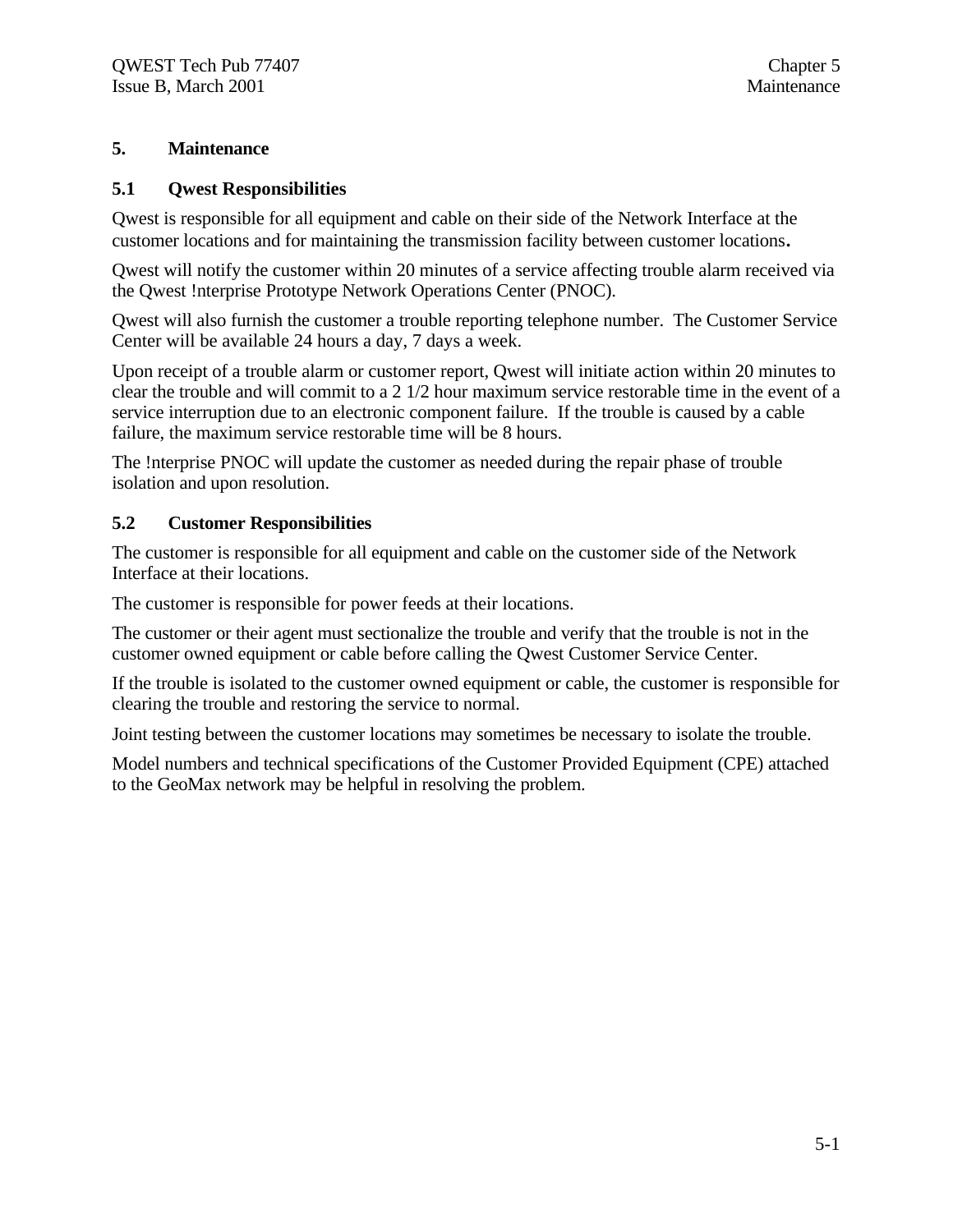# **CONTENTS**

|               | <b>Chapter and Section</b> |  | Page |
|---------------|----------------------------|--|------|
|               |                            |  |      |
|               |                            |  |      |
|               |                            |  |      |
| <b>Tables</b> |                            |  |      |
|               |                            |  |      |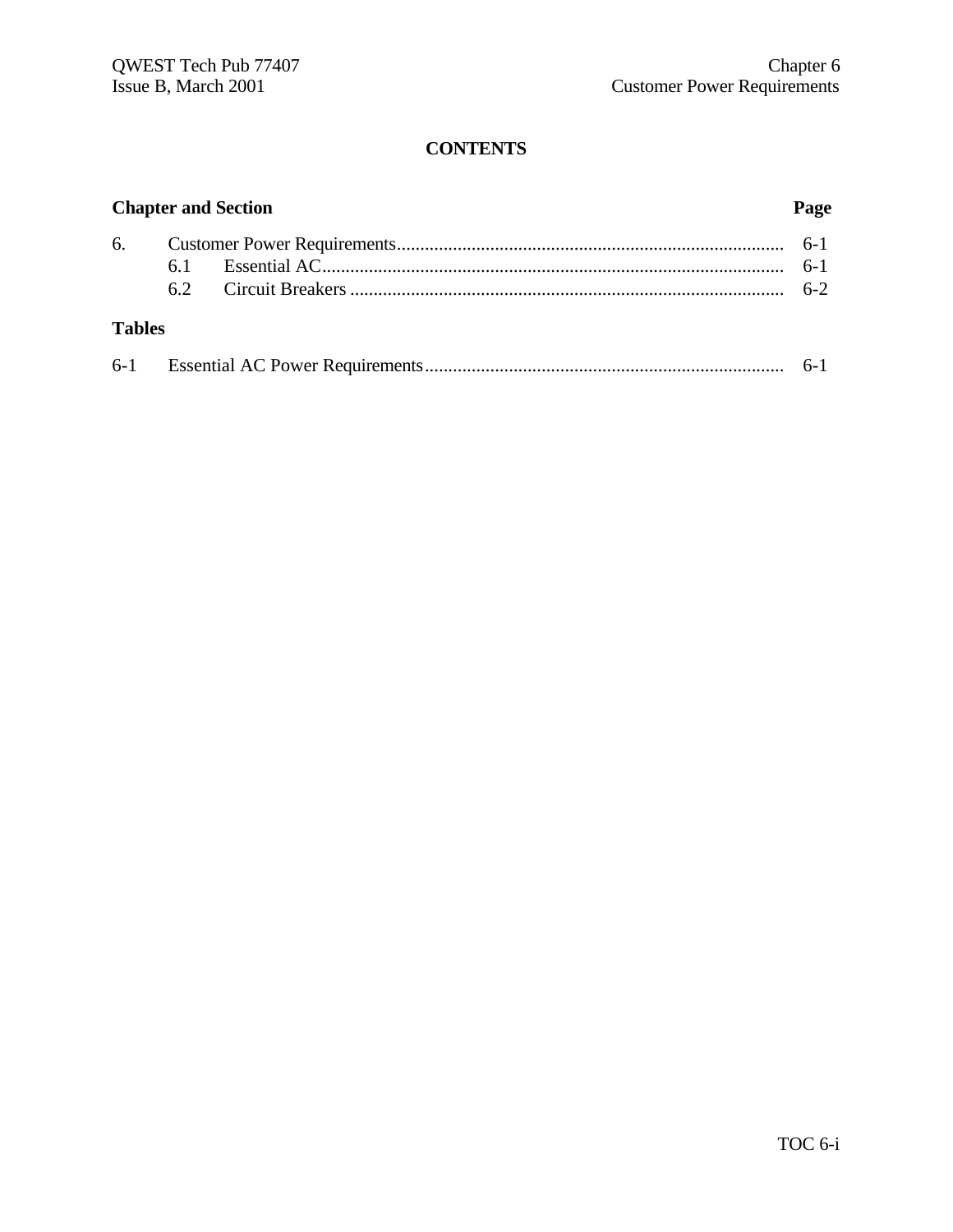# **6. Customer Power Requirements**

The following is intended to supplement Qwest Technical Publication 77368: *CUSTOMER PREMISES ENVIRONMENTAL SPECIFICATIONS AND INSTALLATION GUIDE*, Issue A, March 1998.

# **6.1 Essential AC**

The GeoMax OADM/DWDM equipment requires a minimum of two customer power feeds per equipment frame. Each frame is equipped with fully redundant power supplies to allow the GeoMax equipment to survive the loss of customer power from either source. The power load is shared equally between the feeds under normal operating conditions. If power is interrupted to one of the power feeds, the other source will pick up the entire load and the service will continue to operate. To take full advantage of the redundancy/reliability that is built into the GeoMax equipment, it's recommended that the customer provide power from two separate distribution panels.

This AC power should be backed up by a standby power source such as an engine-alternator or Uninterruptible Power Supply (UPS) that is fully capable of supporting

Qwest electronic equipment located on the customer premises for up to 8 hours during the event of a commercial AC power failure.

GeoMax equipment frame power requirements are listed in Table 6-1.

| <b>Description</b>                            | Plug              | Receptacle        | Connector         |
|-----------------------------------------------|-------------------|-------------------|-------------------|
| Two redundant feeds:<br>208 – 240 VAC nominal | Hubbel<br>320 P6W | Hubbel<br>320 R6W | Hubbel<br>320 C6W |
| 20 Amp<br>50/60 Hz single phase               |                   |                   |                   |

**Table 6-1** Essential AC Power Requirements<sup>1</sup>

#### **Notes:**

- 1. Per frame, or 2 shelves. The number of frames required at each customer location is dependent upon the number of channels and protection options ordered.
- 2. The power plug must be connected to a properly wired and grounded receptacle or connector wiring. The customer is responsible for receptacle or connector wiring.
- 3. The GeoMax equipment will accept any International Electrotechnical Commission (IEC) 309 compatible receptacle and connector.
- 4. The customer should provide the outlets under a raised floor. The equipment power cords are 14 feet long.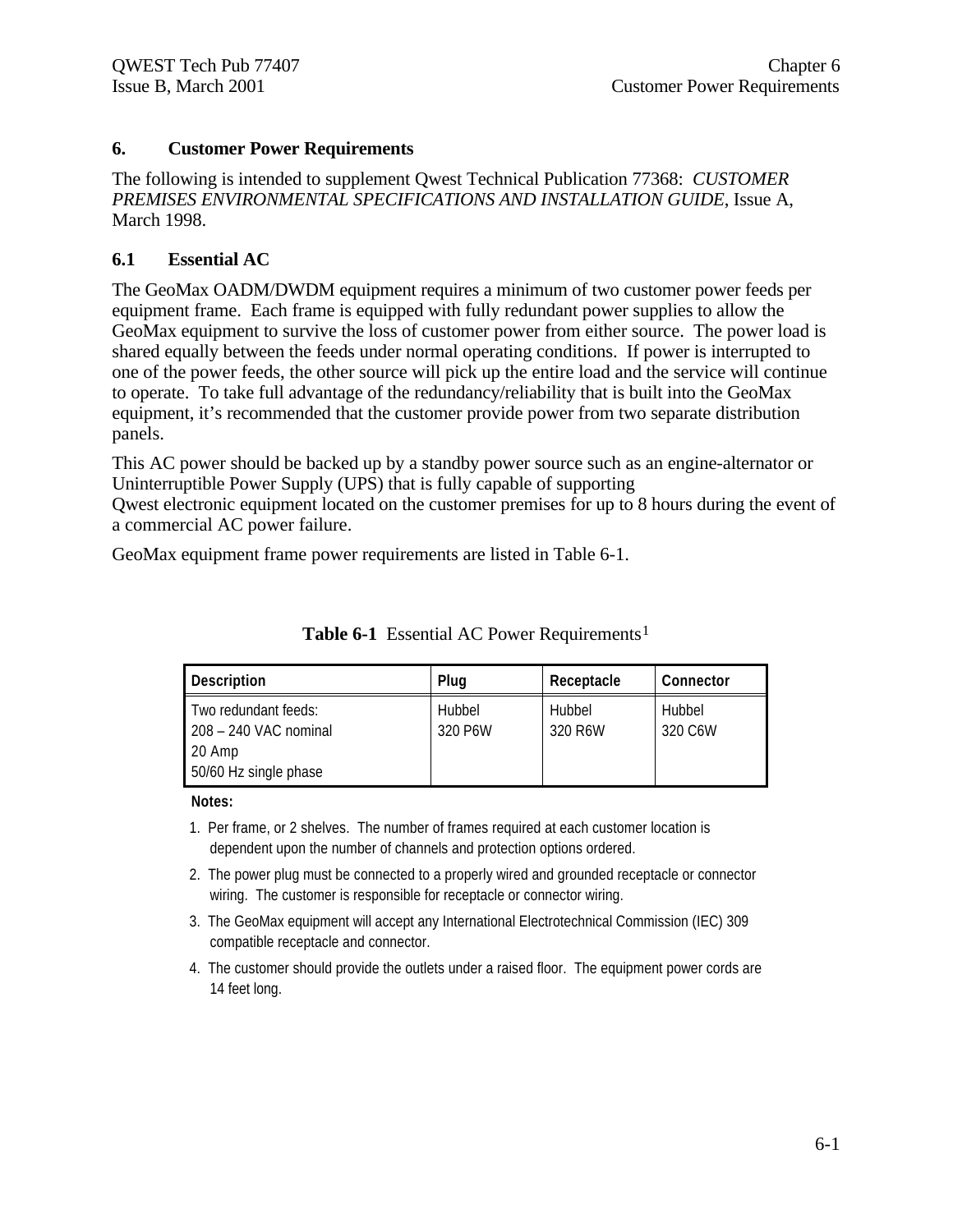# **6.2 Circuit Breakers**

The maximum permissible Circuit Breaker (CB) rating is 20 Amps.

It's recommended that a 20 Amp time-delayed CB be used for both power feeds. This doesn't imply "Motor Start Characteristics". Should a fault occur within the GeoMax equipment, the equipment CB, which has a very fast trip curve, will open. The customer CB, which can be anything slower than the equipment CB, such as a thermal trip circuit breaker, will not open. This will improve problem determination in the event of a malfunction.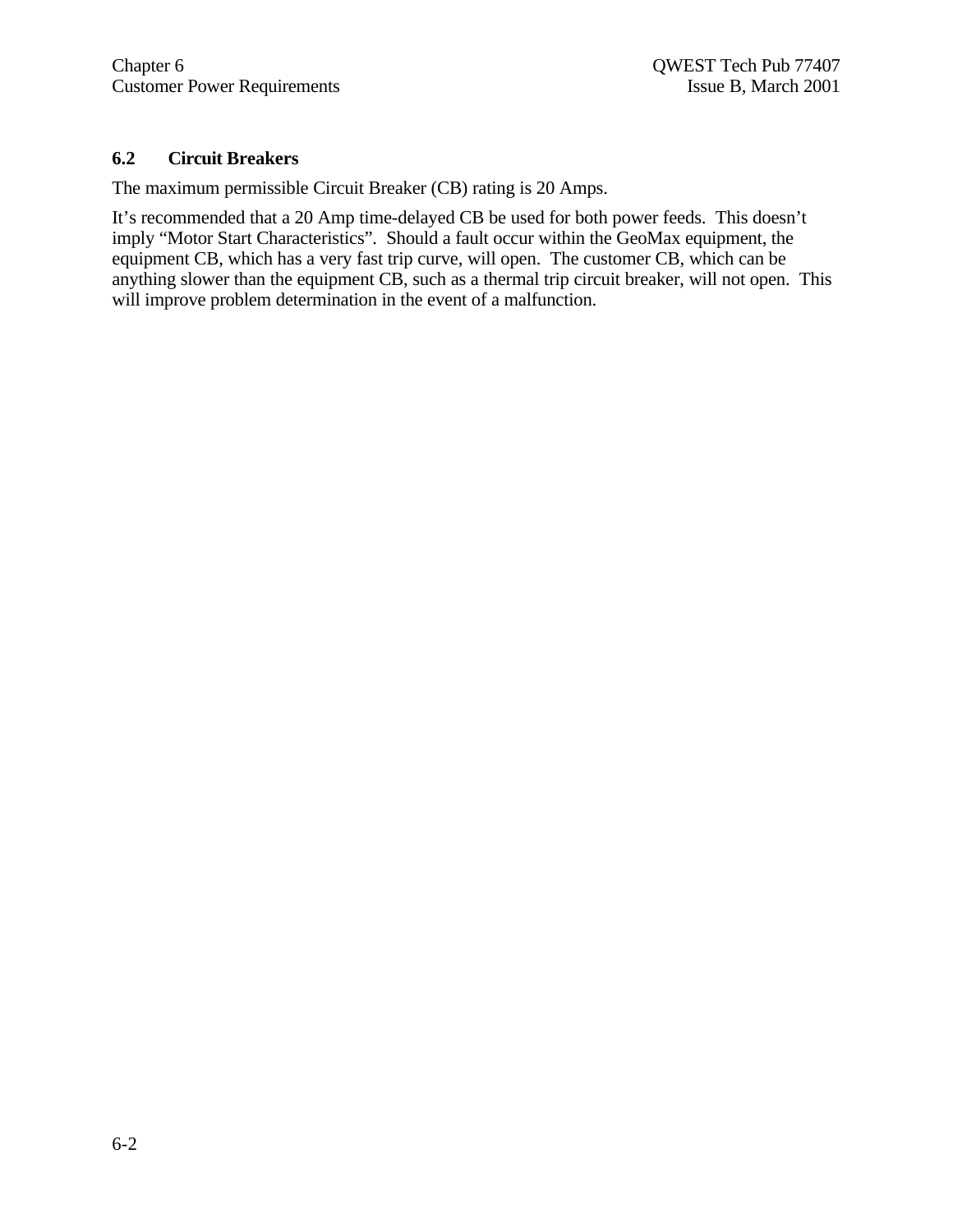# **CONTENTS**

# **Chapter and Section**

# Page

| $7^{\circ}$ |  |  |  |
|-------------|--|--|--|
|             |  |  |  |
|             |  |  |  |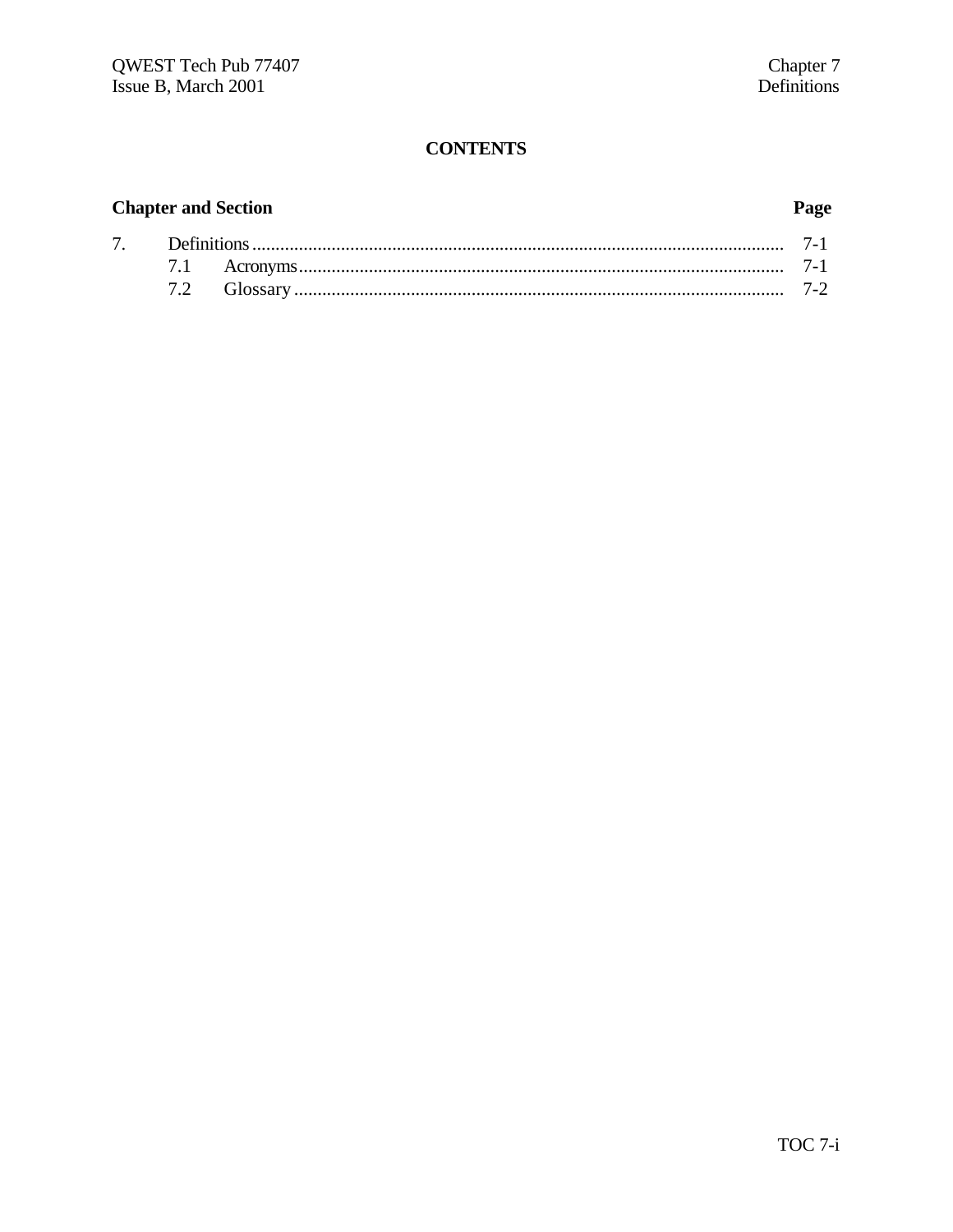# **7. Definitions**

# **7.1 Acronyms**

| AC           | <b>Alternating Current</b>                       |
|--------------|--------------------------------------------------|
| <b>ANSI</b>  | <b>American National Standards Institute</b>     |
| <b>AWC</b>   | <b>Alternate Wire Center</b>                     |
| <b>BER</b>   | <b>Bit Error Ratio</b>                           |
| CB           | <b>Circuit Breaker</b>                           |
| <b>CLO</b>   | <b>Control Link Oscillator</b>                   |
| <b>CPE</b>   | <b>Customer Provided Equipment</b>               |
| <b>CPU</b>   | <b>Central Processing Unit</b>                   |
| <b>DASD</b>  | Direct Access Storage Device                     |
| dB           | Decibel                                          |
| dBm          | Decibel reference to one milliwatt               |
| DC           | <b>Direct Current</b>                            |
| <b>DWDM</b>  | Dense Wave Division Multiplexing                 |
| <b>ESCON</b> | <b>Enterprise Systems Connection</b>             |
| <b>ETR</b>   | <b>External Timing Reference</b>                 |
| <b>FDDI</b>  | <b>Fiber Distributed Data Interface</b>          |
| Gbit/s       | Gigabits per second                              |
| <b>GDPS</b>  | Geographically Dispersed Parallel Sysplex        |
| Hz           | Hertz                                            |
| $\rm LO$     | Input/Output                                     |
| <b>IBM</b>   | <b>International Business Machines</b>           |
| <b>IEEE</b>  | Institute of Electrical and Electronic Engineers |
| <b>ISC</b>   | <b>InterSystem Channel</b>                       |
| km           | Kilometer                                        |
| LAN          | <b>Local Area Network</b>                        |
| LOS          | Loss Of Signal                                   |
| Mbit/s       | Megabits per second                              |
| <b>MLM</b>   | Multi Longitudinal Mode                          |
| NC           | <b>Network Channel</b>                           |
| <b>NCI</b>   | <b>Network Channel Interface</b>                 |
|              |                                                  |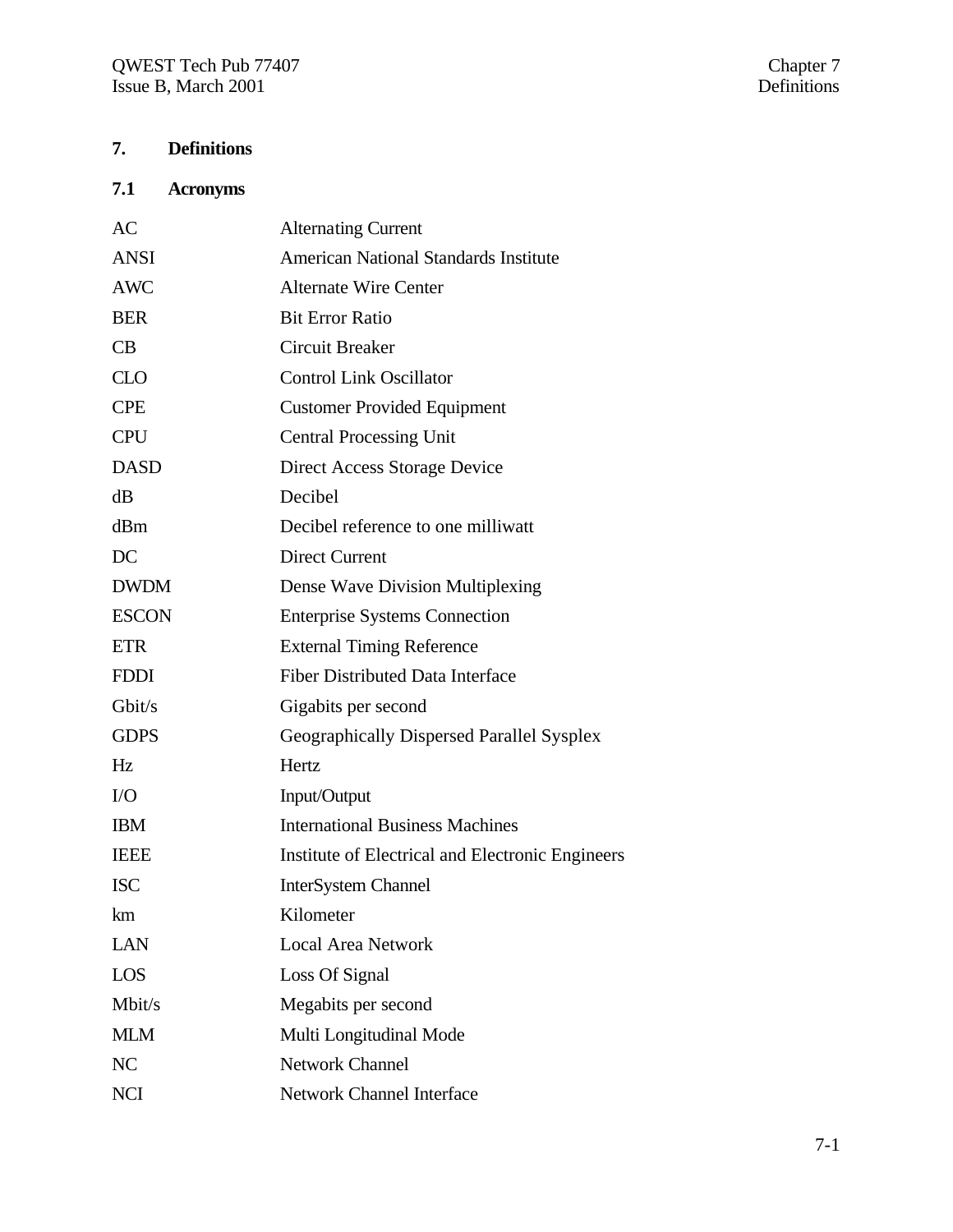| NI           | <b>Network Interface</b>                   |
|--------------|--------------------------------------------|
| nm           | Nanometer                                  |
| <b>NRZ</b>   | Non-Return-to-Zero                         |
| <b>OADM</b>  | <b>Optical Add-Drop Multiplexer</b>        |
| ORL          | <b>Optical Return Loss</b>                 |
| <b>PNOC</b>  | <b>Prototype Network Operations Center</b> |
| <b>PPRC</b>  | Peer-to-Peer Remote Copy                   |
| Rx           | Receive                                    |
| S/390        | System 390                                 |
| <b>SC</b>    | <b>Subscriber Connector</b>                |
| <b>SLM</b>   | Single Longitudinal Mode                   |
| <b>SONET</b> | <b>Synchronous Optical Network</b>         |
| TOD          | Time-Of-Day                                |
| Tx           | Transmit                                   |
| <b>VAC</b>   | <b>Volts Alternating Current</b>           |
|              |                                            |

# **7.2 Glossary**

# **American National Standards Institute (ANSI)**

An organization supported by the telecommunications industry to establish performance and interface standards.

# **Attenuator**

A device inserted into the electrical or optical path to lessen or weaken the signal.

# **Channel**

An electrical or photonic (in the case of fiber optic based transmission systems) communications path between two or more points of termination.

# **Connector**

A mechanical device used to align and join two optical fibers. The connector provides a means for coupling and decoupling fiber to a transmitter, receiver, or another fiber.

# **Data Rate**

The maximum number of bits of information that can be transmitted per second, as in a data transmission link.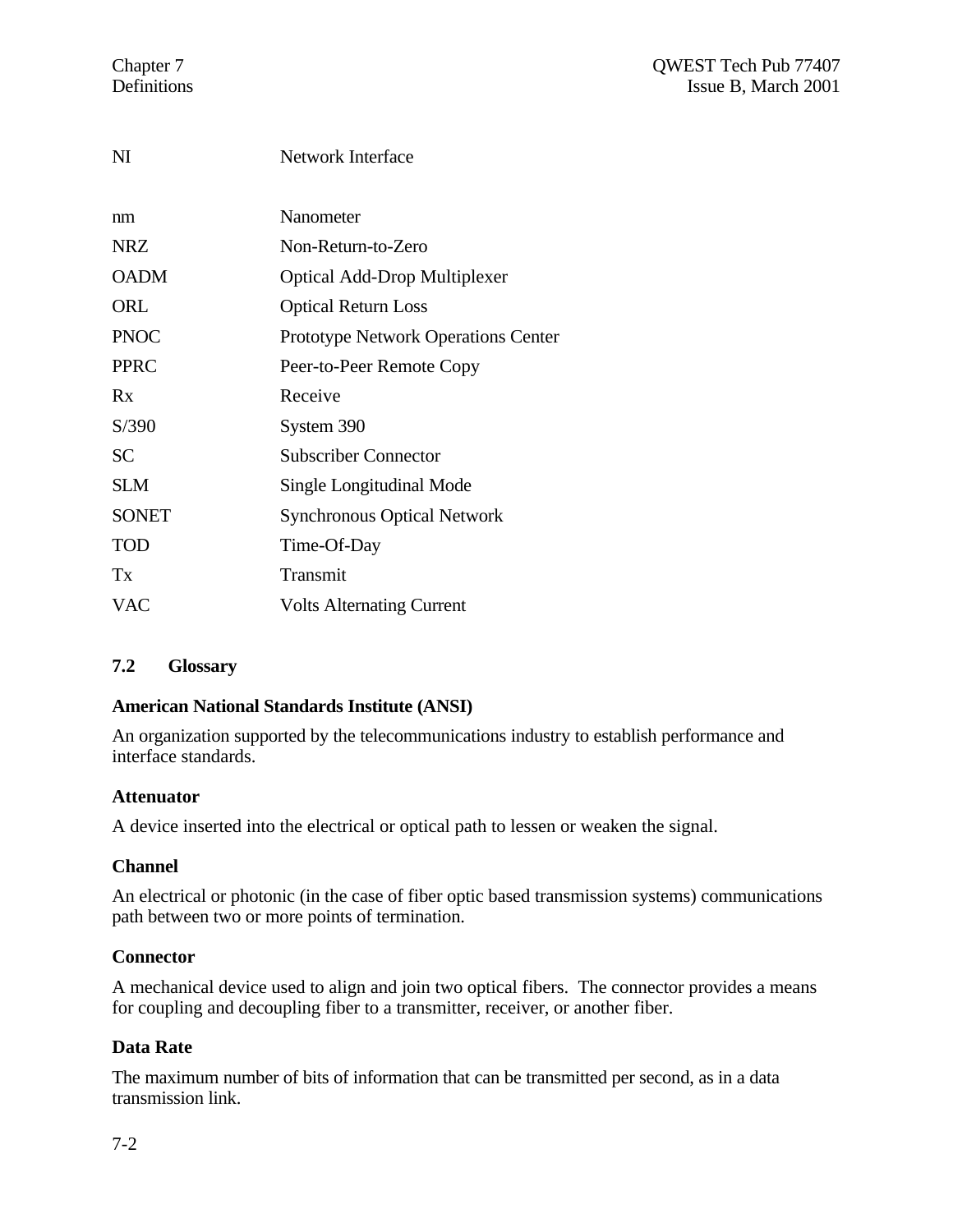# **Decibel (dB)**

A unit measurement of transmission loss, gain, or relative level. It's the logarithmic unit of signal power ratio most commonly used in telephony. It's used to express the relationship between two signal powers, usually between two acoustical, electrical, or optical signals; it's equal to ten times the common logarithm of the ratio of the two signal powers.

# **Dispersion**

The broadening of input pulses as they travel the length of an optical fiber. There are three major types of dispersion, as follows:

- Modal dispersion, which is caused by the many optical path lengths in a multimode fiber
- Chromatic dispersion, which is caused by the differential delay at various wavelengths in the optical fiber
- Waveguide dispersion, which is caused by light traveling through both the core and cladding materials in singlemode fibers

# **Duplex**

Pertaining to communication in which data can be sent and received at the same time.

# **Facilities**

Facilities are the transmission paths between the demarcation points serving customer locations, a demarcation point serving a customer location and a Qwest Central Office, or two Qwest offices.

# **Fiber**

A thin filament of glass that consists of a core and a cladding that is capable of carrying information in the form of light.

# **Full Duplex**

Simultaneous transmission in both directions between two points.

# **Input/Output (I/O)**

I/O describes any operation, program, or device that transfers data to or from a computer.

# **Jumper**

An optical fiber cable with connectors on both ends.

# **Link**

The physical connection and transmission medium used between a transmitter and a receiver.

# **Local Loop**

The facility which connects the Serving Wire Center to the customer's location.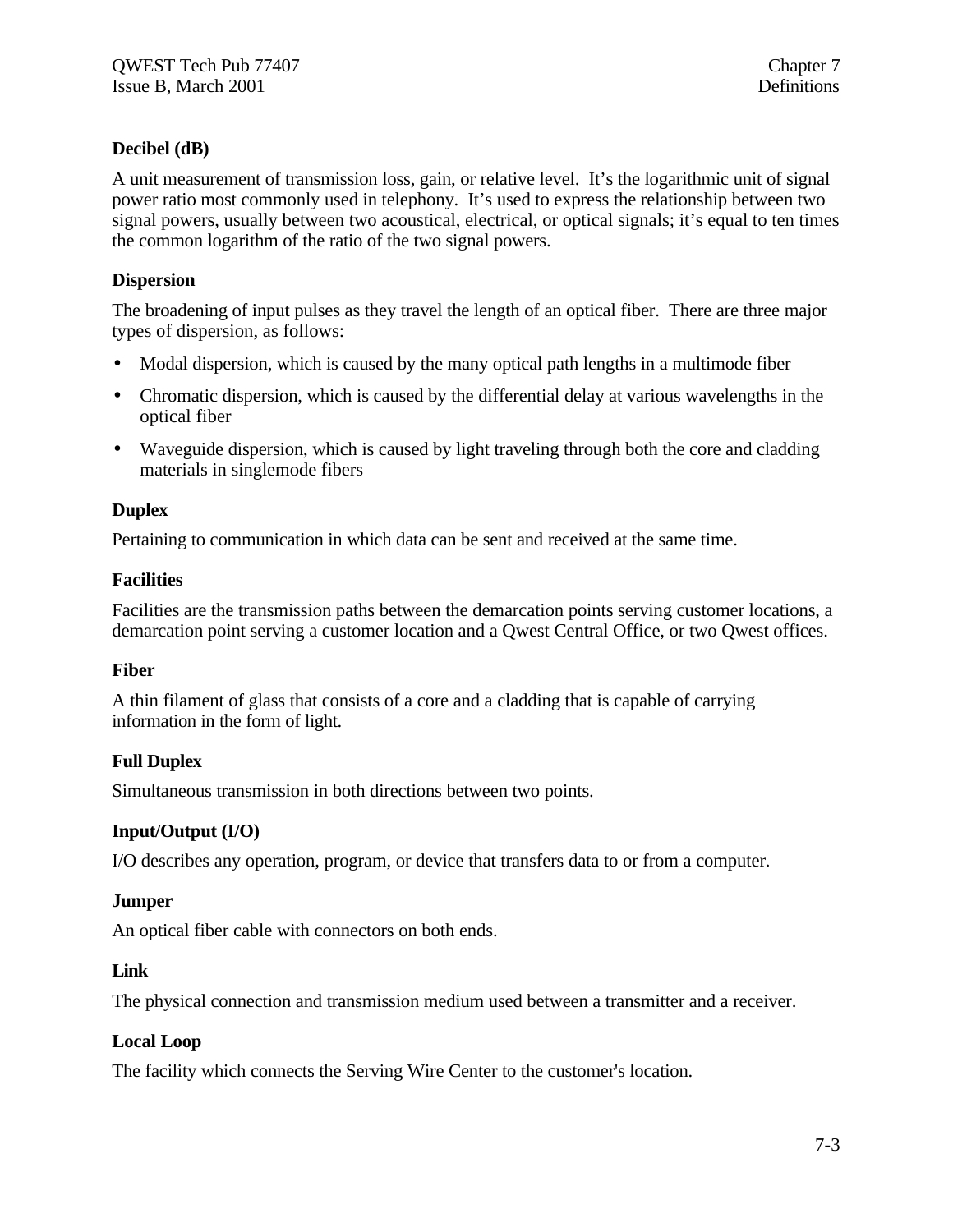# **Loopback**

An out-of-service test procedure applied to a full duplex channel that causes a received signal to be returned to the source.

# **Loss Of Signal (LOS)**

A physical layer alarm sent by the receiver to indicate a cessation in signal transmission. For example, LOS is declared if a fiber optic cable is cut and the receiving end no longer detects any signal transmissions.

# **Maximum Link Loss**

The maximum amount of link attenuation (loss), expressed in decibels, that can exist without causing a possible failure condition.

# **Micron**

One millionth of a meter. Commonly used to express the geometric dimensions of optical fiber.

# **Microsecond**

One millionth of a second.

# **Millisecond**

One thousandth of a second.

# **Mode**

An independent light path through an optical fiber.

# **Multimode Fiber**

A fiber optic medium in which light travels in multiple modes. Typical core/cladding sizes (measured in microns) include 62.5/125 and 50/125.

# **Nanometer (nm)**

One billionth of a meter. A unit of measure commonly used to express the wavelengths of light.

# **Network**

The interconnected telecommunications equipment and facilities.

# **Network Channel (NC) Code**

The Network Channel (NC) Code is an encoded representation used to identify both switched and non-switched channel services. Included in this code set are customer options associated with individual channel services, or feature groups and other switched services.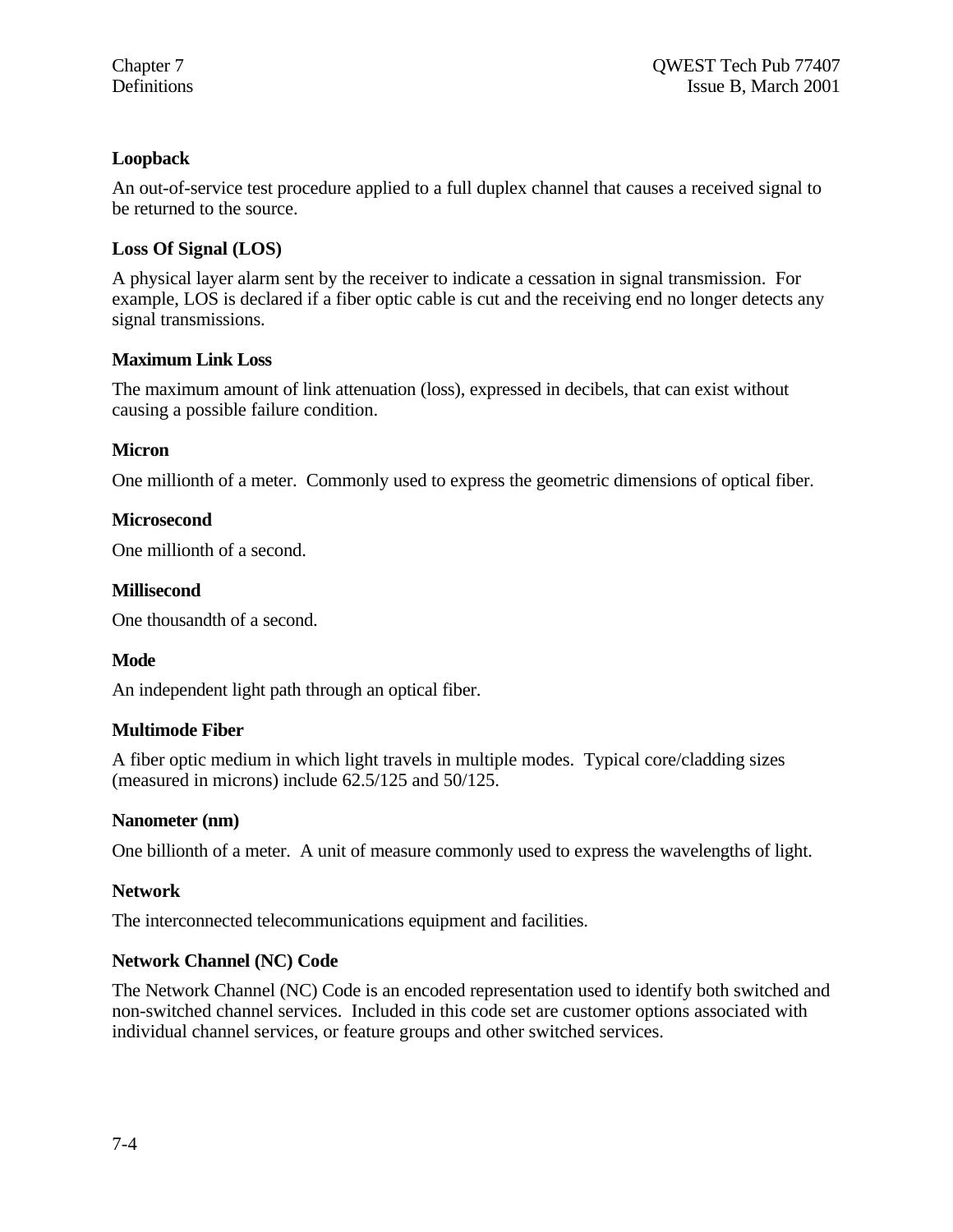# **Network Channel Interface (NCI) Code**

The Network Channel Interface (NCI) Code is an encoded representation used to identify five (5) interface elements located at a Point of Termination (POT) at a Central Office or at the Network Interface at a customer location. The Interface code elements are: Total Conductors, Protocol, Impedances, Protocol Options, and Transmission Level Points (TLP). (At a digital interface, the TLP element of the NCI Code is not used.)

# **Network Interface (NI)**

The point of demarcation on the customer's premises at which Qwest's responsibility for the provisioning and maintenance of service ends.

# **Point-To-Point**

A link connecting two (and only two) points.

# **Protocol**

The rules for communication system operation which must be followed if communication is to be effected; the complete interaction of all possible series of messages across an interface. Protocols may govern portions of a network, types of service, or administrative procedures.

# **Reflection**

The abrupt change in direction of a light beam at an interface between two dissimilar media so the light beam returns into the media from which it originated.

# **Route**

The physical path established through a network for a particular circuit.

# **Serving Wire Center (SWC)**

The Wire Center which normally provides service to a customer.

# **Singlemode Fiber**

An optical fiber that supports only one mode of light propagation above the cutoff wavelength. Core diameters are usually between 5 and 10 microns and claddings are usually ten times the core diameter.

# **Terminal**

In the loop, predetermined points of access designed to facilitate connection of the Customer Entrance Cable to the Outside Plant Facility.

# **Wavelength**

The distance an electromagnetic wave travels in the time it takes to oscillate through a complete cycle. Wavelengths of light are measured in nanometers or microns.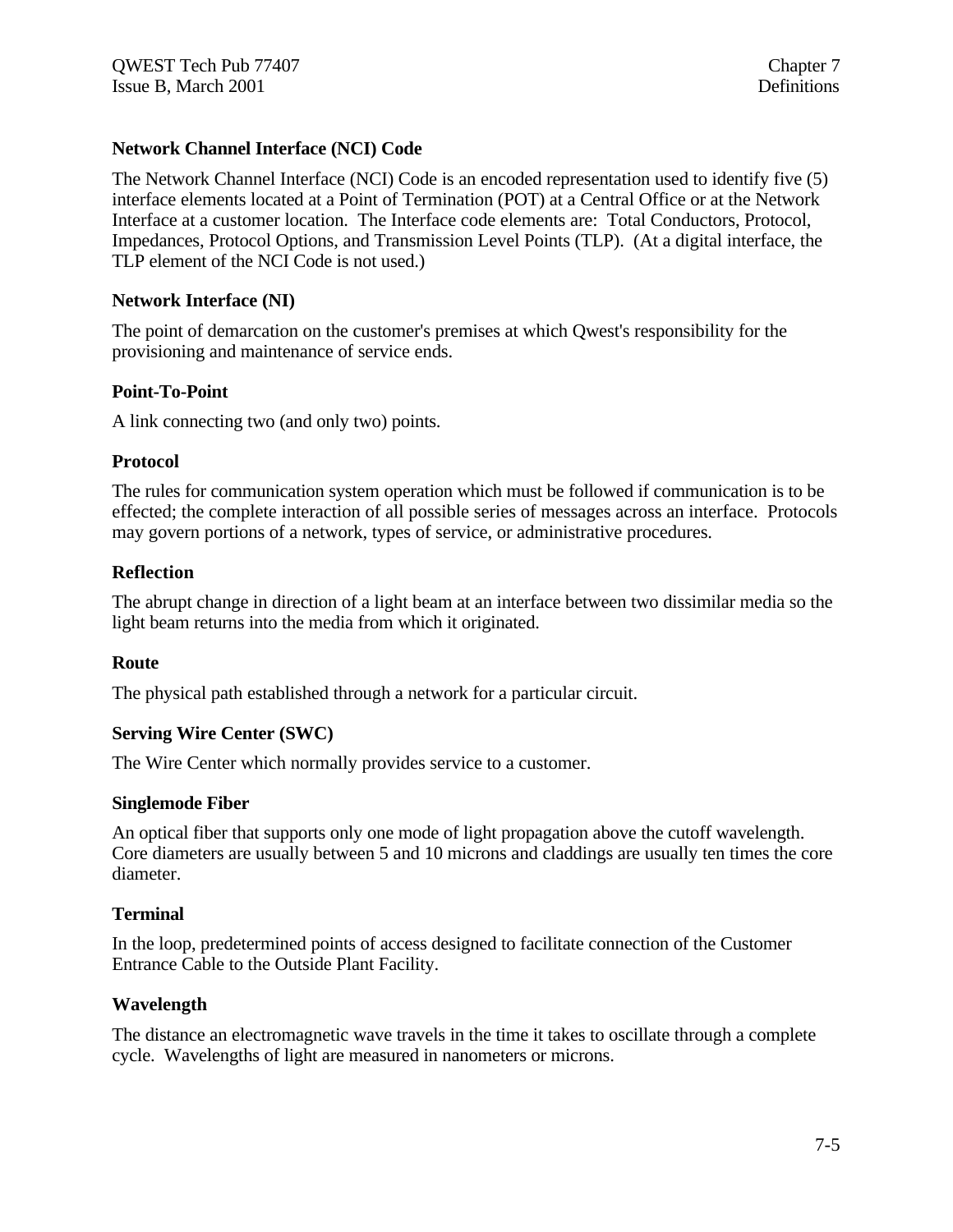# **Wavelength Division Multiplexing (WDM)**

A technology that allows two or more optical signals with different wavelengths to be simultaneously transmitted in the same direction over one fiber, and then separated by wavelength at the distant end.

# **Wire Center (WC)**

A building in which one or more Central Offices, used for the provision of local exchange services, are located.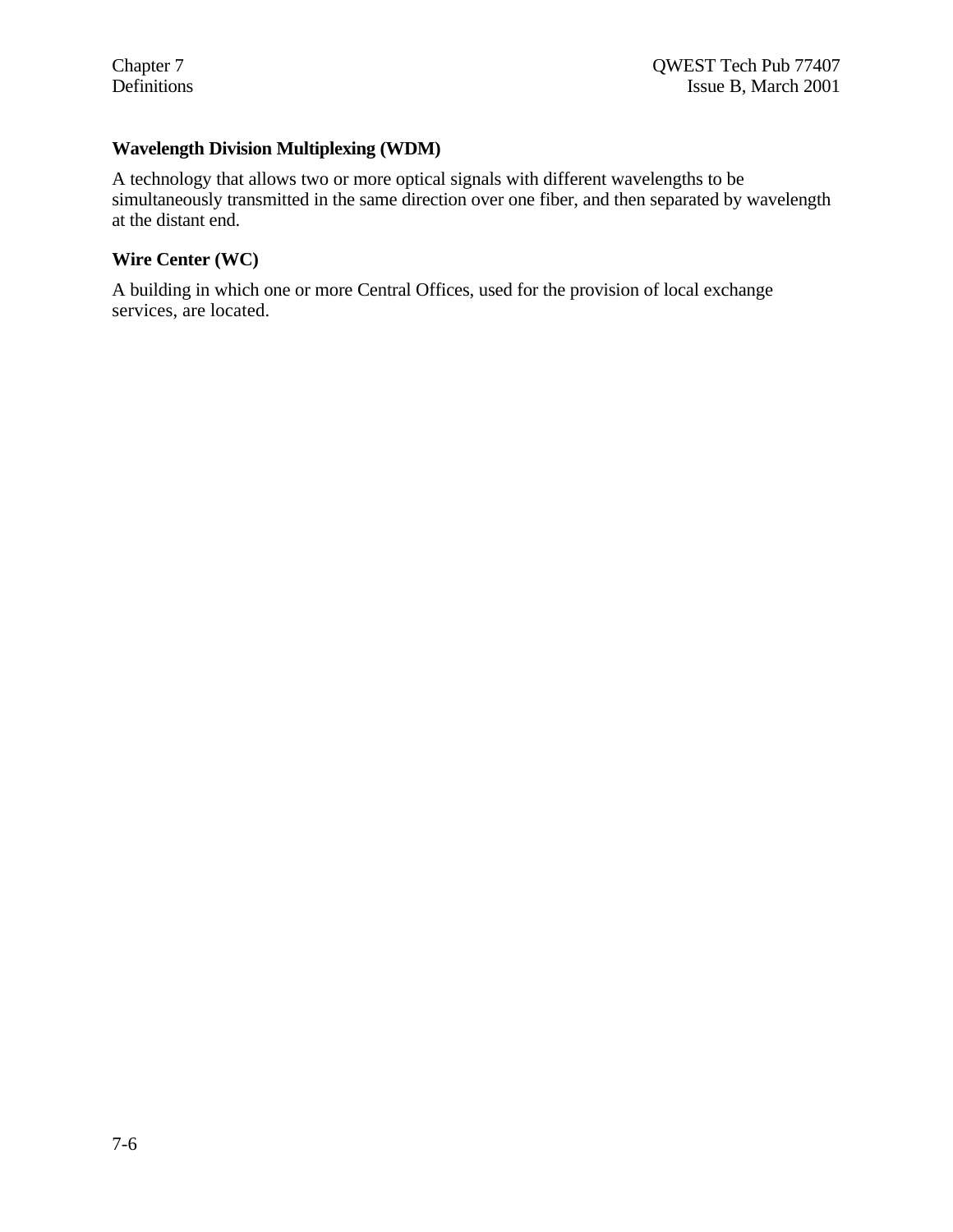# **CONTENTS**

# **Chapter and Section**

# Page

| 82 |  |  |
|----|--|--|
|    |  |  |
|    |  |  |
|    |  |  |
|    |  |  |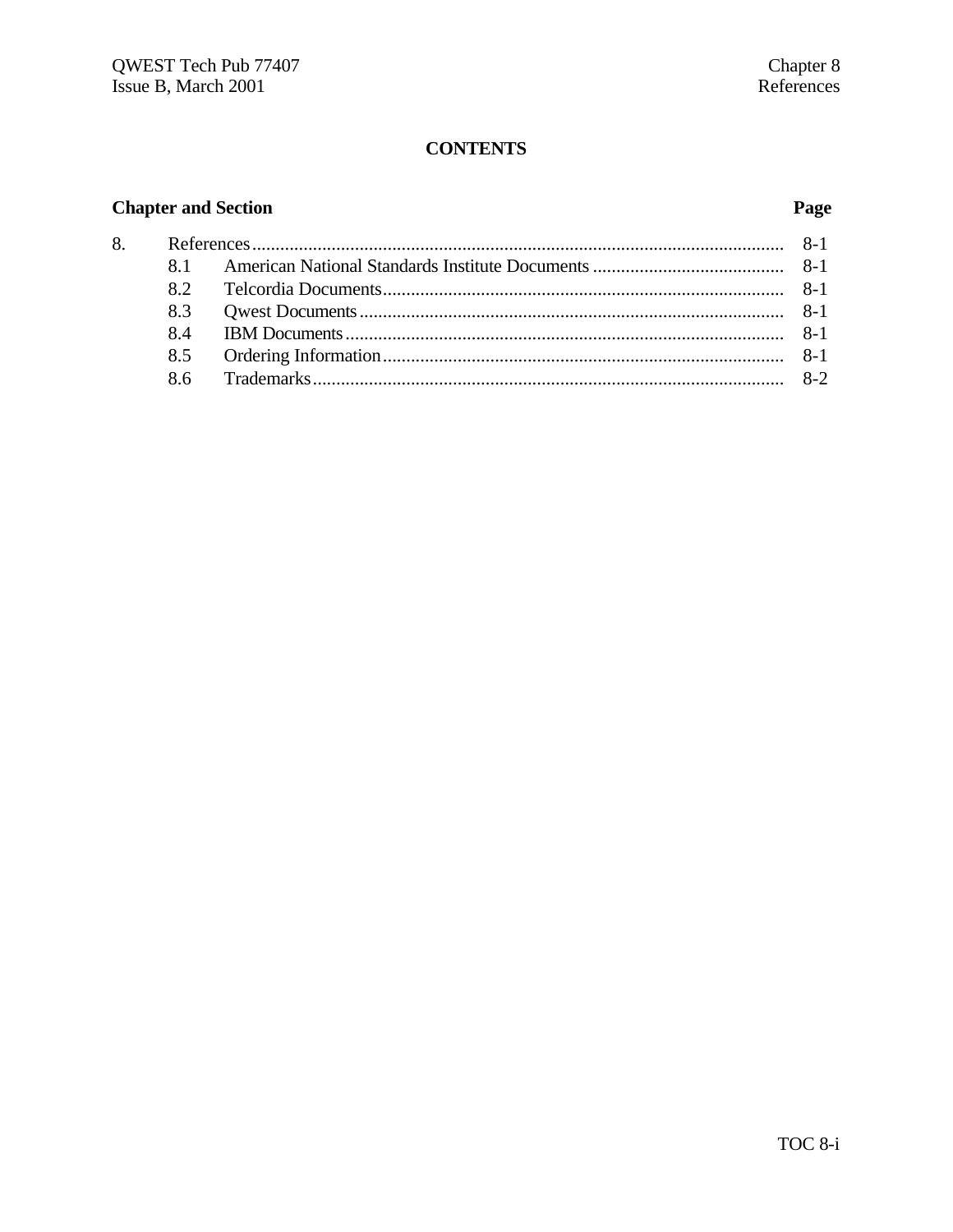# **8. References**

# **8.1 American National Standards Institute Documents**

- ANSI T1.223-1997 *Information Interchange Structure and Representation of Network Channel (NC) and Network Channel Interface (NCI) Codes for North American Telecommunications System*.
- ANSI X3.230-1994 *Information Technology Fibre Channel Physical and Signaling Interface (FC-PH)*

# **8.2 Telcordia Documents**

GR-499-CORE *Transport Systems Generic Requirements (TSGR): Common Requirements*

ISI-SR-STS 000307 *NC/NCI Code Dictionary*

## **8.3 Qwest Documents**

PUB 77368 *CUSTOMER PREMISES ENVIRONMENTAL SPECIFICATIONS AND INSTALLATION GUIDE*, Issue A, March 1998

#### **8.4 IBM Documents**

| GC22-7064 | <b>IBM Input/Output Equipment Installation Manual-Physical Planning</b> |
|-----------|-------------------------------------------------------------------------|
| SA22-7233 | 9037 Model 2 Sysplex Timer Planning Guide                               |
| SG24-2076 | IBM Redbook OS/390 MVS Parallel Sysplex Configuration                   |

# **8.5 Ordering Information**

All documents are subject to change and their citation in this document reflects the most current information available at the time of printing. Readers are advised to check status and availability of all documents.

Those who are not Qwest employees may order;

• American National Standards Institute (ANSI) documents from:

American National Standards Institute Attn: Customer Service 11 West 42nd Street New York, NY 10036 Phone: (212) 642-4900 Fax: (212) 302-1286 Web: http://web.ansi.org/public/search.asp

ANSI has a catalog available which describes their publications.